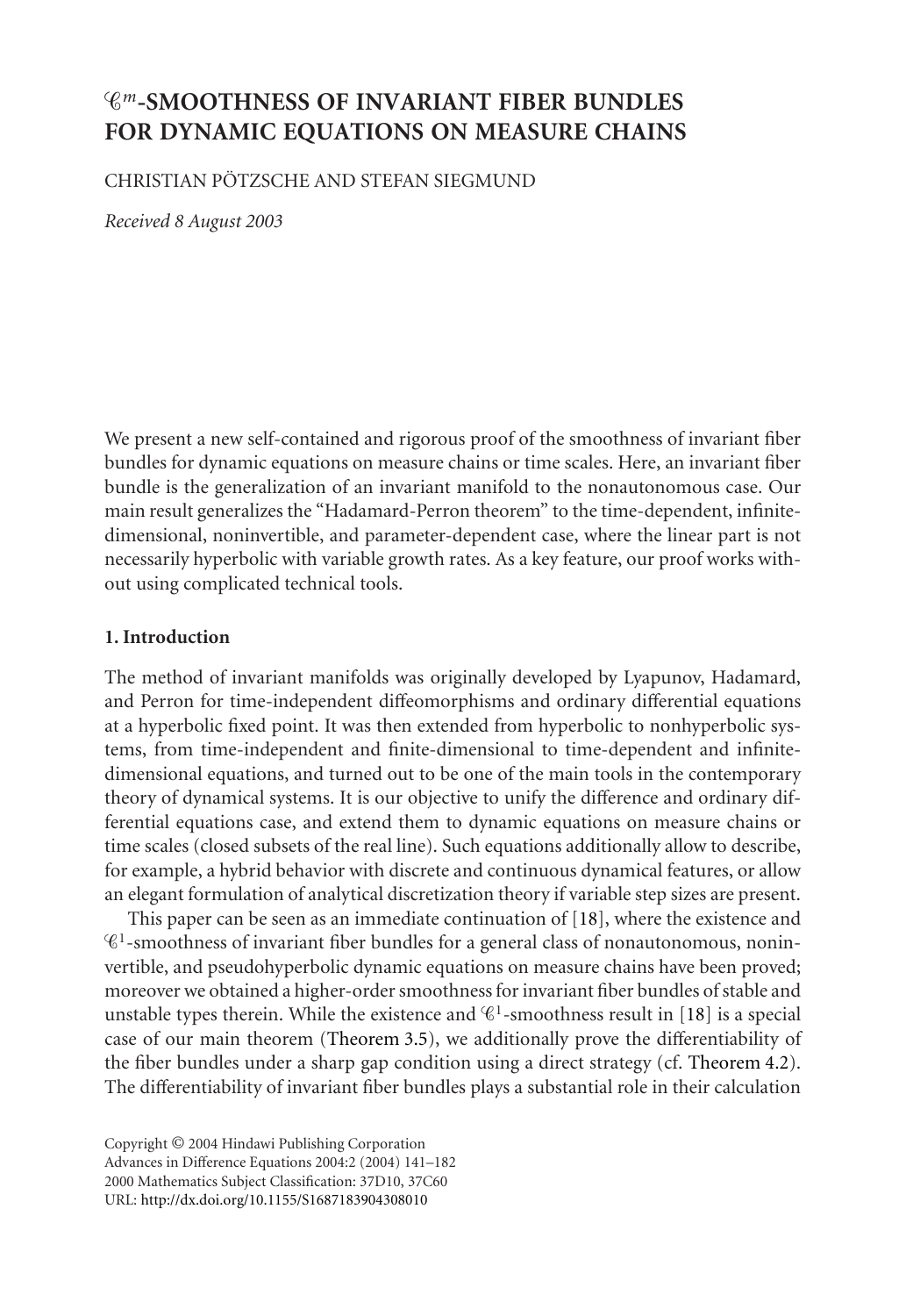using a Taylor series approach, as well as, for example, in the smooth decoupling of dynamical systems (cf. [\[5\]](#page-40-0)). To keep the current paper as short as possible, we reduce its contents to a quite technical level. Nonetheless, a variety of applications, examples, outlooks, and further references can be found, for example, in [\[1,](#page-40-1) [2,](#page-40-2) [3,](#page-40-3) [12\]](#page-41-1).

While in the hyperbolic case the smoothness of the invariant fiber bundles is easily obtained with the uniform contraction principle, in the nonhyperbolic situation the smoothness depends on a spectral gap condition and is subtle to prove. For a modern approach using sophisticated fixed point theorems, see [\[9,](#page-40-4) [22,](#page-41-2) [25,](#page-41-3) [26\]](#page-41-4). Another approach to the smoothness of invariant manifolds is essentially based on a lemma by Henry (cf., e.g., [\[6,](#page-40-5) Lemma 2.1]) or methods of a more differential topological nature (cf. [\[11,](#page-41-5) [23\]](#page-41-6)), namely the  $\mathcal{C}^m$ -section theorem for fiber-contracting maps. In [\[5,](#page-40-0) [20,](#page-41-7) [24\]](#page-41-8) the problem of higher-order smoothness is tackled directly.

In this spirit we present an accessible "ad hoc" approach to  $\mathscr{C}^m$ -smoothness of pseudohyperbolic invariant fiber bundles, which is basically derived from [\[24\]](#page-41-8) (see also [\[20\]](#page-41-7)) and needs no technical tools beyond the contraction mapping principle, the Neumann series, and Lebesgue's dominated convergence theorem, consequently. Our focus is to give an explicit proof of the higher-order smoothness without sketched induction arguments, but even in the  $\mathscr{C}^1$ -case, the arguments in this paper are different from those in [\[18\]](#page-41-0). One difficulty of the smoothness proof is due to the fact that one has to compute the higherorder derivatives of compositions of maps, the so-called "derivative tree." It turned out to be advantageous to use two different representations of the derivative tree, namely, a "totally unfolded derivative tree" to show that a fixed point operator is well defined and to compute explicit global bounds for the higher-order derivatives of the fiber bundles, and a "partially unfolded derivative tree" to elaborate the induction argument in a recursive way.

Some contemporary results on the higher-order smoothness of invariant manifolds for differential equations can be found, for example, in [\[6,](#page-40-5) [22,](#page-41-2) [24,](#page-41-8) [25,](#page-41-3) [26\]](#page-41-4), while corresponding theorems on difference equations are contained in [\[7,](#page-40-6) [12\]](#page-41-1). The first paper [\[7\]](#page-40-6) deals only with autonomous systems (maps) and applies the fiber contraction theorem. In [\[12,](#page-41-1) Theorem 6.2.8, pages 242-243], the so-called Hadamard-Perron theorem is proved via a graph transformation technique for a time-dependent family of *m*diffeomorphisms on a finite-dimensional space, where higher-order differentiability is only tackled in a hyperbolic situation. Using a different method of proof, our main results, Theorems [3.5](#page-9-0) and [4.2,](#page-26-0) generalize the Hadamard-Perron theorem to noninvertible, infinite-dimensional, and parameter-dependent dynamic equations on measure chains. This enables one to apply our results, for example, in the discretization theory of 2 parameter semiflows. So far, besides [\[18\]](#page-41-0), there are only three other contributions to the theory of invariant manifolds for dynamic equations on measure chains or time scales. A rigorous proof of the smoothness of generalized center manifolds for autonomous dynamic equations on homogeneous time scales is presented in [\[9\]](#page-40-4), while [\[10,](#page-41-9) Theorem 4.1] shows the existence of a "center fiber bundle" (in our terminology) for nonautonomous systems on measure chains. Finally the thesis [\[13\]](#page-41-10) deals with classical stable, unstable, and center invariant fiber bundles and their smoothness for dynamic equations on arbitrary time scales, and contains applications to analytical discretization theory.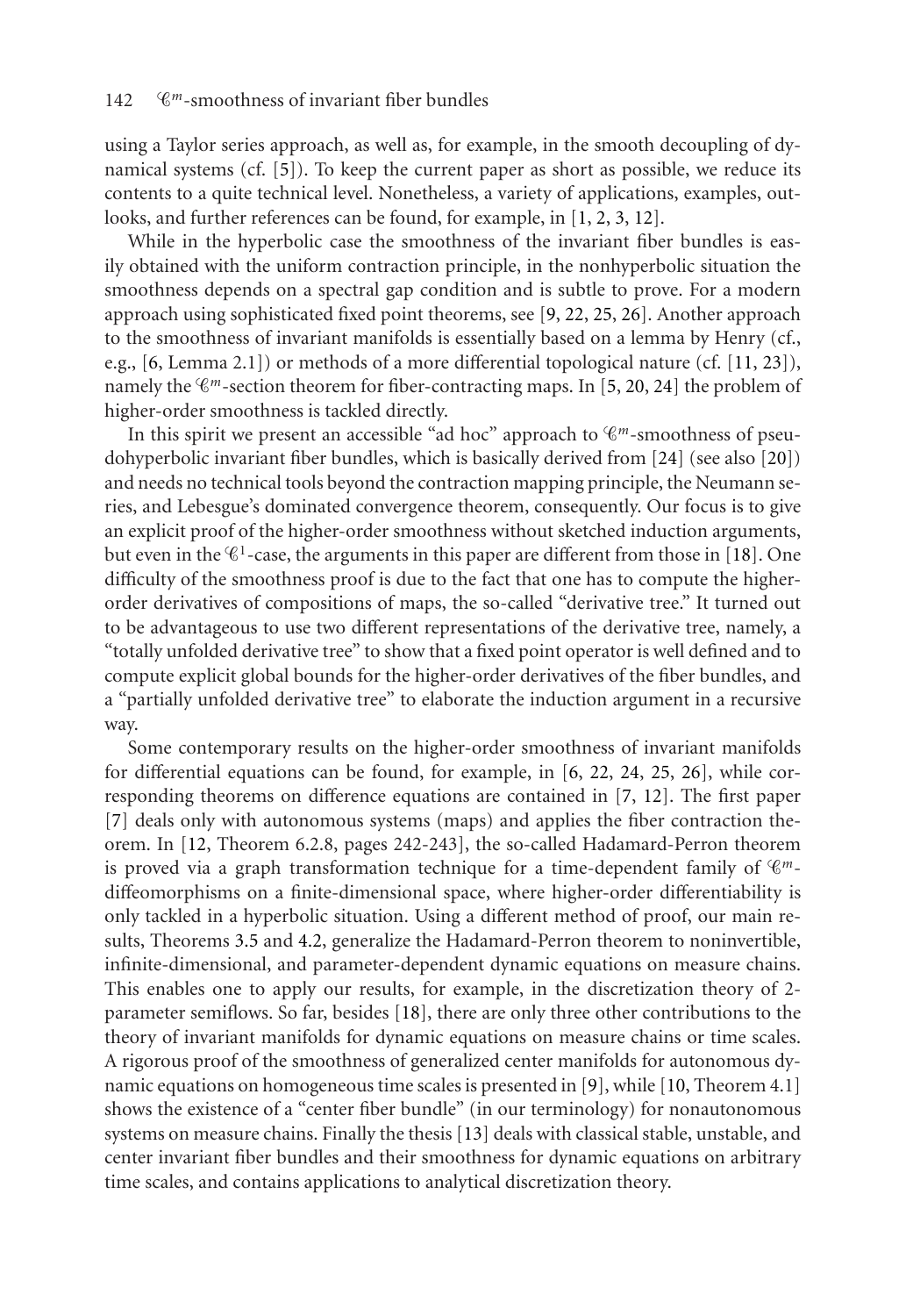The structure of the present paper is as follows. In [Section 2,](#page-2-0) we will briefly repeat or collect the notation and basic concepts. In particular, we introduce the elementary calculus on measure chains, dynamic equations, and a convenient notion describing exponential growth of solutions of such equations.

[Section 3](#page-6-0) will be devoted to the  $\mathscr{C}^1$ -smoothness of invariant fiber bundles. We will also state our main assumptions here and prove some preparatory lemmas which will also be needed later. The  $\mathscr{C}^1$ -smoothness follows without any gap condition from the main result of this section, which is [Theorem 3.5.](#page-9-0) Our proof may seem long and intricate and in fact it would be if we would like to show the  $\mathscr{C}^1$ -smoothness only, but in its structure it already contains the main idea of the induction argument for the  $\mathscr{C}^m$ -case and we will profit then from being rather detailed in the  $\mathscr{C}^1$ -case.

[Section 4,](#page-25-0) finally, contains our main result [\(Theorem 4.2\)](#page-26-0), stating that under the "gap condition"  $m_s \odot a \triangleleft b$  the pseudostable fiber bundle is of class  $\mathscr{C}^{m_s}$  and, accordingly, the pseudo-unstable fiber bundle is of class  $\mathcal{C}^{m_r}$ , if  $a \leq m_r \odot b$ .

### <span id="page-2-0"></span>**2. Preliminaries**

Above all, to keep the present paper self-contained we repeat some notation from [\[18\]](#page-41-0):  $\mathbb N$ denotes the positive integers. The Banach spaces  $\mathscr{X}, \mathscr{Y}$  are all real or complex throughout this paper and their norms are denoted by  $\|\cdot\|_{\mathcal{X}}, \|\cdot\|_{\mathcal{Y}},$  respectively, or simply by  $\|\cdot\|$ . If  $\mathscr X$  and  $\mathscr Y$  are isometrically isomorphic, we write  $\mathscr X \cong \mathscr Y$ .  $\mathscr L_n(\mathscr X;\mathscr Y)$  is the Banach space of *n*-linear continuous operators from  $\mathcal{X}^n$  to  $\mathcal{Y}$  for  $n \in \mathbb{N}$ ,  $\mathcal{L}_0(\mathcal{X}; \mathcal{Y}) := \mathcal{Y}$ ,  $\mathcal{L}(\mathcal{X}; \mathcal{Y}) :=$  $\mathscr{L}_1(\mathscr{X}; \mathscr{Y})$ ,  $\mathscr{L}(\mathscr{X})$ : $= \mathscr{L}_1(\mathscr{X}; \mathscr{X})$ , and  $I_{\mathscr{X}}$  stands for the identity map on  $\mathscr{X}$ . On the product space  $\mathcal{X}\times\mathcal{Y}$ , we always use the maximum norm

<span id="page-2-1"></span>
$$
\left\| \begin{pmatrix} x \\ y \end{pmatrix} \right\|_{\mathscr{X} \times \mathscr{Y}} := \max \{ \|x\|_{\mathscr{X}}, \|y\|_{\mathscr{Y}} \}.
$$
 (2.1)

We write *DF* for the Fréchet derivative of a mapping *F*, and if  $F : (x, y) \rightarrow F(x, y)$  depends differentiably on more than one variable, then the partial derivatives are denoted by  $D_1F$ and  $D_2F$ , respectively. Now we quote the two versions of the higher-order chain rule for Fréchet derivatives on which our smoothness proof is based. Thereto let  $\mathscr E$  be a further Banach space over  $\mathbb R$  or  $\mathbb C$ . With given  $j, l \in \mathbb N$ , we write

$$
P_j^<(l) := \left\{ (N_1, \ldots, N_j) \middle| \begin{array}{l} N_i \subseteq \{1, \ldots, l\}, N_i \neq \emptyset \text{ for } i \in \{1, \ldots, j\}, \\ N_1 \cup \cdots \cup N_j = \{1, \ldots, l\}, \\ N_i \cap N_k = \emptyset \text{ for } i \neq k, i, k \in \{1, \ldots, j\}, \\ \max N_i < \max N_{i+1} \text{ for } i \in \{1, \ldots, j-1\} \end{array} \right\} \tag{2.2}
$$

for the set of *ordered partitions* of {1,*...*,*l*} with length *j*, and #*N* for the cardinality of a finite set *N* ⊂ N. In case  $N = \{n_1, \ldots, n_k\}$  ⊆  $\{1, \ldots, l\}$  for  $k \in \mathbb{N}$ ,  $k \leq l$ , we abbreviate  $D^k g(x)x_N := D^k g(x)x_{n_1} \cdots x_{n_k}$  for vectors  $x, x_1, \ldots, x_l \in \mathcal{X}$ , where  $g : \mathcal{X} \to \mathcal{Y}$  is assumed to be *l*-times continuously differentiable.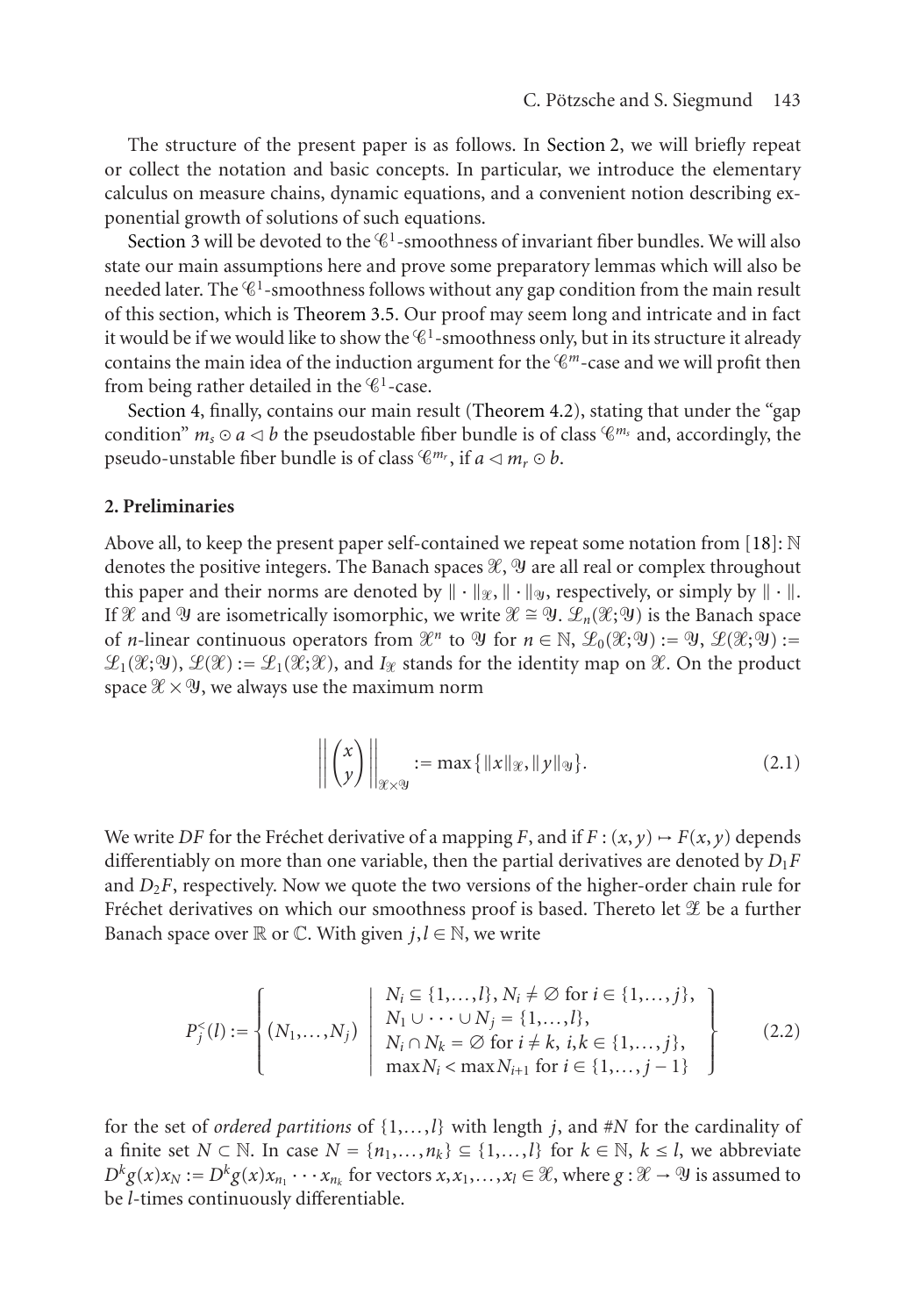<span id="page-3-2"></span>THEOREM 2.1 (chain rule). *Given*  $m \in \mathbb{N}$  and two mappings  $f : \mathcal{Y} \to \mathcal{X}$ ,  $g : \mathcal{X} \to \mathcal{Y}$  which are m-times continuously differentiable, then also the composition  $f \circ g : \mathscr{X} \to \mathscr{X}$  is m-times *continuously differentiable and for*  $l \in \{1, \ldots, m\}$ ,  $x \in \mathcal{X}$ , the derivatives possess the repre*sentations as a so-called* partially unfolded derivative tree

<span id="page-3-1"></span><span id="page-3-0"></span>
$$
D^{l}(f \circ g)(x) = \sum_{j=0}^{l-1} {l-1 \choose j} D^{j}[Df(g(x))] \cdot D^{l-j}g(x)
$$
 (2.3)

*and as a so-called* totally unfolded derivative tree

$$
D^{l}(f \circ g)(x)x_{1} \cdots x_{l} = \sum_{j=1}^{l} \sum_{(N_{1},...,N_{j}) \in P_{j}^{<}(l)} D^{j} f(g(x)) D^{\#N_{1}} g(x)x_{N_{1}} \cdots D^{\#N_{j}} g(x)x_{N_{j}} \quad (2.4)
$$

*for any*  $x_1, \ldots, x_l \in \mathcal{X}$ .

*Proof.* A proof of [\(2.3\)](#page-3-0) follows by an easy induction argument (cf. [\[24,](#page-41-8) B.3 Satz, page  $266$ ]), while [\(2.4\)](#page-3-1) is shown in [\[21,](#page-41-11) Theorem 2].

We also introduce some notions which are specific to the calculus on measure chains (cf. [\[4,](#page-40-7) [8\]](#page-40-8)). In all the subsequent considerations, we deal with a *measure chain*  $(\mathbb{T}, \leq, \mu)$ unbounded above, that is, a conditionally complete totally ordered set  $(\mathbb{T}, \preceq)$  (see [\[8,](#page-40-8) Axiom 2]) with the growth calibration  $\mu : \mathbb{T} \times \mathbb{T} \to \mathbb{R}$  (see [\[8,](#page-40-8) Axiom 3]), such that the set  $\mu(\mathbb{T}, \tau) \subseteq \mathbb{R}, \tau \in \mathbb{T}$ , is unbounded above. In addition,  $\sigma : \mathbb{T} \to \mathbb{T}, \sigma(t) := \inf \{ s \in \mathbb{T} : t < s \},$ defines the *forward jump operator* and the *graininess*  $\mu^* : \mathbb{T} \to \mathbb{R}, \mu^*(t) := \mu(\sigma(t), t)$ , is assumed to be bounded from now on. A measure chain is called *homogeneous* if its graininess is constant and a *time scale* is the special case of a measure chain, where T is a canonically ordered closed subset of the reals. For  $\tau, t \in \mathbb{T}$ , we define

$$
(\tau,t)_{\mathbb{T}} := \{ s \in \mathbb{T} : \tau \prec s \prec t \}, \qquad \mathbb{T}_{\tau}^+ := \{ s \in \mathbb{T} : \tau \le s \}, \qquad \mathbb{T}_{\tau}^- := \{ s \in \mathbb{T} : s \le \tau \}, \tag{2.5}
$$

and for  $N \subseteq \mathbb{T}$ , set  $N^k := \{t \in \mathbb{N} : t \text{ is not a left-scattered maximum of } N\}$ . Following [\[8,](#page-40-8) Section 4.1],  $\mathcal{C}_{rd}(\mathbb{T},\mathcal{L}(\mathcal{X}))$  and  $\mathcal{C}_{rd}\mathcal{R}(\mathbb{T},\mathcal{L}(\mathcal{X}))$  and denote the rd-continuous the rdcontinuous regressive functions from  $\mathbb T$  to  $\mathscr L(\mathscr X)$  (cf. [\[8,](#page-40-8) Section 6.1]). Recall that  $\mathcal{C}_{rd}^+\mathcal{R}(\mathbb{T},\mathbb{R}) := \{c \in \mathcal{C}_{rd}\mathcal{R}(\mathbb{T},\mathbb{R}): 1 + \mu^*(t)a(t) > 0 \text{ for } t \in \mathbb{T}\}\)$  forms the so-called *regressive module* with respect to the algebraic operations

$$
(a \oplus b)(t) := a(t) + b(t) + \mu^*(t)a(t)b(t), \qquad (n \odot a)(t) := \lim_{h \searrow \mu^*(t)} \frac{(1 + ha(t))^n - 1}{h}
$$
\n(2.6)

for  $t \in \mathbb{T}$ , integers *n*, and  $a, b \in \mathcal{C}_{rd}^+ \mathcal{R}(\mathbb{T}, \mathbb{R})$ ; then *a* has the additive inverse  $(\Theta a)(t)$  :=  $-a(t)/(1 + \mu^*(t)a(t))$ ,  $t \in \mathbb{T}$ . *Growth rates* are functions  $a \in \mathcal{C}_{rd}^+\mathcal{R}(\mathbb{T},\mathbb{R})$  such that  $1 +$ inf<sub>*t*∈T</sub>  $\mu^*(t)a(t) > 0$  and sup<sub>*t*∈T</sub>  $\mu^*(t)a(t) < \infty$  hold. Moreover, we define the relations

$$
a \triangleleft b : \Longleftrightarrow 0 < \lfloor b - a \rfloor : = \inf_{t \in \mathbb{T}} \big( b(t) - a(t) \big), \qquad a \triangleleft b : \Longleftrightarrow 0 \leq \lfloor b - a \rfloor, \tag{2.7}
$$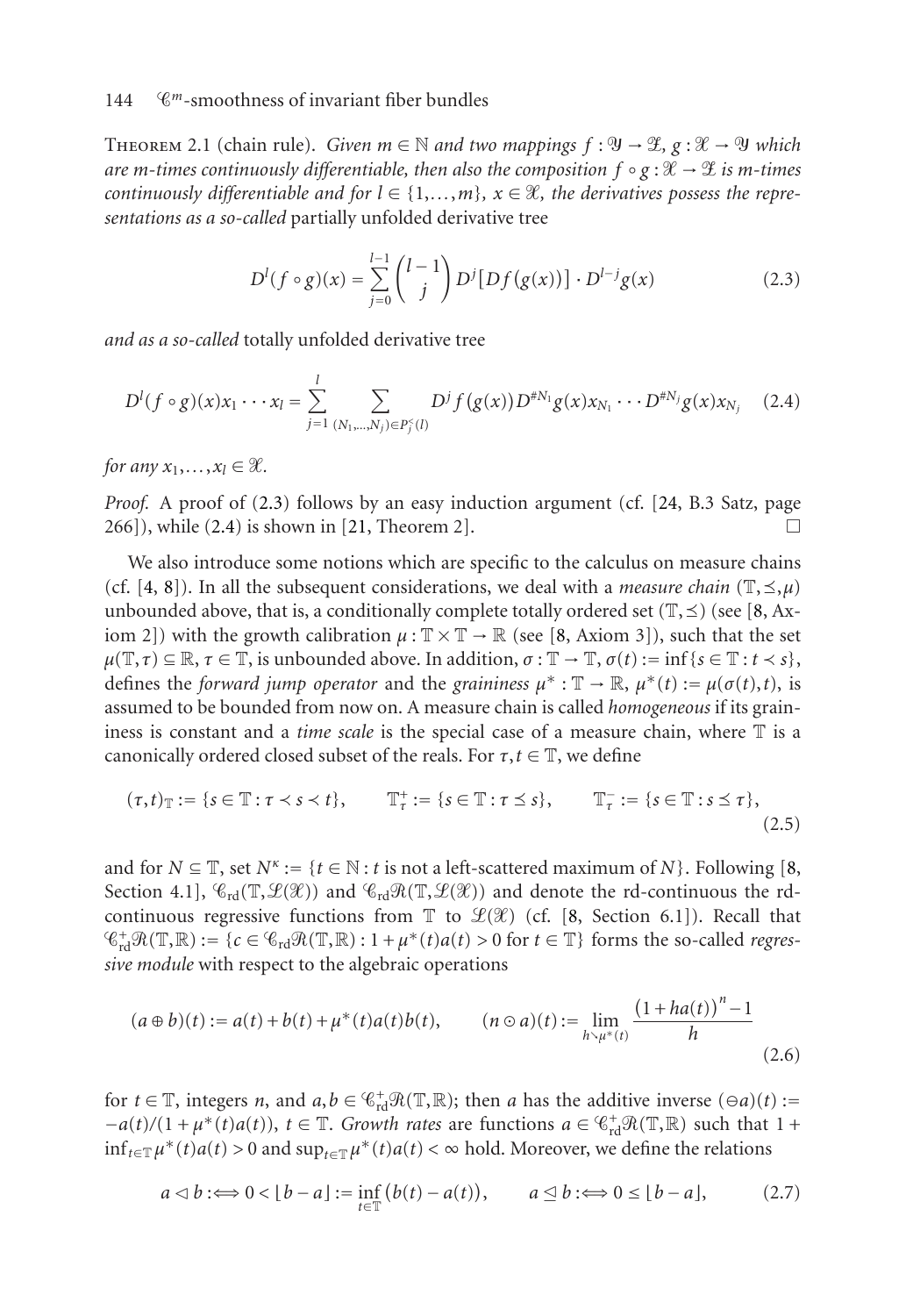<span id="page-4-0"></span>and  $e_a(t, \tau) \in \mathbb{R}$ ,  $t, \tau \in \mathbb{T}$ , stands for the real exponential function on  $\mathbb{T}$ . Many properties of  $e_a(t, \tau)$  used in this paper can be found in [\[8,](#page-40-8) Section 7].

*Definition 2.2.* For a function  $c \in \mathcal{C}_{rd}^+ \mathcal{R}(\mathbb{T}, \mathbb{R})$ ,  $\tau \in \mathbb{T}$ , and an rd-continuous function  $\phi: \mathbb{T} \to \mathcal{X},$ 

 $\phi$  is *c*<sup>+</sup>-quasibounded, if  $\|\phi\|_{\tau,c}^+ := \sup_{\tau \leq t} \|\phi(t)\|_{\mathcal{C}_c}(\tau,t) < \infty$ ,

- (b)  $\phi$  is *c*<sup>-</sup>-quasibounded, if  $\|\phi\|_{\tau,c}$  := sup<sub>*t*≤τ</sub>  $\|\phi(t)\|_{e_c}(\tau,t) < \infty$ ,
- $\phi$  is *c*<sup>±</sup>*-quasibounded*, if  $\sup_{t \in \mathbb{T}} \|\phi(t)\|e_c(\tau,t) < \infty$ .

 $\mathfrak{B}^+_{\tau,c}(\mathscr{X})$  and  $\mathfrak{B}^-_{\tau,c}(\mathscr{X})$  denote the sets of all  $c^+$ - and  $c^-$ -quasibounded functions  $\phi:\mathbb{T}\to$ &, respectively, and they are nontrivial Banach spaces with the norms  $\|\cdot\|_{\tau,c}^+$  and  $\|\cdot\|_{\tau,c}^$ respectively.

<span id="page-4-1"></span>LEMMA 2.3. *For functions*  $c, d \in \mathbb{C}_{rd}^+ \mathcal{R}(\mathbb{T}, \mathbb{R})$  *with*  $c \leq d$ ,  $m \in \mathbb{N}$ , and  $\tau \in \mathbb{T}$ , the following *are true:*

- (a) *the Banach spaces*  $\mathfrak{B}^+_{\tau,c}(\mathfrak{X}) \times \mathfrak{B}^+_{\tau,c}(\mathfrak{Y})$  *and*  $\mathfrak{B}^+_{\tau,c}(\mathfrak{X} \times \mathfrak{Y})$  *are isometrically isomorphic,*
- $(\mathbf{b}) \ \mathcal{B}^+_{\tau,c}(\mathcal{X}) \subseteq \mathcal{B}^+_{\tau,d}(\mathcal{X}) \text{ and } \|\phi\|_{\tau,d}^+ \le \|\phi\|_{\tau,c}^+ \text{ for } \phi \in \mathcal{B}^+_{\tau,c}(\mathcal{X}),$
- (c) with the abbreviations  $\mathfrak{B}^0_{\tau,c} := \mathfrak{B}^+_{\tau,c}(\mathcal{X} \times \mathcal{Y})$ ,  $\mathfrak{B}^m_{\tau,c} := \mathfrak{B}^+_{\tau,c}(\mathcal{L}_m(\mathcal{X}; \mathcal{X} \times \mathcal{Y}))$ , the Ba*nach spaces*  $\mathfrak{B}^m_{\tau,c}$  *and*  $\mathfrak{L}(\mathfrak{X};\mathfrak{B}^{m-1}_{\tau,c})$  *are isometrically isomorphic.*

*Proof.* We only show assertion (c) and refer to [\[17,](#page-41-12) Lemma 1.4.6, page 77] for (a) and (b). For that purpose, consider the mapping  $J : \mathfrak{B}^m_{\tau,c} \to \mathcal{L}(\mathcal{X}; \mathfrak{B}^{m-1}_{\tau,c}), ((J\Phi)x)(t) := \Phi(t)x$ , for  $t \in \mathbb{T}^+_r$ ,  $x \in \mathscr{X}$ . To prove that *J* is the wanted norm isomorphism, we choose  $\Phi \in \mathscr{B}_{\tau,c}^m$  and a vector  $x \in \mathcal{X}$  arbitrarily, and obtain

$$
\left| \left| \Phi(t) x \right| \right|_{\mathcal{L}_{m-1}(\mathcal{X}; \mathcal{X} \times \mathcal{Y})} e_c(\tau, t) \leq \left| \left| \Phi(t) \right| \right| e_c(\tau, t)_{\mathcal{L}_m(\mathcal{X}; \mathcal{X} \times \mathcal{Y})} \|x\| \leq \left| \Phi \right\|_{\tau, c}^+ \|x\| \quad \text{for } t \in \mathbb{T}_{\tau}^+.
$$
\n(2.8)

Thus the continuity of the evidently linear map *J* follows from

$$
||J\Phi||_{\mathcal{L}(\mathcal{X};\mathcal{B}_{\tau,c}^{m-1})} = \sup_{||x||=1} ||(J\Phi)x||_{\tau,c}^{+} \le ||\Phi||_{\tau,c}^{+}.
$$
 (2.9)

Vice versa, the inverse  $J^{-1}$ :  $\mathscr{L}(\mathscr{X}; \mathscr{B}_{\tau,c}^{m-1}) \to \mathscr{B}_{\tau,c}^m$  of *J* is given by  $(J^{-1}\bar{\Phi})(t)x := (\bar{\Phi}x)(t)$  for *t* ∈  $\mathbb{T}_{\tau}^{+}$  and *x* ∈  $\mathcal{X}$ . By the open mapping theorem (cf., e.g., [\[14,](#page-41-13) Corollary 1.4, page 388]) *J*−<sup>1</sup> is continuous and it remains to show that it is nonexpanding. Thereto we choose  $\bar{\Phi} \in \mathcal{L}(\mathcal{X}; \mathcal{B}_{\tau,c}^{m-1}), x \in \mathcal{X}$  arbitrarily to get

$$
\left\| (J^{-1} \bar{\Phi})(t)x \right\|_{\mathcal{L}_{m-1}(\mathcal{X};\mathcal{X}\times \mathcal{Y})} e_c(\tau,t) = \left\| (\bar{\Phi}x)(t) \right\|_{\mathcal{L}_{m-1}(\mathcal{X};\mathcal{X}\times \mathcal{Y})} e_c(\tau,t)
$$
  
\$\leq \|\bar{\Phi}x\|\_{\tau,c}^+ \leq \|\bar{\Phi}\|\_{\mathcal{L}(\mathcal{X};\mathcal{B}\_{T,c}^{\pi-1})} \|x\|\$ (2.10)

for  $t \in \mathbb{T}_{\tau}^+$ , and this estimate yields  $||(J^{-1}\bar{\Phi})(t)||_{\mathscr{L}_m(\mathscr{X};\mathscr{X}\times\mathscr{Y})}e_c(\tau,t) \leq ||\bar{\Phi}||_{\mathscr{L}(\mathscr{X};\mathscr{B}_{\tau,c}^{m-1})}$ , which in turn ultimately gives us the desired  $||J^{-1}\bar{\Phi}||_{\tau,c}^{\dagger} \le ||\bar{\Phi}||_{\mathscr{L}(\mathscr{X};\mathscr{B}_{\tau,c}^{m-1})}$ . Consequently, *J* is an isometry.  $\Box$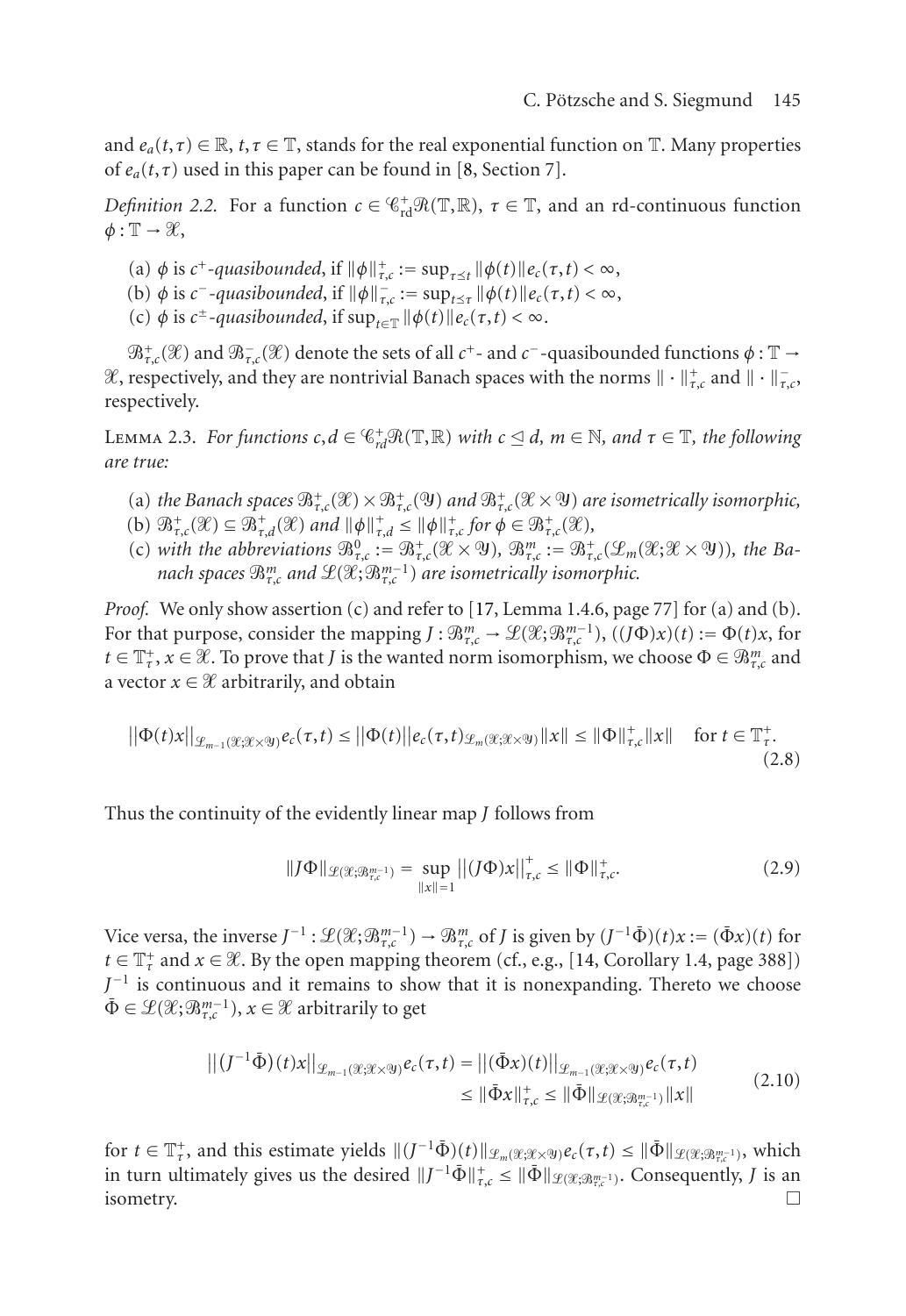A mapping  $\phi : \mathbb{T} \to \mathcal{X}$  is said to be *differentiable* (at some  $t_0 \in \mathbb{T}$ ) if there exists a unique *derivative*  $\phi^{\Delta}(t_0) \in \mathcal{X}$  such that for any  $\epsilon > 0$ , the estimate

$$
\left| \left| \phi(\sigma(t_0)) - \phi(t) - \mu(\sigma(t_0), t) \phi^{\Delta}(t_0) \right| \right| \leq \epsilon \left| \mu(\sigma(t_0), t) \right| \quad \text{for } t \in U,
$$
 (2.11)

holds in a  $\mathbb{T}$ -neighborhood *U* of  $t_0$  (see [\[8,](#page-40-8) Section 2.4]). We write  $\Delta_1 s : \mathbb{T} \times \mathcal{X} \to \mathcal{Y}$  for the partial derivative with respect to the first variable of a mapping  $s : \mathbb{T} \times \mathcal{X} \to \mathcal{Y}$ , provided it exists. The (Lebesgue) integral of  $\phi : \mathbb{T} \to \mathcal{X}$  is denoted by  $\int_{\tau}^{t} \phi(s) \Delta s$ , provided again it exists (cf. [\[16\]](#page-41-14)).

Now let  $\mathcal P$  be a nonempty set, momentarily. For a dynamic equation

<span id="page-5-0"></span>
$$
x^{\Delta} = f(t, x, p) \tag{2.12}
$$

with a right-hand side  $f : \mathbb{T} \times \mathcal{X} \times \mathcal{P} \to \mathcal{X}$  guaranteeing existence and uniqueness of so-lutions in forward time (see, e.g., [\[17,](#page-41-12) Satz 1.2.17(a), page 38]), let  $\varphi(t; \tau, \xi, p)$  denote the *general solution*, that is,  $\varphi(\cdot;\tau,\xi,p)$  solves [\(2.12\)](#page-5-0) on  $\mathbb{T}_\tau^+\cap I$ , *I* is a  $\mathbb{T}\text{-}$ interval, and satisfies the initial condition  $\varphi(\tau;\tau,\xi,p) = \xi$  for  $\tau \in I$ ,  $\xi \in \mathcal{X}$ , and  $p \in \mathcal{P}$ . As mentioned in the introduction, invariant fiber bundles are generalizations of invariant manifolds to nonautonomous equations. In order to be more precise, for fixed parameters  $p \in \mathcal{P}$ , we call a subset  $S(p)$  of the extended state space  $\mathbb{T} \times \mathcal{X}$  an *invariant fiber bundle* of [\(2.12\)](#page-5-0) if it is *positively invariant*, that is, for any pair  $(\tau, \xi) \in S(p)$ , one has  $(t, \varphi(t; \tau, \xi, p)) \in S(p)$  for all  $t \in \mathbb{T}_\tau^+$ . At this point it is appropriate to state an existence and uniqueness theorem for [\(2.12\)](#page-5-0) which is sufficient for our purposes.

<span id="page-5-3"></span>THEOREM 2.4. Assume that  $f: \mathbb{T} \times \mathcal{X} \times \mathcal{P} \to \mathcal{X}$  satisfies the following conditions:

- (i)  $f(\cdot, p)$  *is rd-continuous for every*  $p \in \mathcal{P}$ *,*
- (ii) *for each*  $t \in \mathbb{T}$ *, there exist a compact*  $\mathbb{T}$ *-neighborhood*  $N_t$  *and a real*  $l_0(t) \ge 0$  *such that*

$$
||f(s,x,p)-f(s,\bar{x},p)|| \leq l_0(t)||x-\bar{x}|| \quad \text{for } s \in N_t^{\kappa}, x,\bar{x} \in \mathcal{X}, \ p \in \mathcal{P}. \tag{2.13}
$$

*Then the following hold:*

- (a) for each  $\tau \in \mathbb{T}$ ,  $\xi \in \mathcal{X}$ ,  $p \in \mathcal{P}$ , the solution  $\varphi(\cdot;\tau,\xi,p)$  is uniquely determined and *exists on a* T*-interval I such that* T<sup>+</sup> *<sup>τ</sup>* <sup>⊆</sup> *I and I is a* <sup>T</sup>*-neighborhood of τ independent of* ξ ∈ *θ*,  $p$  ∈ *θ*;
- (b) if  $\xi : \mathcal{P} \to \mathcal{X}$  is bounded and if there exists an rd-continuous mapping  $l_1 : \mathbb{T} \to \mathbb{R}_0^+$  such *that*

<span id="page-5-2"></span><span id="page-5-1"></span>
$$
||f(t, x, p)|| \le I_1(t)||x|| \quad \text{for } (t, x, p) \in \mathbb{T} \times \mathcal{X} \times \mathcal{P}, \tag{2.14}
$$

*then*  $\lim_{t\to\tau} \varphi(t;\tau,\xi(p),p) = \xi(p)$  *holds uniformly in*  $p \in \mathcal{P}$ *.* 

*Proof.* (a) The existence and uniqueness of  $\varphi(\cdot; \tau, \xi, p)$  on  $\mathbb{T}^+$  are basically shown in [\[8,](#page-40-8) Theorem 5.7] (cf. also [\[17,](#page-41-12) Satz 1.2.17(a), page 38]). In a left-scattered  $\tau \in \mathbb{T}$ , we choose *I* :=  $\mathbb{T}_{\tau}^+$ , while in a left-dense point  $\tau \in \mathbb{T}$ , the solution  $\varphi(\cdot;\tau,\xi,p)$  exists in a whole  $\mathbb{T}$ neighborhood of *τ* due to [\[8,](#page-40-8) Theorem 5.5]. This neighborhood does not depend on  $\xi \in \mathcal{X}, p \in \mathcal{P}$  since [\(2.13\)](#page-5-1) holds uniformly in  $x \in \mathcal{X}, p \in \mathcal{P}$ .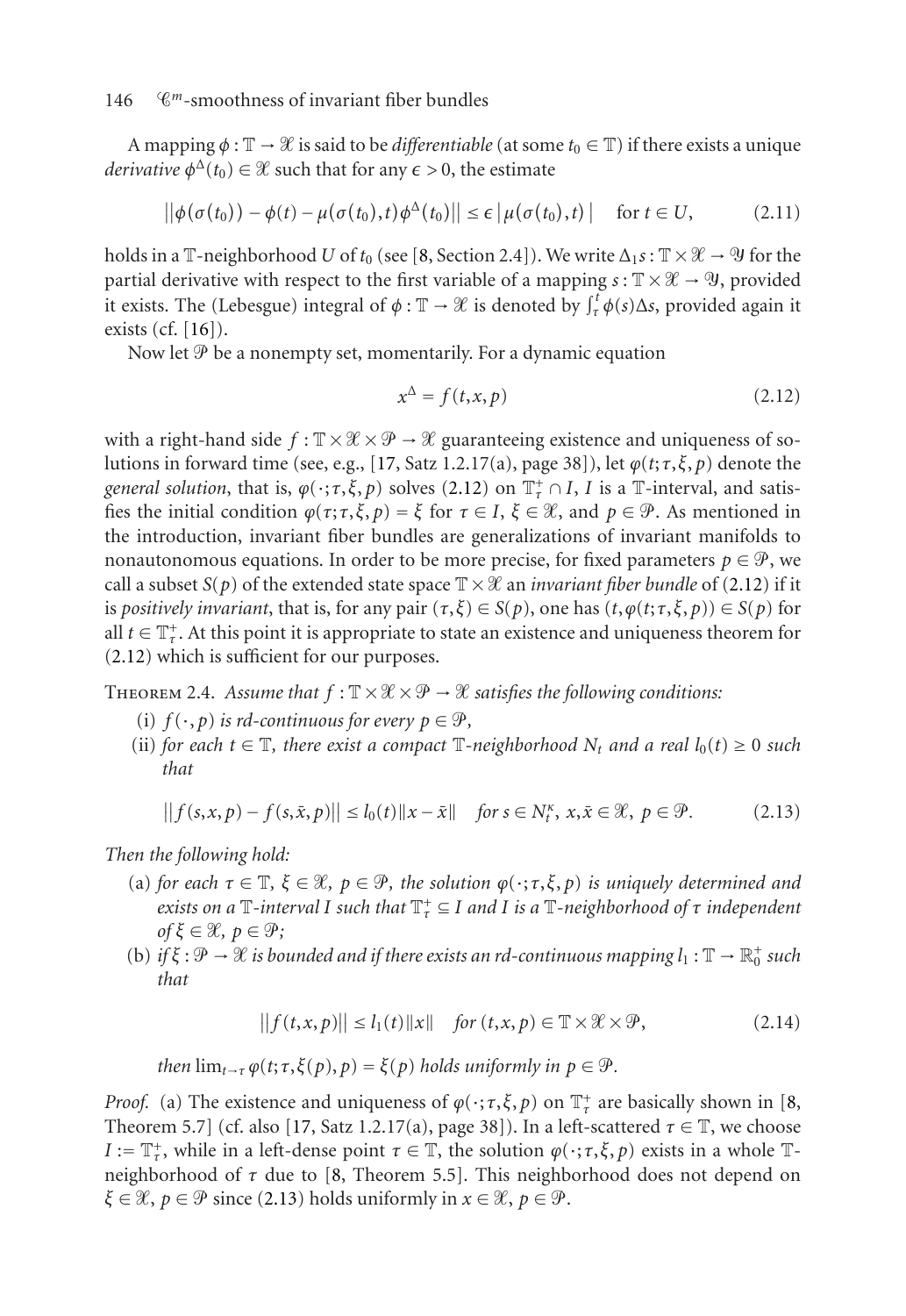(b) Let *N* be a compact  $\mathbb{T}$ -neighborhood of  $\tau$  such that  $\varphi(\cdot;\tau,\xi(p),p)$  exists on  $N \cup \mathbb{T}^+_{\tau}$ . Then the estimate

$$
||\varphi(t;\tau,\xi(p),p)|| \le ||\xi(p)|| + \int_{\tau}^{t} ||f(s,\varphi(s;\tau,\xi(p),p),p)||\Delta s
$$
  
\n
$$
\le \sup_{p\in\mathcal{P}} ||\xi(p)|| + \int_{\tau}^{t} l_1(s)||\varphi(s,\tau,\xi(p),p)||\Delta s \quad \text{by (2.14)},
$$
\n(2.15)

for  $t \in \mathbb{T}^+_r$ , is valid, and with Gronwall's lemma (cf., e.g., [\[17,](#page-41-12) Korollar 1.3.31, page 66]), we get

<span id="page-6-1"></span>
$$
\|\varphi(t;\tau,\xi(p),p)\| \le \sup_{p\in\mathcal{P}} \|\xi(p)\|e_{l_1}(t,\tau) \quad \text{for } t\in\mathbb{T}^+_{\tau}.\tag{2.16}
$$

On the other hand, if  $\tau \in \mathbb{T}$  is left-dense, we obtain  $\lim_{t \to \tau} \mu^*(t) = 0$  and consequently  $l_1(t) \mu^*(t) < 1$  holds for  $t \prec \tau$  in a T-neighborhood, without loss of generality, *N* of  $\tau$ . Then  $-l_1$  is positively regressive, and similar to [\(2.16\)](#page-6-1), we obtain  $\|\varphi(t;\tau,\xi(p),p)\|$  $\sup_{p \in \mathcal{P}} ||\xi(p)||e_{-l_1}(t,\tau)$  for  $t \prec \tau$ ,  $t \in \mathbb{N}$ . Hence, because of the compactness of *N* and the continuity of  $e_{l_1}(\cdot,\tau)$ ,  $e_{-l_1}(\cdot,\tau)$ , there exists a  $C \ge 0$  with  $\|\varphi(t;\tau,\xi(p),p)\| \le C$  for all  $t \in \mathbb{N}, p \in \mathcal{P}$ , and this implies

$$
\left| \left| \varphi(t;\tau,\xi(p),p) - \xi(p) \right| \right| \le \left| \int_{\tau}^{t} \left| \left| f(s,\varphi(s;\tau,\xi(p),p),p) \right| \right| \Delta s \right|
$$
  
\n
$$
\le \left| \int_{\tau}^{t} l_1(s) \left| \left| \varphi(s;\tau,\xi(p),p) \right| \right| \Delta s \right| \quad \text{by (2.14)} \tag{2.17}
$$
  
\n
$$
\le C \left| \int_{\tau}^{t} l_1(s) \Delta s \right| \xrightarrow[t \to \tau]{} 0
$$

uniformly in  $p \in \mathcal{P}$ , since the right-hand side is independent of *p*.

Finally, given  $A \in \mathcal{C}_{rd}(\mathbb{T}, \mathcal{L}(\mathcal{X}))$ , the *transition operator*  $\Phi_A(t, \tau) \in \mathcal{L}(\mathcal{X})$ ,  $\tau \leq t$ , of a linear dynamic equation  $x^{\Delta} = A(t)x$  is the solution of the operator-valued initial value problem  $X^{\Delta} = A(t)X$ ,  $X(\tau) = I_{\mathcal{X}}$  in  $\mathcal{L}(\mathcal{X})$ . If *A* is regressive, then  $\Phi_A(t, \tau)$  is defined for all  $\tau, t \in \mathbb{T}$ .

### <span id="page-6-0"></span>**3.** 1**-smoothness of invariant fiber bundles**

<span id="page-6-2"></span>We begin this section by stating our frequently used main assumptions.

*Hypothesis 3.1.* Let  $\mathcal P$  be a locally compact topological space satisfying the first axiom of countability. Consider the system of parameter-dependent dynamic equations

<span id="page-6-3"></span>
$$
x^{\Delta} = A(t)x + F(t, x, y, p), \qquad y^{\Delta} = B(t)y + G(t, x, y, p), \tag{3.1}
$$

where  $A \in C_{rd}(\mathbb{T}, \mathcal{L}(\mathcal{X}))$ ,  $B \in C_{rd}\mathcal{R}(\mathbb{T}, \mathcal{L}(\mathcal{Y}))$ , and rd-continuous mappings  $F : \mathbb{T} \times \mathcal{X} \times \mathcal{Y}$  $\mathcal{Y} \times \mathcal{P} \to \mathcal{X}, G: \mathbb{T} \times \mathcal{X} \times \mathcal{Y} \times \mathcal{P} \to \mathcal{Y},$  which are *m*-times rd-continuously differentiable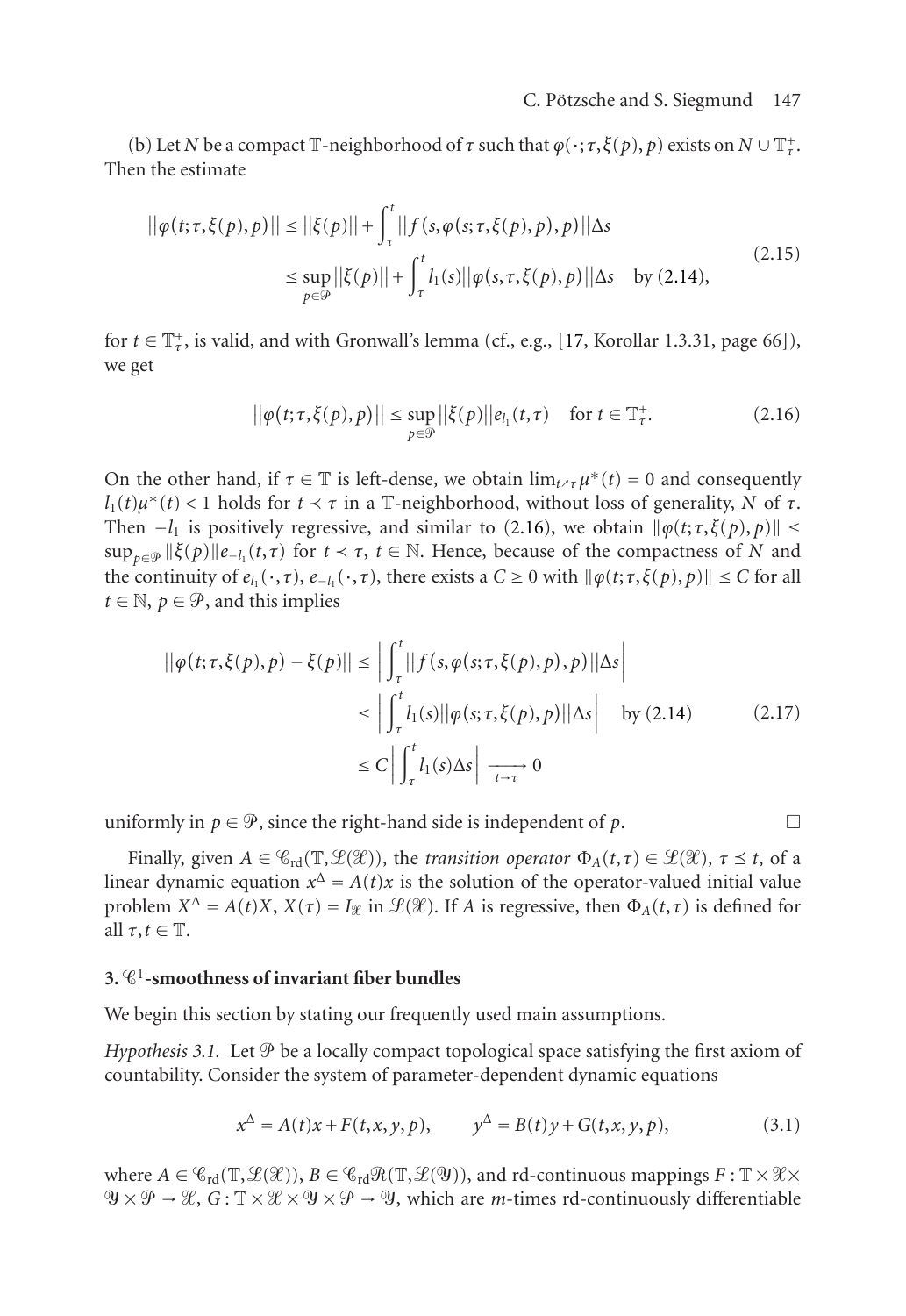#### 148 *<sup>m</sup>*-smoothness of invariant fiber bundles

with respect to  $(x, y)$ , such that the partial derivatives  $D_{(2,3)}^n(F, G)(t, \cdot)$ ,  $t \in \mathbb{T}$ , are continuous for  $n \in \{0, \ldots, m\}$  and  $m \in \mathbb{N}$ . Moreover, we assume the following hypotheses.

(i) Hypothesis on linear part. The transition operators  $\Phi_A(t,s)$  and  $\Phi_B(t,s)$ , respectively, satisfy for all  $t, s \in \mathbb{T}$  the estimates

<span id="page-7-4"></span><span id="page-7-3"></span>
$$
\|\Phi_A(t,s)\|_{\mathcal{L}(\mathcal{X})} \le K_1 e_a(t,s) \quad \text{for } s \le t,
$$
  

$$
\|\Phi_B(t,s)\|_{\mathcal{L}(\mathcal{Y})} \le K_2 e_b(t,s) \quad \text{for } t \le s,
$$
 (3.2)

with real constants  $K_1, K_2 \ge 1$  and growth rates  $a, b \in \mathcal{C}_{rd}^+ \mathcal{R}(\mathbb{T}, \mathbb{R}), a \le b$ . (ii) Hypothesis on perturbation. We have

$$
F(t,0,0,p) \equiv 0, \quad G(t,0,0,p) \equiv 0 \quad \text{on } \mathbb{T} \times \mathcal{P}, \tag{3.3}
$$

the partial derivatives of *F* and *G* are globally bounded, that is, for each  $n \in$  $\{1,\ldots,m\}$ , we suppose

$$
|F|_{n} := \sup_{(t,x,y,p)\in\mathbb{T}\times\mathcal{X}\times\mathcal{Y}\times\mathcal{P}} ||D_{(2,3)}^{n}F(t,x,y,p)||_{\mathcal{L}_{n}(\mathcal{X}\times\mathcal{Y},\mathcal{X})} < \infty,
$$
  

$$
|G|_{n} := \sup_{(t,x,y,p)\in\mathbb{T}\times\mathcal{X}\times\mathcal{Y}\times\mathcal{P}} ||D_{(2,3)}^{n}G(t,x,y,p)||_{\mathcal{L}_{n}(\mathcal{X}\times\mathcal{Y},\mathcal{Y})} < \infty,
$$
 (3.4)

and additionally, for some real  $\sigma_{\text{max}} > 0$ , we require

<span id="page-7-1"></span><span id="page-7-0"></span>
$$
\max\{|F|_1, |G|_1\} < \frac{\sigma_{\max}}{\max\{K_1, K_2\}}.\tag{3.5}
$$

Finally, we choose a fixed real number  $\sigma \in (\max\{K_1, K_2\} \max\{|F|_1, |G|_1\}, \sigma_{\max}).$ 

*Remark 3.2.* (1) Under [Hypothesis 3.1,](#page-6-2) the above dynamic equation [\(3.1\)](#page-6-3) satisfies the assumptions of [Theorem 2.4](#page-5-3) on the Banach space  $\mathcal{X} \times \mathcal{Y}$  equipped with the norm [\(2.1\)](#page-2-1), and therefore its solutions exist and are unique on a T-interval unbounded above.

(2) In [\[18\]](#page-41-0) we have considered dynamic equations of the type [\(3.1\)](#page-6-3) without an explicit parameter-dependence and under the assumption that  $D_{(2,3)}^m(F, G)$  is uniformly continuous in  $t \in \mathbb{T}$ . Anyhow, the results from [\[18\]](#page-41-0) used below remain applicable since all the above estimates in [Hypothesis 3.1](#page-6-2) are uniform in  $p \in \mathcal{P}$  and since the uniform continuity of  $D_{(2,3)}^m(F, G)$  is not used to derive them.

<span id="page-7-5"></span>LEMMA 3.3. *Assume Hypothesis* 3.1 *for*  $m = 1$ ,  $\sigma_{\text{max}} = \lfloor b - a \rfloor / 2$ , and choose  $\tau \in \mathbb{T}$ . More*over, let*  $(\nu,\nu), (\bar{\nu},\bar{\nu}) : \mathbb{T}_{\tau}^{+} \to \mathcal{X} \times \mathcal{Y}$  *be solutions of*  $(3.1)$  *such that their difference*  $(\nu,\nu)$  –  $(v, \bar{v})$  *is*  $c^+$ -quasibounded for any  $c \in \mathbb{G}^+_{rd} \mathcal{R}(\mathbb{T}, \mathbb{R})$ ,  $a + \sigma \leq c \leq b - \sigma$ . Then the estimate

<span id="page-7-2"></span>
$$
\left\| \begin{pmatrix} \nu \\ v \end{pmatrix} (t) - \begin{pmatrix} \bar{\nu} \\ \bar{v} \end{pmatrix} (t) \right\|_{\mathcal{X} \times \mathcal{Y}} \leq K_1 \frac{|c - a|}{|c - a| - K_1|F|_1} e_c(t, \tau) ||\nu(\tau) - \bar{\nu}(\tau)||_{\mathcal{X}} \quad \text{for } t \in \mathbb{T}_\tau^*,
$$
\n(3.6)

*holds.*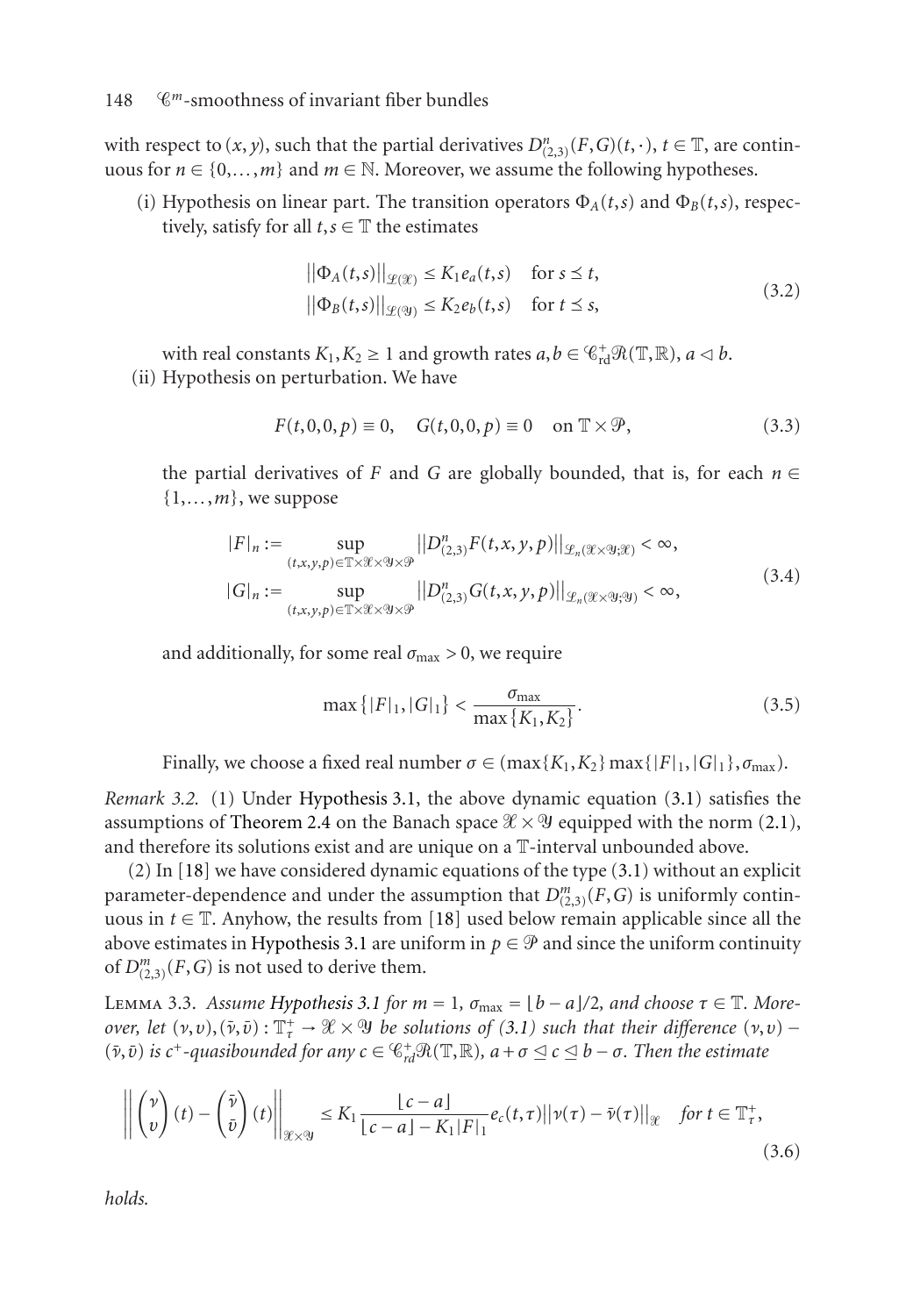*Proof.* Choose arbitrary  $p \in \mathcal{P}$  and  $\tau \in \mathbb{T}$ . First of all, the difference  $\nu - \bar{\nu} \in \mathcal{B}^+_{\tau,c}(\mathcal{X})$  is a solution of the inhomogeneous dynamic equation

<span id="page-8-0"></span>
$$
x^{\Delta} = A(t)x + F(t, (\nu, \nu)(t), p) - F(t, (\bar{\nu}, \bar{\nu})(t), p),
$$
\n(3.7)

where the inhomogeneity is  $c^+$ -quasibounded:

$$
\left\|F(\cdot,(\nu,\nu)(\cdot),p)-F(\cdot,(\bar{\nu},\bar{\nu})(\cdot),p)\right\|_{\tau,c}^{+}\leq\left|F\right|_{1}\left\|\begin{pmatrix}\nu\\v\end{pmatrix}-\begin{pmatrix}\bar{\nu}\\\bar{\nu}\end{pmatrix}\right\|_{\tau,c}^{+} \quad \text{by (3.4)}\tag{3.8}
$$

by [Hypothesis 3.1\(](#page-6-2)ii). Applying [\[19,](#page-41-15) Theorem  $2(a)$ ] to [\(3.7\)](#page-8-0) yields

<span id="page-8-1"></span>
$$
\|\nu - \bar{\nu}\|_{\tau,c}^+ \le K_1 \|\nu(\tau) - \bar{\nu}(\tau)\| + \frac{K_1|F|_1}{|c-a|} \left\| \begin{pmatrix} \nu \\ v \end{pmatrix} - \begin{pmatrix} \bar{\nu} \\ \bar{\nu} \end{pmatrix} \right\|_{\tau,c}^+.
$$
 (3.9)

Because of  $K_1|F|_1/(c-a) < 1$  (cf. [\(3.5\)](#page-7-1)), without loss of generality, we can assume  $v \neq$  $\bar{v}$  from now on. Analogously, the difference  $v - \bar{v} \in \mathcal{B}^+_{\tau,c}(\mathcal{Y})$  is a solution of the linear dynamic equation

$$
y^{\Delta} = B(t)y + G(t, (v, v)(t), p) - G(t, (\bar{v}, \bar{v})(t), p),
$$
\n(3.10)

where the inhomogeneity is also  $c^+$ -quasibounded:

$$
\left\|G(\cdot,(\nu,\nu)(\cdot),p)-G(\cdot,(\bar{\nu},\bar{\nu})(\cdot),p)\right\|_{\tau,c}^{+}\leq |G|_1\left\|\begin{pmatrix}\nu\\v\end{pmatrix}-\begin{pmatrix}\bar{\nu}\\\bar{\nu}\end{pmatrix}\right\|_{\tau,c}^{+} \quad \text{by (3.4)}\tag{3.11}
$$

by [Hypothesis 3.1\(](#page-6-2)ii). Now using the result [\[19,](#page-41-15) Theorem 4(b)] yields

$$
||v - \bar{v}||_{\tau,c}^+ \le \frac{K_2|G|_1}{|b - c|} \left\| \begin{pmatrix} v \\ v \end{pmatrix} - \begin{pmatrix} \bar{v} \\ \bar{v} \end{pmatrix} \right\|_{\tau,c}^+, \tag{3.12}
$$

and since we have  $K_2|G|_1/[b-c] < 1$  (cf. [\(3.5\)](#page-7-1)), as well as  $v \neq \bar{v}$ , we get the inequality  $||v - \bar{v}||_{\tau,c}^+ < \max{||v - \bar{v}||_{\tau,c}^+} ||v - \bar{v}||_{\tau,c}^+}$  by [\(2.1\)](#page-2-1). Consequently, we obtain  $||v - \bar{v}||_{\tau,c}^+ =$  $\|(\nu, v) - (\bar{\nu}, \bar{v})\|_{\tau,c}^+$ , which leads to

$$
\left\| \begin{pmatrix} \nu \\ v \end{pmatrix} - \begin{pmatrix} \bar{\nu} \\ \bar{v} \end{pmatrix} \right\|_{\tau,c}^{\dagger} \le K_1 ||\nu(\tau) - \bar{\nu}(\tau)|| + \frac{K_1 |F|_1}{|c - a|} \left\| \begin{pmatrix} \nu \\ v \end{pmatrix} - \begin{pmatrix} \bar{\nu} \\ \bar{v} \end{pmatrix} \right\|_{\tau,c}^{\dagger} \quad \text{by (3.9).} \tag{3.13}
$$

This, in turn, immediately implies the estimate  $(3.6)$  by [Definition 2.2\(](#page-4-0)a).

Now we collect some crucial results from the earlier paper [\[18\]](#page-41-0). In particular, we can characterize the quasibounded solutions of the dynamic equation [\(3.1\)](#page-6-3) easily as fixed points of an appropriate operator.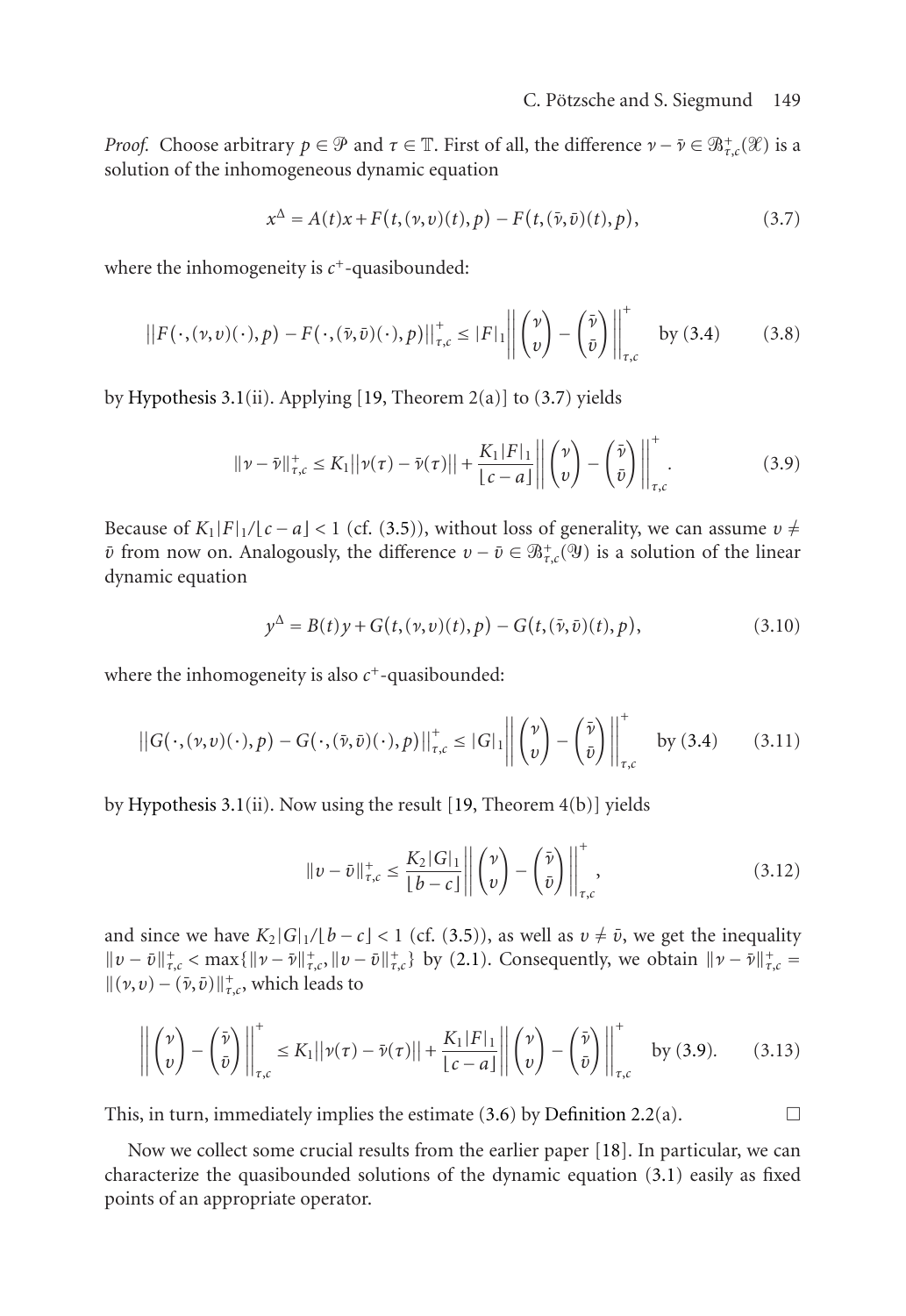### <span id="page-9-1"></span>150 *<sup>m</sup>*-smoothness of invariant fiber bundles

LEMMA 3.4 (the operator  $\mathcal{T}_\tau$ ). Assume [Hypothesis 3.1](#page-6-2) for  $m = 1$ ,  $\sigma_{\text{max}} = \lfloor b - a \rfloor / 2$ , and  $c$  *choose*  $\tau \in \mathbb{T}$ *. Then for arbitrary growth rates*  $c \in \mathscr{C}^+_{rd} \mathscr{R}(\mathbb{T}, \mathbb{R})$ *,*  $a + \sigma \leq c \leq b - \sigma$ *, and*  $\xi \in \mathbb{T}$  $\mathscr{X}, p \in \mathscr{P}$ , the mapping  $\mathscr{T}_{\tau} : \mathscr{B}^+_{\tau,c}(\mathscr{X} \times \mathscr{Y}) \times \mathscr{X} \times \mathscr{P} \to \mathscr{B}^+_{\tau,c}(\mathscr{X} \times \mathscr{Y})$ ,

$$
\mathcal{T}_{\tau}(\nu,\nu;\xi,p) := \begin{pmatrix} \Phi_A(\cdot,\tau)\xi + \int_{\tau}^{\cdot} \Phi_A(\cdot,\sigma(s))F(s,(\nu,\nu)(s),p)\Delta s \\ -\int_{\cdot}^{\infty} \Phi_B(\cdot,\sigma(s))G(s,(\nu,\nu)(s),p)\Delta s \end{pmatrix},
$$
(3.14)

*has the following properties:*

(a)  $\mathcal{T}_{\tau}(\cdot;\xi,p)$  *is a uniform contraction in*  $\xi \in \mathcal{X}, p \in \mathcal{P}$  with Lipschitz constant

<span id="page-9-3"></span><span id="page-9-2"></span>
$$
L := \frac{\max\{K_1, K_2\}}{\sigma} \max\{|F|_1, |G|_1\} < 1,\tag{3.15}
$$

(b) *the unique fixed point*  $(\nu_\tau, \nu_\tau)(\xi, p) \in \mathbb{B}^+_{\tau,c}(\mathcal{X} \times \mathcal{Y})$  *of*  $\mathcal{T}_\tau(\cdot; \xi, p)$  does not depend on  $c \in \mathbb{G}_{rd}^+ \mathcal{R}(\mathbb{T}, \mathbb{R})$ *, a* +  $\sigma \leq c \leq b - \sigma$ *, and is globally Lipschitzian:* 

$$
\left\| \begin{pmatrix} \nu_{\tau} \\ \nu_{\tau} \end{pmatrix} (\xi, p) - \begin{pmatrix} \nu_{\tau} \\ \nu_{\tau} \end{pmatrix} (\bar{\xi}, p) \right\|_{\tau, c}^{\dagger} \le \frac{K_1}{1 - L} \|\xi - \bar{\xi}\|_{\mathcal{X}} \quad \text{for } \xi, \bar{\xi} \in \mathcal{X}, \ p \in \mathcal{P}, \tag{3.16}
$$

(c) *a function*  $(v, v) \in \mathbb{B}^+_{\tau,c}(\mathcal{X} \times \mathcal{Y})$  *is a solution of the dynamic equation* [\(3.1\)](#page-6-3)*, with ν*(*τ*) = *ξ, if and only if it is a solution of the fixed point equation*

<span id="page-9-5"></span><span id="page-9-4"></span>
$$
\begin{pmatrix} \nu \\ v \end{pmatrix} = \mathcal{T}_{\tau}(\nu, \nu; \xi, p). \tag{3.17}
$$

*Proof.* See [\[18,](#page-41-0) proof of Theorem 4.9] for assertions (a), (b), and [18, Lemma 4.8] for (c).  $\Box$ 

<span id="page-9-0"></span>Having all preparatory results at hand, we may now head for our main theorem in the  $\mathscr{C}^1$ -case.

THEOREM 3.5 ( $\mathcal{C}^1$ -smoothness). *Assume [Hypothesis 3.1](#page-6-2) for*  $m = 1$ ,  $\sigma_{\text{max}} = \lfloor b - a \rfloor / 2$ , and *let ϕ denote the general solution of [\(3.1\)](#page-6-3). Then the following statements are true.*

(a) *There exists a uniquely determined mapping*  $s : \mathbb{T} \times \mathcal{X} \times \mathcal{P} \rightarrow \mathcal{Y}$  whose graph  $S(p) :=$  $\{(τ,ξ, s(τ,ξ, p)) : τ ∈ ℤ, ξ ∈ ℜ\}$  can be characterized dynamically for any parameter  $p \in \mathcal{P}$  and any growth rate  $c \in \mathcal{C}_{rd}^+ \mathcal{R}(\mathbb{T}, \mathbb{R})$ ,  $a + \sigma \leq c \leq b - \sigma$ , as

$$
S(p) = \{(\tau, \xi, \eta) \in \mathbb{T} \times \mathcal{X} \times \mathcal{Y} : \varphi(\cdot; \tau, \xi, \eta, p) \in \mathcal{B}^+_{\tau, c}(\mathcal{X} \times \mathcal{Y})\}.
$$
 (3.18)

*Furthermore,*

- $(a_1)$   $s(\tau, 0, p) \equiv 0$  *on*  $\mathbb{T} \times \mathcal{P}$ ,
- $(a_2)$   $s: \mathbb{T} \times \mathcal{X} \times \mathcal{P} \rightarrow \mathcal{Y}$  is continuous, rd-continuously differentiable in the first ar*gument and continuously differentiable in the second argument with globally bounded derivative*

$$
||D_{2}S(\tau,\xi,p)||_{\mathscr{L}(\mathscr{X};\mathscr{Y})} \leq \frac{K_{1}K_{2} \max\{|F|_{1},|G|_{1}\}}{\sigma - \max\{K_{1},K_{2}\}\max\{|F|_{1},|G|_{1}\}} \quad \text{for } (\tau,\xi,p) \in \mathbb{T} \times \mathscr{X} \times \mathscr{P},\tag{3.19}
$$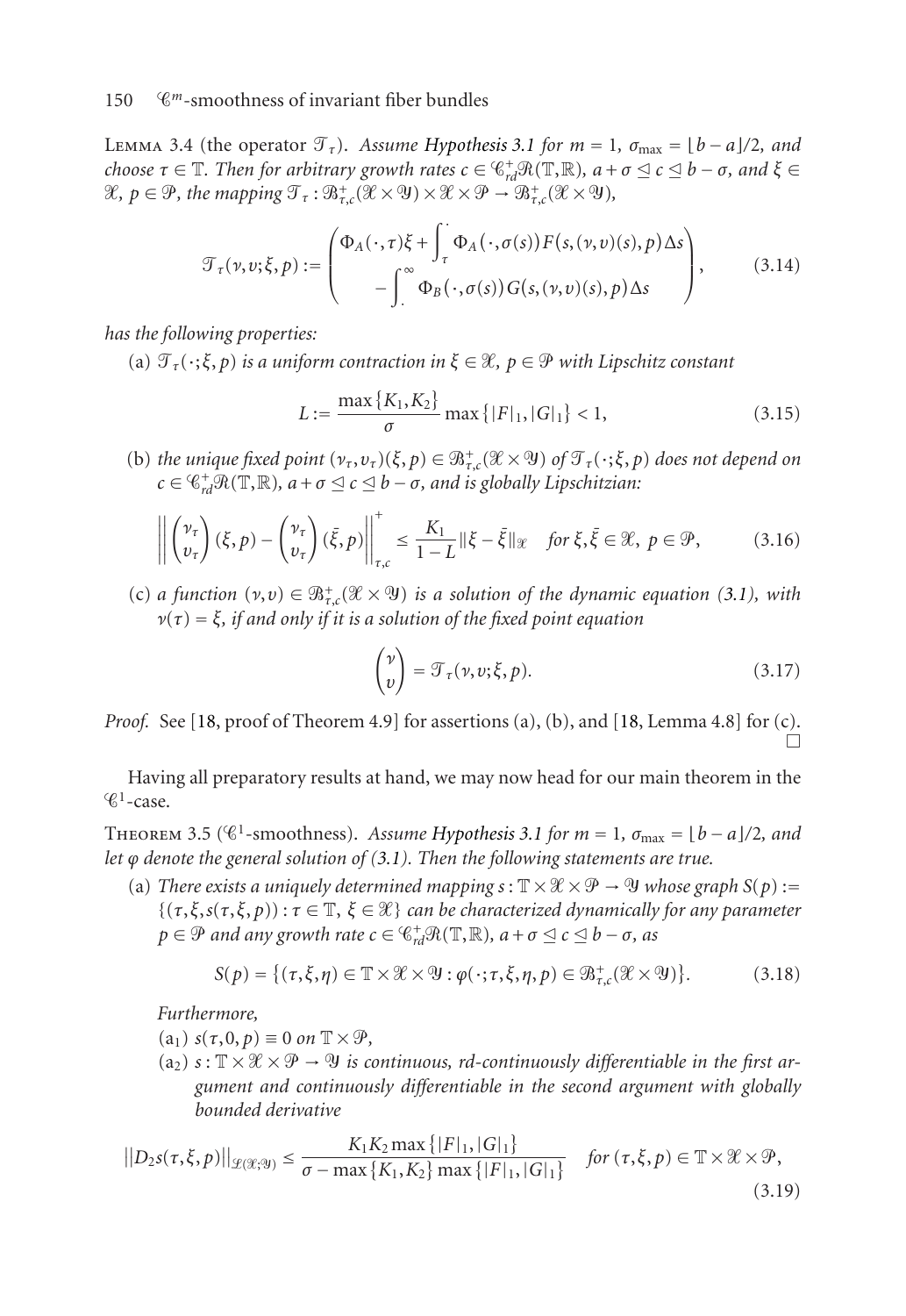(a<sub>3</sub>) *the graph S*(*p*)*,*  $p \in \mathcal{P}$ *, is an invariant fiber bundle of [\(3.1\)](#page-6-3). Additionally, s is a solution of the* invariance equation

$$
\Delta_1 s(\tau, \xi, p)
$$
  
=  $B(\tau)s(\tau, \xi, p) + G(\tau, \xi, s(\tau, \xi, p), p)$   

$$
- \int_0^1 D_2 s(\sigma(\tau), \xi + h\mu^*(\tau)[A(\tau)\xi + F(\tau, \xi, s(\tau, \xi, p), p)], p) dh
$$
  

$$
\times [A(\tau)\xi + F(\tau, \xi, s(\tau, \xi, p), p)]
$$
 (3.20)

*for*  $(\tau, \xi, p) \in \mathbb{T} \times \mathcal{X} \times \mathcal{P}$ .

*The graph S*(*p*)*,*  $p \in \mathcal{P}$ *, is called the pseudostable fiber bundle of [\(3.1\)](#page-6-3).* 

(b) In case  $\mathbb T$  *is unbounded below, there exists a uniquely determined mapping*  $r : \mathbb T \times \mathfrak Y \times$  $\mathcal{P} \to \mathcal{X}$  whose graph  $R(p) := \{(\tau, r(\tau, \eta, p), \eta) : \tau \in \mathbb{T}, \ \eta \in \mathcal{Y}\}\)$  can be characterized  $d$ ynamically for any parameter  $p \in \mathcal{P}$  and any growth rate  $c \in \mathcal{C}_{rd}^+\mathcal{R}(\mathbb{T},\mathbb{R}),\, a+\sigma \leq 0$  $c \leq b - \sigma$ *, as* 

<span id="page-10-0"></span>
$$
R(p) = \{(\tau, \xi, \eta) \in \mathbb{T} \times \mathcal{X} \times \mathcal{Y} : \varphi(\cdot; \tau, \xi, \eta, p) \in \mathcal{B}_{\tau, c}(\mathcal{X} \times \mathcal{Y})\}.
$$
 (3.21)

*Furthermore*

 $(b_1)$   $r(\tau, 0, p) \equiv 0$  *on*  $\mathbb{T} \times \mathcal{P}$ ,

 $(b_2)$   $r : \mathbb{T} \times \mathcal{Y} \times \mathcal{P} \rightarrow \mathcal{X}$  is continuous, rd-continuously differentiable in the first ar*gument and continuously differentiable in the second argument with globally bounded derivative*

$$
||D_2r(\tau,\eta,p)||_{\mathcal{L}(\mathfrak{Y};\mathcal{X})} \leq \frac{K_1K_2 \max\{|F|_1, |G|_1\}}{\sigma - \max\{K_1, K_2\} \max\{|F|_1, |G|_1\}} \quad \text{for } (\tau,\eta,p) \in \mathbb{T} \times \mathfrak{Y} \times \mathfrak{P},\tag{3.22}
$$

 $(b_3)$  *the graph*  $R(p)$ *,*  $p \in \mathcal{P}$ *, is an invariant fiber bundle of [\(3.1\)](#page-6-3). Additionally, r is a solution of the* invariance equation

$$
\Delta_1 r(\tau, \eta, p)
$$
  
=  $A(\tau)r(\tau, \eta, p) + F(\tau, r(\tau, \eta, p), \eta, p)$   

$$
- \int_0^1 D_2 r(\sigma(\tau), \eta + h\mu^*(\tau)[B(\tau)\eta + G(\tau, r(\tau, \eta, p), \eta, p)])dh
$$
  

$$
\times [B(\tau)\eta + G(\tau, r(\tau, \eta, p), \eta, p)]
$$
 (3.23)

*for*  $(\tau, \eta, p) \in \mathbb{T} \times \mathcal{Y} \times \mathcal{P}$ .

*The graph*  $R(p)$ *,*  $p \in \mathcal{P}$ *, is called the pseudo-unstable fiber bundle of [\(3.1\)](#page-6-3).* 

(c) *In case* T *is unbounded below, only the zero solution of [\(3.1\)](#page-6-3) is contained in both S*(*p*) *and R*(*p*)*, that is, S*(*p*)  $\cap$  *R*(*p*) =  $\mathbb{T} \times \{0\} \times \{0\}$  *for p*  $\in \mathcal{P}$ *, and hence the zero solution is the only c*<sup>±</sup>-quasibounded solution of [\(3.1\)](#page-6-3) for  $c \in C_{rd}^+\mathcal{R}(\mathbb{T},\mathbb{R})$ ,  $a+\sigma \leq 0$  $c \triangleleft b - \sigma$ .

*Remark 3.6.* Since we did not assume regressivity of the dynamic equation [\(3.1\)](#page-6-3), one has to interpret the dynamical characterization [\(3.21\)](#page-10-0) of the pseudo-unstable fiber bundle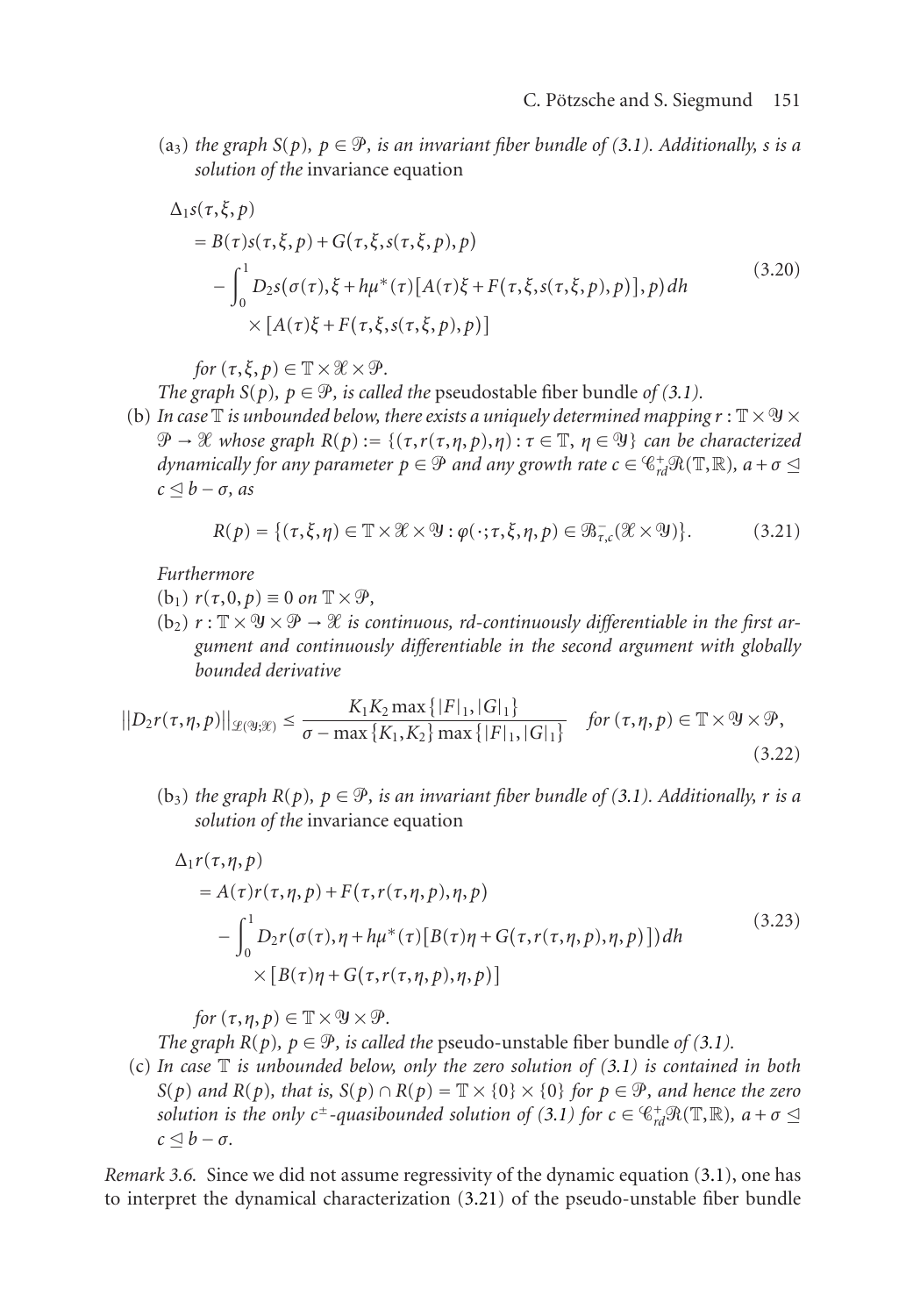$R(p), p \in \mathcal{P}$ , as follows. For fixed  $p \in \mathcal{P}$ , a point  $(\tau, \xi, \eta) \in \mathbb{T} \times \mathcal{X} \times \mathcal{Y}$  is contained in  $R(p)$ if and only if there exists a *c*<sup>−</sup>-quasibounded solution  $\varphi(\cdot;\tau,\xi,\eta,p) : \mathbb{T} \to \mathcal{X} \times \mathcal{Y}$  of [\(3.1\)](#page-6-3) satisfying the initial condition  $x(\tau) = \xi$ ,  $y(\tau) = \eta$ . In this case the solution  $\varphi(\cdot; \tau, \xi, \eta, \rho)$ is uniquely determined.

*Proof.* (a) Our main intention in the current proof is to show the continuity and the partial Fréchet differentiability assertion (a<sub>2</sub>) for the mapping  $s : \mathbb{T} \times \mathcal{X} \times \mathcal{P} \to \mathcal{Y}$ . Any other statement from [Theorem 3.5\(](#page-9-0)a) follows from [\[18,](#page-41-0) proof of Theorem 4.9]. Nevertheless, we reconsider the main ingredients in our argumentation.

Using just [\[18,](#page-41-0) proof of Theorem 4.9], we know that for any triple  $(\tau, \xi, p) \in \mathbb{T} \times$  $\mathscr{X} \times \mathscr{P}$ , there exists exactly one  $s(\tau, \xi, p) \in \mathscr{Y}$  such that  $\varphi(\cdot; \tau, \xi, s(\tau, \xi, p), p) \in \mathscr{B}^+_{\tau,c}(\mathscr{X} \times \mathscr{P}^+_{\tau,c}(\mathscr{X} \times \mathscr{P}^+_{\tau,c}))$  $\mathcal{P}(Y)$  for every  $c \in \mathbb{G}_{\rm rd}^+ \mathcal{R}(\mathbb{T}, \mathbb{R}), a + \sigma \leq c \leq b - \sigma$ . Then the function  $s(\cdot, p) : \mathbb{T} \times \mathcal{X} \to \mathcal{Y}$ ,  $p \in \mathcal{P}$ , defines the invariant fiber bundle *S*(*p*) if we set  $s(\tau, \xi, p) := (v_\tau(\xi, p))(\tau)$ , where  $(v_\tau, v_\tau)(\xi, p) \in \mathbb{B}^+_{\tau,c}(\mathcal{X} \times \mathcal{Y})$  denotes the unique fixed point of the operator  $\mathcal{T}_\tau(\cdot; \xi, p)$ :  $\mathfrak{B}^+_{\tau,c}(\mathcal{X}\times \mathcal{Y}) \to \mathfrak{B}^+_{\tau,c}(\mathcal{X}\times \mathcal{Y})$  introduced in [Lemma 3.4](#page-9-1) for any  $\xi\in \mathcal{X},\ p\in \mathcal{P},\$  and  $c\in$  $\mathcal{C}_{rd}^+\mathcal{R}(\mathbb{T},\mathbb{R})$ ,  $a+\sigma \leq c \leq b-\sigma$ . Here and in the following, one should be aware of the estimate

<span id="page-11-0"></span>
$$
\max\left\{\frac{K_1|F|_1}{\lfloor c-a\rfloor}, \frac{K_2|G|_1}{\lfloor b-c\rfloor}\right\} \le L < 1 \quad \text{by (3.15).} \tag{3.24}
$$

The further proof of part  $(a_2)$  will be subdivided into several steps. For notational convenience, we introduce the abbreviations  $v_{\tau}(t;\xi,p) := (v_{\tau}(\xi,p))(t)$  and  $v_{\tau}(t;\xi,p) :=$  $(v_\tau(\xi, p))(t)$ .

<span id="page-11-2"></span>*Step 1.* Claim: *for every growth rate*  $c \in \mathcal{C}_{rd}^+ \mathcal{R}(\mathbb{T}, \mathbb{R})$ ,  $a + \sigma \lhd c \leq b - \sigma$ , the mappings  $(v_{\tau}, v_{\tau}): \mathcal{X} \times \mathcal{P} \to \mathcal{B}^+_{\tau,c}(\mathcal{X} \times \mathcal{Y})$  and  $(v_{\tau}, v_{\tau})(t; \cdot): \mathcal{X} \times \mathcal{P} \to \mathcal{X} \times \mathcal{Y}$ ,  $t \in \mathbb{T}^+_{\tau}$ , are continuous.

By [Hypothesis 3.1,](#page-6-2) the parameter space  $\mathcal P$  satisfies the first axiom of countability. Consequently, for example, [\[15,](#page-41-16) Theorem 1.1(b), page 190] implies that in order to prove the continuity of the mapping  $(\nu_\tau, \nu_\tau)(\xi_0, \cdot) : \mathcal{P} \to \mathcal{B}^+_{\tau,c}(\mathcal{X} \times \mathcal{Y})$ , it suffices to show for arbitrary but fixed  $\xi_0 \in \mathcal{X}$  and  $p_0 \in \mathcal{P}$  the following limit relation:

<span id="page-11-1"></span>
$$
\lim_{p \to p_0} \begin{pmatrix} \nu_\tau \\ v_\tau \end{pmatrix} (\xi_0, p) = \begin{pmatrix} \nu_\tau \\ v_\tau \end{pmatrix} (\xi_0, p_0) \quad \text{in } \mathfrak{B}^+_{\tau,c}(\mathcal{X} \times \mathfrak{Y}). \tag{3.25}
$$

For any parameter  $p \in \mathcal{P}$ , we obtain, by using [\(3.14\)](#page-9-3) and [\(3.17\)](#page-9-4),

$$
\left\| \begin{pmatrix} \nu_{\tau} \\ v_{\tau} \end{pmatrix} (t; \xi_{0}, p) - \begin{pmatrix} \nu_{\tau} \\ v_{\tau} \end{pmatrix} (t; \xi_{0}, p_{0}) \right\|
$$
  
\n
$$
\leq \max \left\{ K_{1} \int_{\tau}^{t} e_{a}(t, \sigma(s)) || F(s, (\nu_{\tau}, \nu_{\tau})(s; \xi_{0}, p), p) - F(s, (\nu_{\tau}, \nu_{\tau})(s; \xi_{0}, p_{0}), p_{0}) || \Delta s, \right\}
$$
  
\n
$$
K_{2} \int_{t}^{\infty} e_{b}(t, \sigma(s)) || G(s, (\nu_{\tau}, \nu_{\tau})(s; \xi_{0}, p), p) - G(s, (\nu_{\tau}, \nu_{\tau})(s; \xi_{0}, p_{0}), p_{0}) || \Delta s \right\} \text{ for } t \in \mathbb{T}_{\tau}^{+} \text{ by (3.2).}
$$
  
\n(3.26)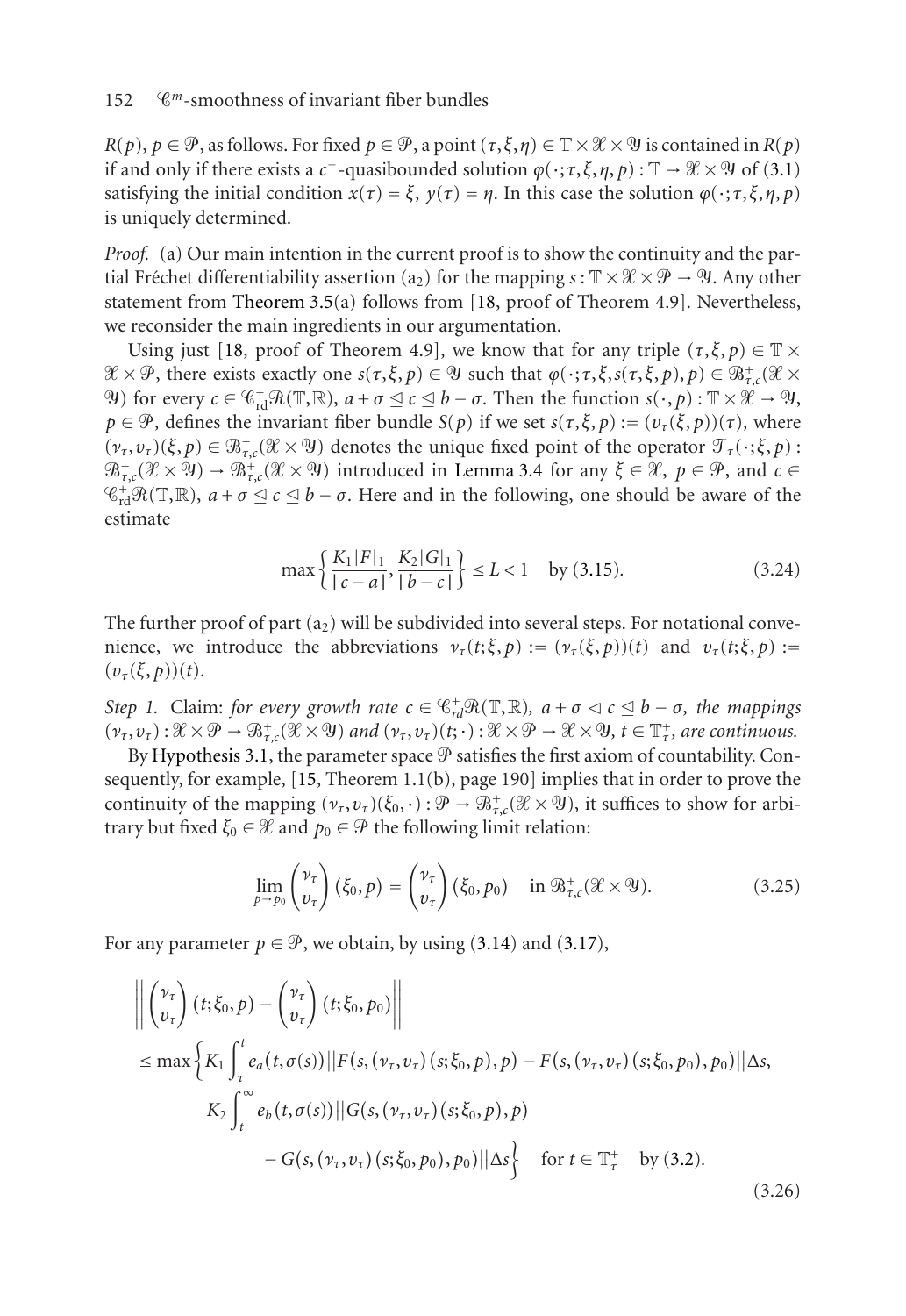Subtraction and addition of the expressions  $||F(s, (\nu_\tau, \nu_\tau)(s; \xi_0, p_0), p)||$  and  $||G(s, (\nu_\tau,$  $v_{\tau}$ )(*s*;  $\xi_0$ ,  $p_0$ ),  $p$ )||, respectively, lead to

$$
\left\| \begin{pmatrix} \nu_{\tau} \\ v_{\tau} \end{pmatrix} (t; \xi_0, p) - \begin{pmatrix} \nu_{\tau} \\ v_{\tau} \end{pmatrix} (t; \xi_0, p_0) \right\| \le \max\{\alpha + \beta, \gamma + \delta\} \quad \text{for } t \in \mathbb{T}_{\tau}^+, \tag{3.27}
$$

where (cf. [\(3.4\)](#page-7-0))

$$
\alpha := K_1 \int_{\tau}^{t} e_a(t, \sigma(s)) ||F(s, (\nu_{\tau}, \nu_{\tau}) (s; \xi_0, p_0), p) - F(s, (\nu_{\tau}, \nu_{\tau}) (s; \xi_0, p_0), p_0) || \Delta s,\n\beta := K_1 |F|_1 \int_{\tau}^{t} e_a(t, \sigma(s)) ||\left(\begin{matrix} \nu_{\tau} \\ \nu_{\tau} \end{matrix}\right) (s; \xi_0, p) - \left(\begin{matrix} \nu_{\tau} \\ \nu_{\tau} \end{matrix}\right) (s; \xi_0, p_0) || \Delta s,\n\gamma := K_2 \int_{t}^{\infty} e_b(t, \sigma(s)) ||G(s, (\nu_{\tau}, \nu_{\tau}) (s; \xi_0, p_0), p) - G(s, (\nu_{\tau}, \nu_{\tau}) (s; \xi_0, p_0), p_0) || \Delta s,\n\delta := K_2 |G|_1 \int_{t}^{\infty} e_b(t, \sigma(s)) ||\left(\begin{matrix} \nu_{\tau} \\ \nu_{\tau} \end{matrix}\right) (s; \xi_0, p) - \left(\begin{matrix} \nu_{\tau} \\ \nu_{\tau} \end{matrix}\right) (s; \xi_0, p_0) || \Delta s.
$$
\n(3.28)

Now and in the further progress of this proof, we often use the elementary relation

<span id="page-12-1"></span>
$$
\max\{\alpha + \beta, \gamma + \delta\} \le \alpha + \gamma + \max\{\beta, \delta\},\tag{3.29}
$$

which is valid for arbitrary reals  $\alpha$ ,  $\beta$ ,  $\gamma$ ,  $\delta$  ≥ 0, and obtain the estimate

$$
\left\| \begin{pmatrix} \nu_{\tau} \\ v_{\tau} \end{pmatrix} (t; \xi_{0}, p) - \begin{pmatrix} \nu_{\tau} \\ v_{\tau} \end{pmatrix} (t; \xi_{0}, p_{0}) \right\| e_{c}(\tau, t)
$$
\n
$$
\leq \alpha e_{c}(\tau, t) + \gamma e_{c}(\tau, t)
$$
\n
$$
+ \max \left\{ \frac{K_{1}|F|_{1}}{\lfloor c - a \rfloor}, \frac{K_{2}|G|_{1}}{\lfloor b - c \rfloor} \right\} \left\| \begin{pmatrix} \nu_{\tau} \\ v_{\tau} \end{pmatrix} (\xi_{0}, p) - \begin{pmatrix} \nu_{\tau} \\ v_{\tau} \end{pmatrix} (\xi_{0}, p_{0}) \right\|_{\tau, c}^{+} \quad \text{for } t \in \mathbb{T}_{\tau}^{+},
$$
\n(3.30)

from [\[18,](#page-41-0) Lemma 1.3.29, page 65]. Hence, by passing over to the least upper bound for  $t \in \mathbb{T}^+_7$ , we get (cf. [\(3.15\)](#page-9-2))

<span id="page-12-0"></span>
$$
\left\| \begin{pmatrix} \nu_{\tau} \\ v_{\tau} \end{pmatrix} (\xi_0, p) - \begin{pmatrix} \nu_{\tau} \\ v_{\tau} \end{pmatrix} (\xi_0, p_0) \right\|_{\tau, c}^{\dagger} \le \frac{\max\{K_1, K_2\}}{1 - L} \sup_{\tau \le t} U(t, p) \text{ by (3.24)} \qquad (3.31)
$$

with the mapping

$$
U(t, p) := e_c(\tau, t) \int_{\tau}^{t} e_a(t, \sigma(s)) ||F(s, (\nu_{\tau}, \nu_{\tau}) (s; \xi_0, p_0), p) - F(s, (\nu_{\tau}, \nu_{\tau}) (s; \xi_0, p_0), p_0) ||\Delta s + e_c(\tau, t) \int_{t}^{\infty} e_b(t, \sigma(s)) ||G(s, (\nu_{\tau}, \nu_{\tau}) (s; \xi_0, p_0), p) - G(s, (\nu_{\tau}, \nu_{\tau}) (s; \xi_0, p_0), p_0) ||\Delta s. \tag{3.32}
$$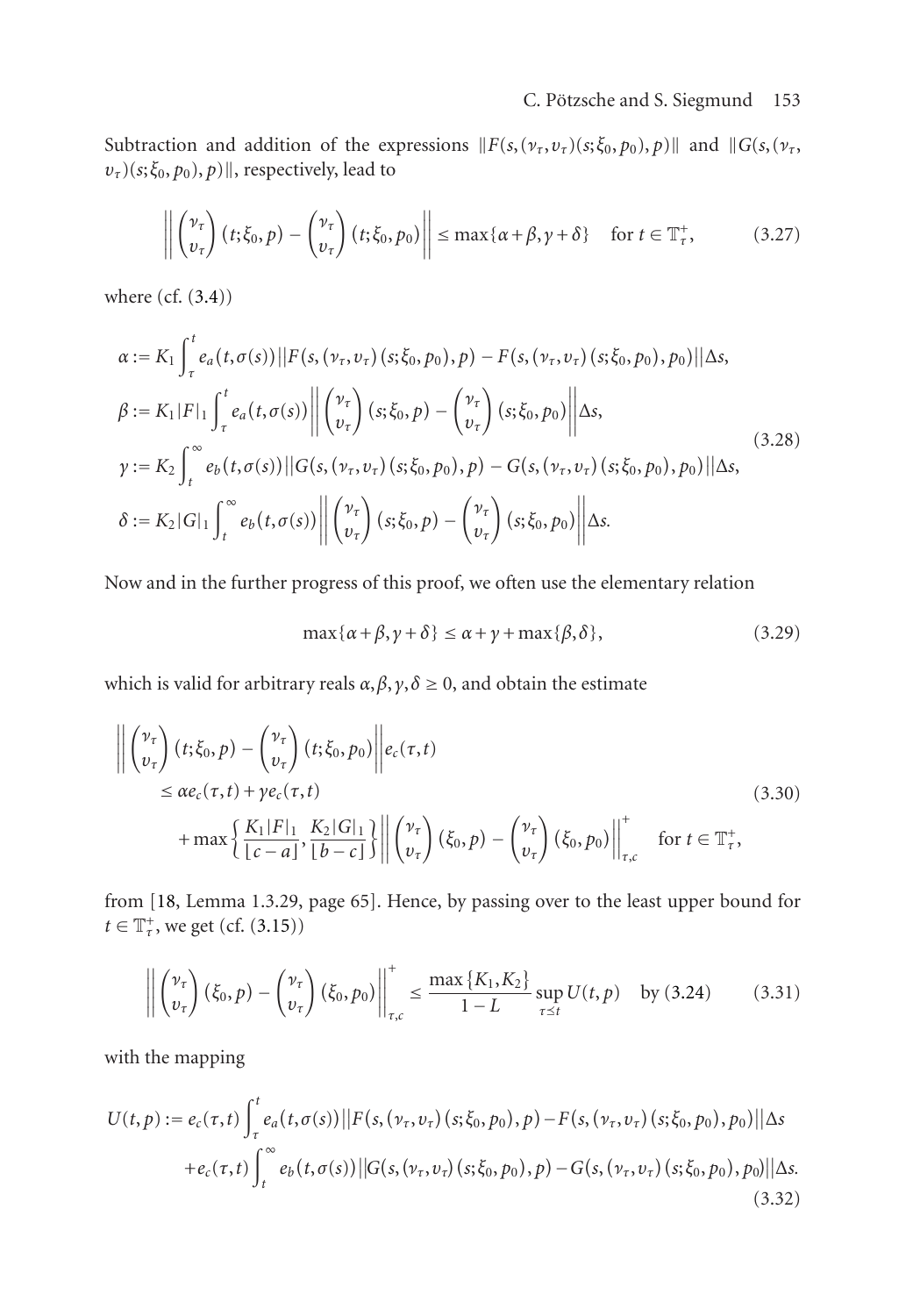Therefore, it turns out to be sufficient to prove

<span id="page-13-0"></span>
$$
\lim_{p \to p_0} \sup_{\tau \le t} U(t, p) = 0 \tag{3.33}
$$

to show the limit relation [\(3.25\)](#page-11-1). We proceed indirectly. Assume [\(3.33\)](#page-13-0) does not hold. Then there exist an  $\epsilon > 0$  and a sequence  $(p_i)_{i \in \mathbb{N}}$  in  $\mathcal{P}$  with  $\lim_{i \to \infty} p_i = p_0$  and  $\sup_{\tau \prec t} U(t,$  $p_i$ ) >  $\epsilon$  for  $i \in \mathbb{N}$ . This implies the existence of a sequence  $(t_i)_{i \in \mathbb{N}}$  in  $\mathbb{T}^+_t$  such that

<span id="page-13-1"></span>
$$
U(t_i, p_i) > \epsilon \quad \text{for } i \in \mathbb{N}.\tag{3.34}
$$

From now on, we consider  $a + \sigma \lhd c$ , choose a fixed growth rate  $d \in \mathcal{C}_{rd}^+ \mathcal{R}(\mathbb{T}, \mathbb{R})$ ,  $a + \sigma \lhd c$  $d \leq c$ , and remark that the inequality  $d \leq c$  will play an important role below. Because of [Hypothesis 3.1\(](#page-6-2)ii) and the inclusion  $(\nu_\tau, \nu_\tau)(\xi_0, p) \in \mathfrak{B}^+_{\tau, d}(\mathcal{X} \times \mathcal{Y})$ , we get (cf. [\(3.4\)](#page-7-0))

$$
||F(s, (\nu_{\tau}, \nu_{\tau}) (s; \xi_{0}, p_{0}), p)|| \leq |F|_{1} \left\| \begin{pmatrix} \nu_{\tau} \\ \nu_{\tau} \end{pmatrix} (\xi_{0}, p_{0}) \right\|_{\tau,d}^{+} e_{d}(s, \tau) \quad \text{for } s \in \mathbb{T}_{\tau}^{+}, \quad \text{by (3.3)}
$$
  
 
$$
||G(s, (\nu_{\tau}, \nu_{\tau}) (s; \xi_{0}, p_{0}), p)|| \leq |G|_{1} \left\| \begin{pmatrix} \nu_{\tau} \\ \nu_{\tau} \end{pmatrix} (\xi_{0}, p_{0}) \right\|_{\tau,d}^{+} e_{d}(s, \tau) \quad \text{for } s \in \mathbb{T}_{\tau}^{+}, \quad \text{by (3.3)}
$$
(3.35)

and the triangle inequality leads to

$$
U(t, p) \le 2|F|_1 \left\| \begin{pmatrix} \nu_r \\ v_\tau \end{pmatrix} (\xi_0, p_0) \right\|_{\tau, d}^{\tau} e_c(\tau, t) \int_{\tau}^t e_a(t, \sigma(s)) e_d(s, \tau) \Delta s
$$
  
+2|G|\_1 \left\| \begin{pmatrix} \nu\_r \\ v\_\tau \end{pmatrix} (\xi\_0, p\_0) \right\|\_{\tau, d}^{\tau} e\_c(\tau, t) \int\_{t}^{\infty} e\_b(t, \sigma(s)) e\_d(s, \tau) \Delta s \quad \text{by (3.32)}  
\n
$$
\le 2 \max \{|F|_1, |G|_1\} \left\| \begin{pmatrix} \nu_r \\ v_\tau \end{pmatrix} (\xi_0, p_0) \right\|_{\tau, d}^{\tau} \left( \frac{1}{[d-a]} + \frac{1}{[b-d]} \right) e_{d\ominus c}(t, \tau) \quad \text{for } t \in \mathbb{T}_\tau^*,
$$
  
(3.36)

where we have evaluated the integrals using [\[17,](#page-41-12) Lemma 1.3.29, page 65]. Because of  $d \lt c$ and [\[17,](#page-41-12) Lemma 1.3.26, page 63], passing over to the limit  $t \to \infty$  yields lim<sub> $t\to\infty$ </sub>  $U(t, p) = 0$ uniformly in  $p \in \mathcal{P}$ , and taking into account [\(3.34\)](#page-13-1), the sequence  $(t_i)_{i \in \mathbb{N}}$  in  $\mathbb{T}^+_r$  has to be bounded above, that is, there exists a time  $T \in (\tau, \infty)$  with  $t_i \leq T$  for all  $i \in \mathbb{N}$ . Hence, by [\[9,](#page-40-4) Theorem  $7.4(i)$ ], we can deduce

$$
U(t_i, p_i)
$$
  
\n
$$
\leq \int_{\tau}^{T} e_c(\tau, \sigma(s)) ||F(s, (\nu_{\tau}, \nu_{\tau}) (s; \xi_0, p_0), p_i) - F(s, (\nu_{\tau}, \nu_{\tau}) (s; \xi_0, p_0), p_0) || \Delta s
$$
  
\n
$$
+ \int_{\tau}^{\infty} e_c(\tau, \sigma(s)) e_{b \ominus c}(T, \sigma(s)) ||G(s, (\nu_{\tau}, \nu_{\tau}) (s; \xi_0, p_0), p_i) - G(s, (\nu_{\tau}, \nu_{\tau}) (s; \xi_0, p_0), p_0) || \Delta s \quad \text{by (3.32)}
$$
\n(3.37)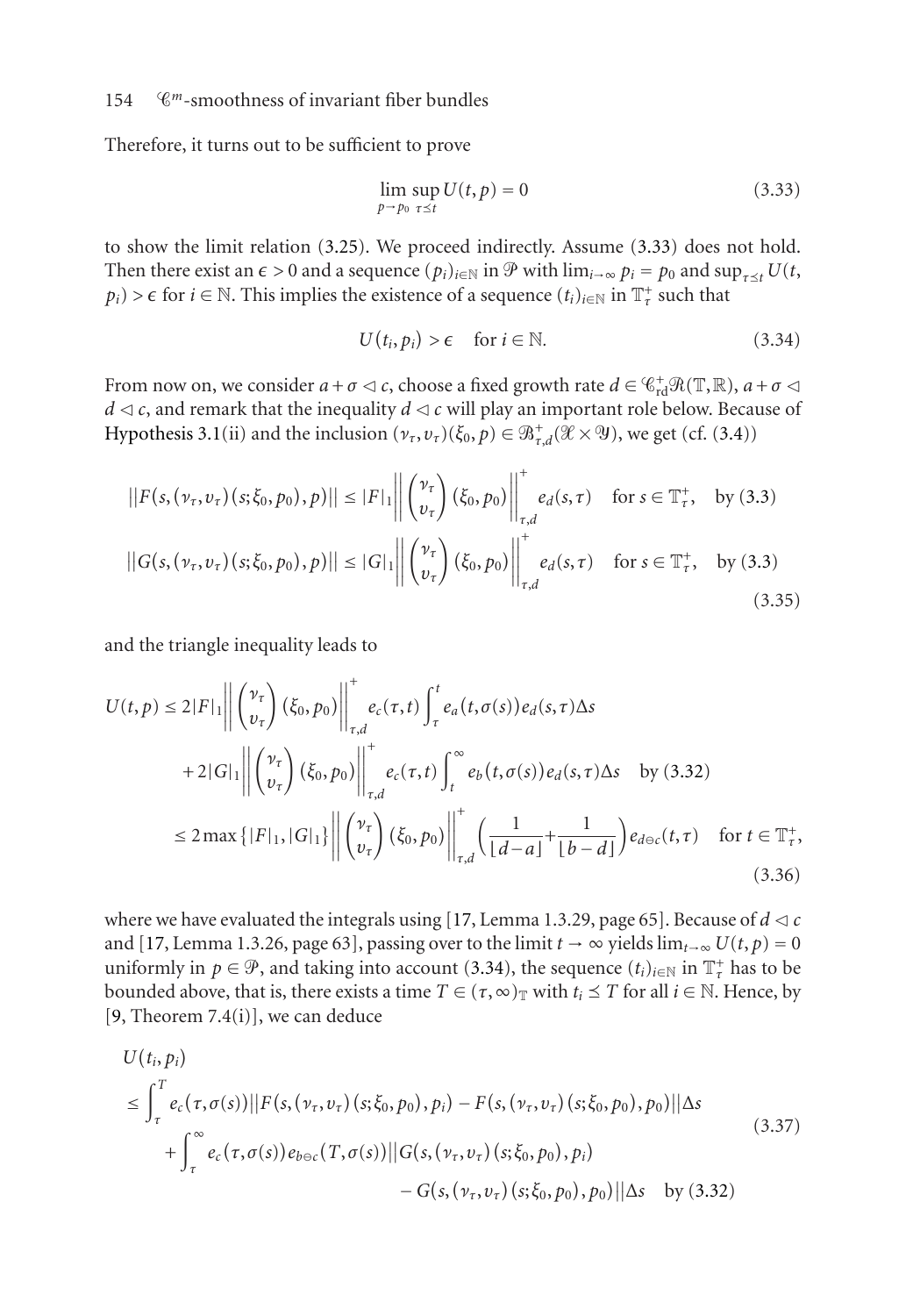for *i*  $\in$  N, where the first finite integral tends to zero for *i*  $\rightarrow \infty$  by the continuity of *F*. Continuity of G implies  $\lim_{i\to\infty} G(s,(\nu_\tau,\nu_\tau)(s;\xi_0,p_0),p_i) = G(s,(\nu_\tau,\nu_\tau)(s;\xi_0,p_0),p_0)$  and with the Lebesgue's theorem (here, one has to apply the Lipschitz estimate for the mapping *G*, which is implied by [\(3.4\)](#page-7-0), to see that the function

$$
s \mapsto e_c(s, \sigma(s)) e_{b \ominus c}(T, \sigma(s)) |G|_1 ||(\nu_\tau, \nu_\tau) (\xi_0, p_0)||_{\tau,c}^+ \tag{3.38}
$$

is an integrable majorant) for the integral on  $\mathbb T$  (cf. [\[16,](#page-41-14) Nr. 313, page 161]), we get the convergence of the indefinite integral to zero for  $i \rightarrow \infty$ . Thus we derived the relation  $\lim_{i\to\infty} U(t_i, p_i) = 0$ , which obviously contradicts [\(3.34\)](#page-13-1). Up to now we have shown the continuity of  $(\nu_\tau, \nu_\tau)(\xi_0, \cdot) : \mathcal{P} \to \mathcal{B}^+_{\tau,c}(\mathcal{X} \times \mathcal{Y})$ , and [Lemma 3.4\(](#page-9-1)b) gives us the Lipschitz estimate

<span id="page-14-0"></span>
$$
\left\| \begin{pmatrix} \nu_{\tau} \\ v_{\tau} \end{pmatrix} (\xi, p_0) - \begin{pmatrix} \nu_{\tau} \\ v_{\tau} \end{pmatrix} (\xi_0, p_0) \right\|_{\tau,c}^{\dagger} \le \frac{K_1}{1 - L} ||\xi - \xi_0|| \text{ by (3.16)} \tag{3.39}
$$

for any  $\xi \in \mathcal{X}$ . So, for example, [\[3,](#page-40-3) Lemma B.4] implies the desired continuity of the fixed point mapping  $(\nu_\tau, \nu_\tau) : \mathcal{X} \times \mathcal{P} \to \mathcal{B}^+_{\tau,c}(\mathcal{X} \times \mathcal{Y})$ . By properties of the evaluation map (see [\[18,](#page-41-0) Lemma 3.4]), this yields also that  $(\nu_\tau, \nu_\tau)(t; \cdot) : \mathcal{X} \times \mathcal{P} \to \mathcal{X} \times \mathcal{Y}$ ,  $t \in \mathbb{T}^+_\tau$ , is continuous.

<span id="page-14-1"></span>*Step 2.* Claim: *the mapping*  $s: \mathbb{T} \times \mathcal{X} \times \mathcal{P} \rightarrow \mathcal{Y}$  *is continuous.* 

Let  $\tau_0 \in \mathbb{T}$ ,  $\xi_0 \in \mathcal{X}$ , and  $p_0 \in \mathcal{P}$  be fixed. From [\(3.25\)](#page-11-1) and the definition of *s*, we have

$$
\lim_{p \to p_0} s(\tau_0, \xi_0, p) = s(\tau_0, \xi_0, p_0), \tag{3.40}
$$

and, similarly, [\(3.39\)](#page-14-0) leads to the estimate

$$
||s(\tau,\xi,p) - s(\tau_0,\xi_0,p_0)||
$$
  
\n
$$
\leq \frac{K_1}{1-L}||\xi - \xi_0|| + ||s(\tau,\xi_0,p) - s(\tau_0,\xi_0,p)|| + ||s(\tau_0,\xi_0,p) - s(\tau_0,\xi_0,p_0)||
$$
\n(3.41)

for  $\tau \in \mathbb{T}$ ,  $\xi \in \mathcal{X}$ , and  $p \in \mathcal{P}$ . Therefore, to establish the claim of [Step 2,](#page-14-1) it remains to show the limit relation

<span id="page-14-2"></span>
$$
\lim_{\tau \to \tau_0} s(\tau, \xi_0, p) = s(\tau_0, \xi_0, p) \quad \text{uniformly in } p \in \mathcal{P}.
$$
 (3.42)

We abbreviate  $\phi(\tau, p) := (\phi_1, \phi_2)(\tau, p) := \phi(\tau; \tau_0, \xi_0, s(\tau_0, \xi_0, p), p)$  and by [Theorem 2.4\(](#page-5-3)a),  $\phi(\cdot, p)$  exists in a T-neighborhood of  $\tau_0$  independent of  $p \in \mathcal{P}$ . The invariance of *S*(*p*),  $p \in \mathcal{P}$ , implies  $\phi_2(\tau, p) = s(\tau, \phi_1(\tau, p), p)$ , as well as  $\phi_1(\tau_0, p) = \xi_0$ ,  $\phi_2(\tau_0, p) = s(\tau_0, \xi_0, p)$ .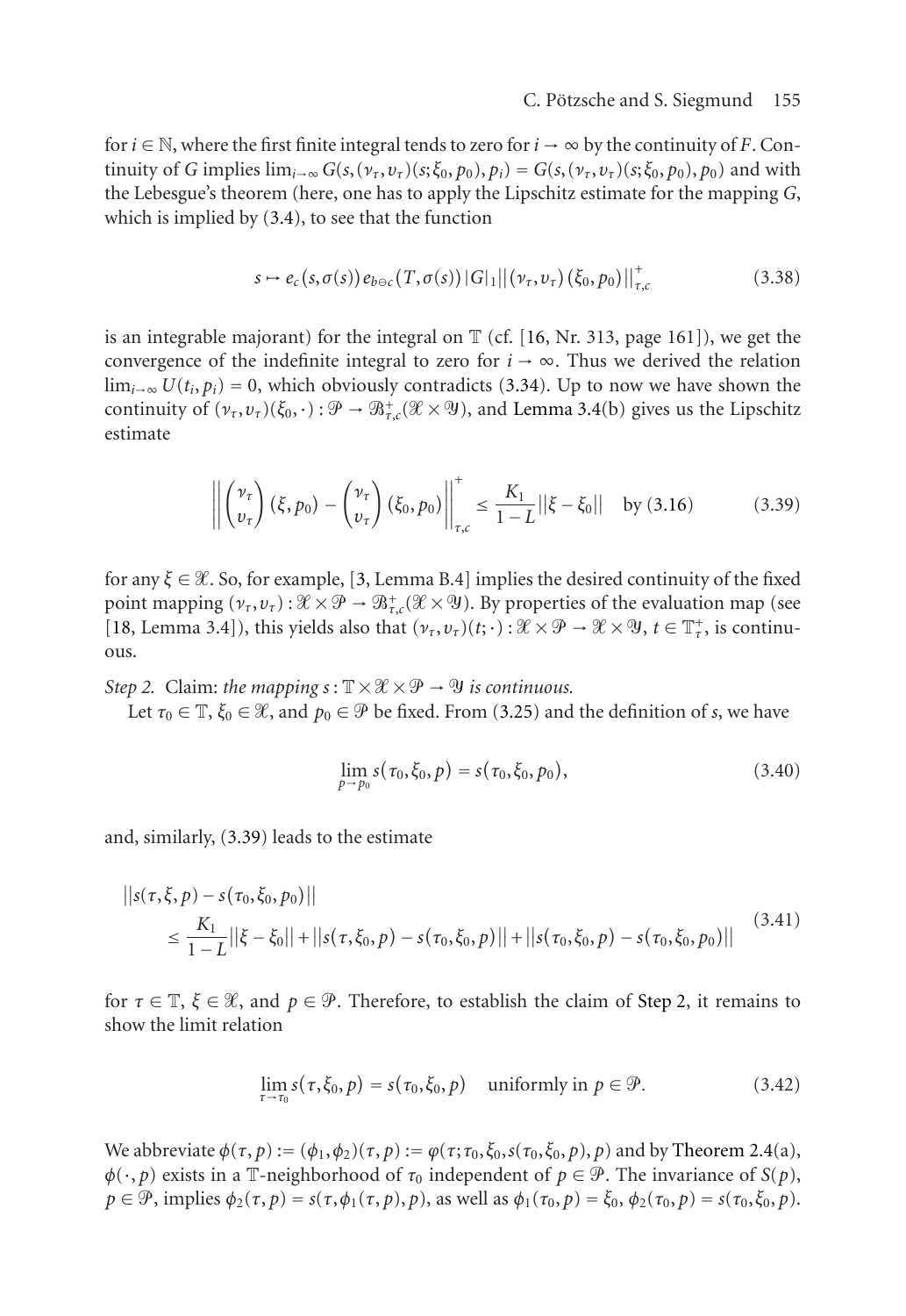Hence, one obtains

$$
||s(\tau, \xi_0, p) - s(\tau_0, \xi_0, p)||
$$
  
\n
$$
\leq ||s(\tau, \xi_0, p) - s(\tau_0, \phi_1(\tau, p), p)|| + ||s(\tau, \phi_1(\tau, p), p) - s(\tau_0, \xi_0, p)||
$$
  
\n
$$
\leq \frac{K_1}{1 - L} ||\phi_1(\tau_0, p) - \phi_1(\tau, p)|| + ||\phi_2(\tau, p) - \phi_2(\tau_0, p)||
$$
 by (3.39)  
\n
$$
\leq \left(\frac{K_1}{1 - L} + 1\right) ||\phi(\tau, p) - \phi(\tau_0, p)||
$$
 for  $p \in \mathcal{P}$  by (2.1),

and, because of  $(a_1)$ , it is

$$
||\phi(\tau_0, p)|| \le \max\{||\xi_0||, ||s(\tau_0, \xi_0, p) - s(\tau_0, 0, p)||\} \quad \text{by (2.1)}
$$
  

$$
\le \max\left\{1, \frac{K_1}{1 - L}\right\} ||\xi_0|| \quad \text{for } p \in \mathcal{P} \quad \text{by (3.39).}
$$
 (3.44)

Consequently, we can apply [Theorem 2.4\(](#page-5-3)b) (with  $\xi(p) = \phi(\tau_0, p)$ ) and get

$$
\lim_{\tau \to \tau_0} \phi(\tau, p) = \phi(\tau_0, p) \quad \text{uniformly in } p \in \mathcal{P}, \tag{3.45}
$$

<span id="page-15-4"></span>which ultimately guarantees [\(3.42\)](#page-14-2).

*Step 3.* Let  $c \in \mathbb{G}_{rd}^+ \mathcal{R}(\mathbb{T}, \mathbb{R})$ ,  $a + \sigma \leq c \leq b - \sigma$ ,  $\xi \in \mathcal{X}$ , and  $p \in \mathcal{P}$  be arbitrary. By formal differentiation of the fixed point equation (cf. [\(3.14\)](#page-9-3), [\(3.17\)](#page-9-4))

$$
\begin{pmatrix} \nu_{\tau} \\ v_{\tau} \end{pmatrix} (t; \xi, p) = \begin{pmatrix} \Phi_A(t, \tau) \xi + \int_{\tau}^{t} \Phi_A(t, \sigma(s)) F(s, (\nu_{\tau}, \nu_{\tau}) (s; \xi, p), p) \Delta s \\ - \int_{t}^{\infty} \Phi_B(t, \sigma(s)) G(s, (\nu_{\tau}, \nu_{\tau}) (s; \xi, p), p) \Delta s \end{pmatrix} \quad \text{for } t \in \mathbb{T}_{\tau}^+,
$$
\n(3.46)

with respect to  $\xi \in \mathcal{X}$ , we obtain another fixed point equation

<span id="page-15-2"></span><span id="page-15-1"></span><span id="page-15-0"></span>
$$
\begin{pmatrix} \nu_{\tau}^{1} \\ \nu_{\tau}^{1} \end{pmatrix} (\xi, p) = \mathcal{T}_{\tau}^{1} ((\nu_{\tau}^{1}, \nu_{\tau}^{1})(\xi, p); \xi, p) \tag{3.47}
$$

for the formal partial derivative  $(\nu^1_\tau, \nu^1_\tau)$  of  $(\nu_\tau, \nu_\tau) : \mathcal{X} \times \mathcal{P} \to \mathcal{B}^+_{\tau,c}(\mathcal{X} \times \mathcal{Y})$  with respect to  $\xi \in \mathcal{X}$ , where the right-hand side of [\(3.47\)](#page-15-0) is given by

$$
\mathcal{T}_{\tau}^{1}(\nu^{1},\nu^{1};\xi,p)
$$
\n
$$
:= \begin{pmatrix}\n\Phi_{A}(\cdot,\tau) + \int_{\tau}^{\cdot} \Phi_{A}(\cdot,\sigma(s))D_{(2,3)}F(s,(\nu_{\tau},\nu_{\tau})(s;\xi,p),p) \begin{pmatrix} \nu^{1} \\ \nu^{1} \end{pmatrix}(s)\Delta s \\
-\int_{\cdot}^{\infty} \Phi_{B}(\cdot,\sigma(s))D_{(2,3)}G(s,(\nu_{\tau},\nu_{\tau})(s;\xi,p),p) \begin{pmatrix} \nu^{1} \\ \nu^{1} \end{pmatrix}(s)\Delta s\n\end{pmatrix}.
$$
\n(3.48)

<span id="page-15-3"></span>Here,  $(v^1, v^1)$  is a mapping from  $\mathbb{T}^+_r$  to  $\mathscr{L}(\mathscr{X}; \mathscr{X} \times \mathscr{Y})$  and in the following we investigate this operator  $\mathcal{T}_\tau^1$ .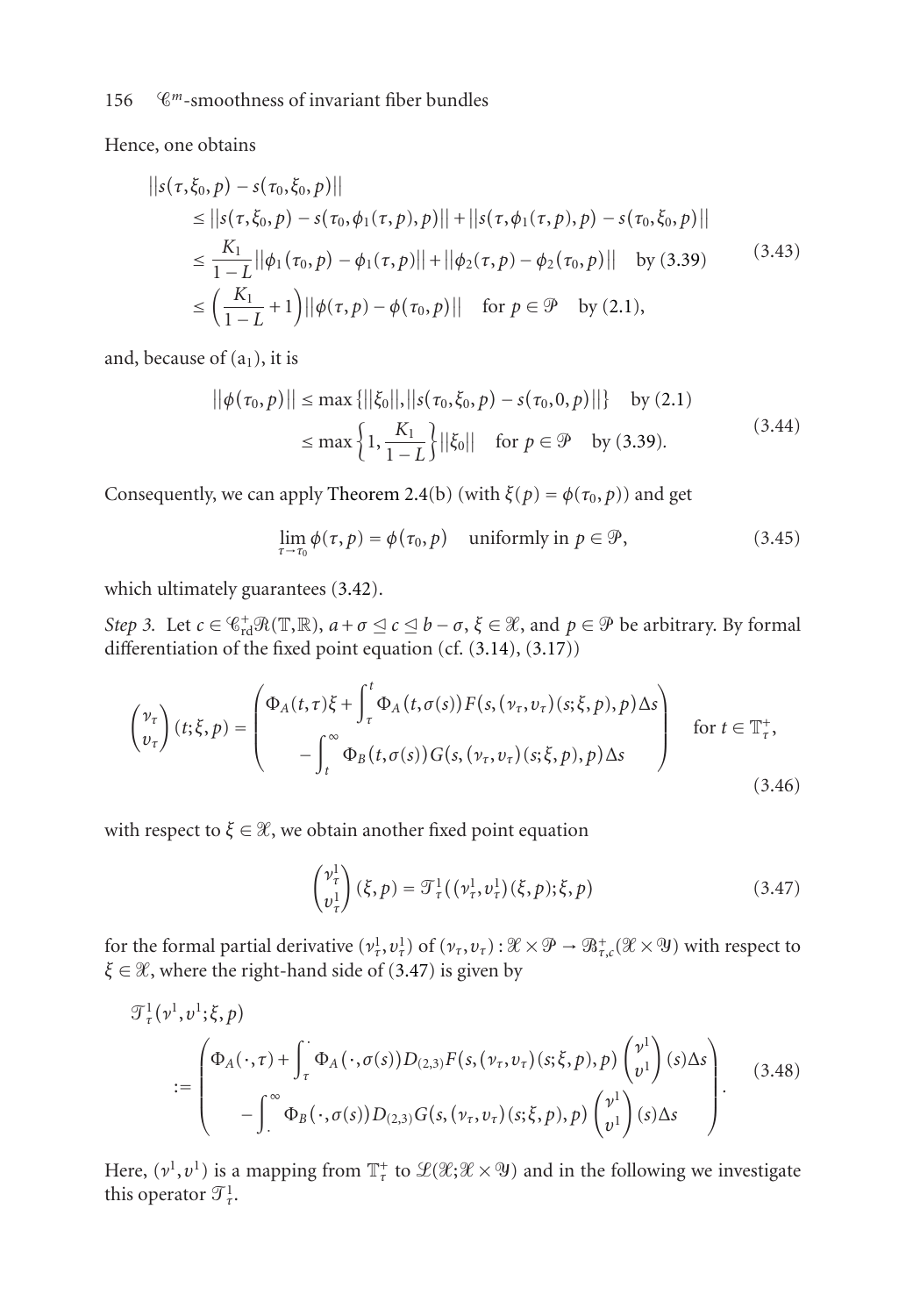*Step 4.* Claim: *for every growth rate*  $c \in \mathbb{C}_{rd}^+ \mathcal{R}(\mathbb{T}, \mathbb{R})$ *,*  $a + \sigma \leq c \leq b - \sigma$ *, the operator*  $\mathcal{T}_\tau^1$ *:*  $\mathfrak{B}^1_{\tau,\mathfrak{c}}\!\times\!\mathfrak{X} \times\mathfrak{P}\to \mathfrak{B}^1_{\tau,\mathfrak{c}}$  is well defined and satisfies the estimate

<span id="page-16-0"></span>
$$
\left\|\mathcal{T}_{\tau}^{1}(\nu^{1},\nu^{1};\xi,p)\right\|_{\tau,c}^{+} \leq K_{1} + L\left\|\begin{pmatrix} \nu^{1} \\ \nu^{1} \end{pmatrix}\right\|_{\tau,c}^{+} \quad \text{for } (\nu^{1},\nu^{1}) \in \mathfrak{B}_{\tau,c}^{1}, \ \xi \in \mathcal{X}, \ p \in \mathcal{P}. \tag{3.49}
$$

Thereto choose arbitrary functions  $(v^1, v^1) \in \mathbb{R}^1_{\tau,c}$  and  $\xi \in \mathcal{X}, p \in \mathcal{P}$ . Now using [\(3.2\)](#page-7-3), [\(3.4\)](#page-7-0), and [\[17,](#page-41-12) Lemma 1.3.29, page 65], it is

$$
||\mathcal{T}_{\tau}^{1}(v^{1},v^{1};\xi,p)(t)||_{\mathcal{L}(\mathcal{X};\mathcal{X}\times\mathcal{Y})}e_{c}(\tau,t)
$$
\n
$$
\leq \max \left\{ K_{1}e_{c\Theta a}(\tau,t) + K_{1}|F|_{1}e_{c}(\tau,t) \int_{\tau}^{t} e_{a}(t,\sigma(s)) \left\| \begin{pmatrix} v^{1} \\ v^{1} \end{pmatrix}(s) \right\| \Delta s, \right.
$$
\n
$$
K_{2}|G|_{1}e_{c}(\tau,t) \int_{t}^{\infty} e_{b}(t,\sigma(s)) \left\| \begin{pmatrix} v^{1} \\ v^{1} \end{pmatrix}(s) \right\| \Delta s \right\} \text{ by (3.48)}
$$
\n
$$
\leq K_{1} + e_{c}(\tau,t) \max \left\{ K_{1}|F|_{1} \int_{\tau}^{t} e_{a}(t,\sigma(s)) e_{c}(s,\tau) \Delta s, \right.
$$
\n
$$
K_{2}|G|_{1} \int_{t}^{\infty} e_{b}(t,\sigma(s)) e_{c}(s,\tau) \Delta s \left\| \begin{pmatrix} v^{1} \\ v^{1} \end{pmatrix} \right\|_{\tau,c}^{+} \text{ by (3.29)}
$$
\n
$$
\leq K_{1} + \max \left\{ \frac{K_{1}|F|_{1}}{c-a!}, \frac{K_{2}|G|_{1}}{b-c!} \right\} \left\| \begin{pmatrix} v^{1} \\ v^{1} \end{pmatrix} \right\|_{\tau,c}^{+}
$$
\n
$$
\leq K_{1} + L \left\| \begin{pmatrix} v^{1} \\ v^{1} \end{pmatrix} \right\|_{\tau,c}^{+} \text{ for } t \in \mathbb{T}_{\tau}^{+} \text{ by (3.24)}, \tag{3.50}
$$

and passing over to the least upper bound over  $t \in \mathbb{T}^+_t$  implies our claim  $\mathcal{T}^1_\tau(\nu^1,\nu^1;\xi,p) \in$  $\mathfrak{B}^1_{\tau,c}$ , as well as the estimate [\(3.49\)](#page-16-0).

<span id="page-16-3"></span>*Step 5.* Claim: *for every growth rate*  $c \in \mathbb{C}^+_{rd} \mathcal{R}(\mathbb{T}, \mathbb{R})$ ,  $a + \sigma \leq c \leq b - \sigma$ , the operator  $\mathcal{T}_\tau^1(\cdot;$  $f(x, p)$  :  $\mathcal{B}^1_{\tau,c} \to \mathcal{B}^1_{\tau,c}$  *is a uniform contraction in*  $\xi \in \mathcal{X}$ ,  $p \in \mathcal{P}$ ; moreover, the fixed point  $(v^1_\tau, v^1_\tau)(\xi, p) \in \mathfrak{B}^1_{\tau,\epsilon}$  does not depend on  $c \in \mathbb{G}^+_{rd}\mathfrak{R}(\mathbb{T}, \mathbb{R})$ ,  $a + \sigma \leq c \leq b - \sigma$ , and satisfies

<span id="page-16-2"></span><span id="page-16-1"></span>
$$
\left\| \begin{pmatrix} \nu_{\tau}^{1} \\ \nu_{\tau}^{1} \end{pmatrix} (\xi, p) \right\|_{\tau, c}^{+} \le \frac{K_{1}}{1 - L} \quad \text{for } \xi \in \mathcal{X}, \ p \in \mathcal{P}. \tag{3.51}
$$

Let  $\xi \in \mathcal{X}$  and  $p \in \mathcal{P}$  be arbitrary. Completely analogous to the estimate [\(3.50\)](#page-16-1), we get

$$
\|\mathcal{T}_{\tau}^{1}(v^{1},v^{1};\xi,p) - \mathcal{T}_{\tau}^{1}(\bar{v}^{1},\bar{v}^{1};\xi,p)\|_{\tau,c}^{+}
$$
\n
$$
\leq L \left\| \begin{pmatrix} v^{1} \\ v^{1} \end{pmatrix} - \begin{pmatrix} \bar{v}^{1} \\ \bar{v}_{1} \end{pmatrix} \right\|_{\tau,c}^{+} \quad \text{for } (v^{1},v^{1}), (\bar{v}^{1},\bar{v}^{1}) \in \mathcal{B}_{\tau,c}^{1} \quad \text{by (3.24).}
$$
\n(3.52)

Taking [\(3.15\)](#page-9-2) into account, consequently Banach's fixed point theorem guarantees the unique existence of a fixed point  $(v_\tau^1, v_\tau^1)(\xi, p) \in \mathbb{B}^1_{\tau,c}$  of  $\mathcal{T}_\tau^1(\cdot; \xi, p) : \mathbb{B}^1_{\tau,c} \to \mathbb{B}^1_{\tau,c}$ . This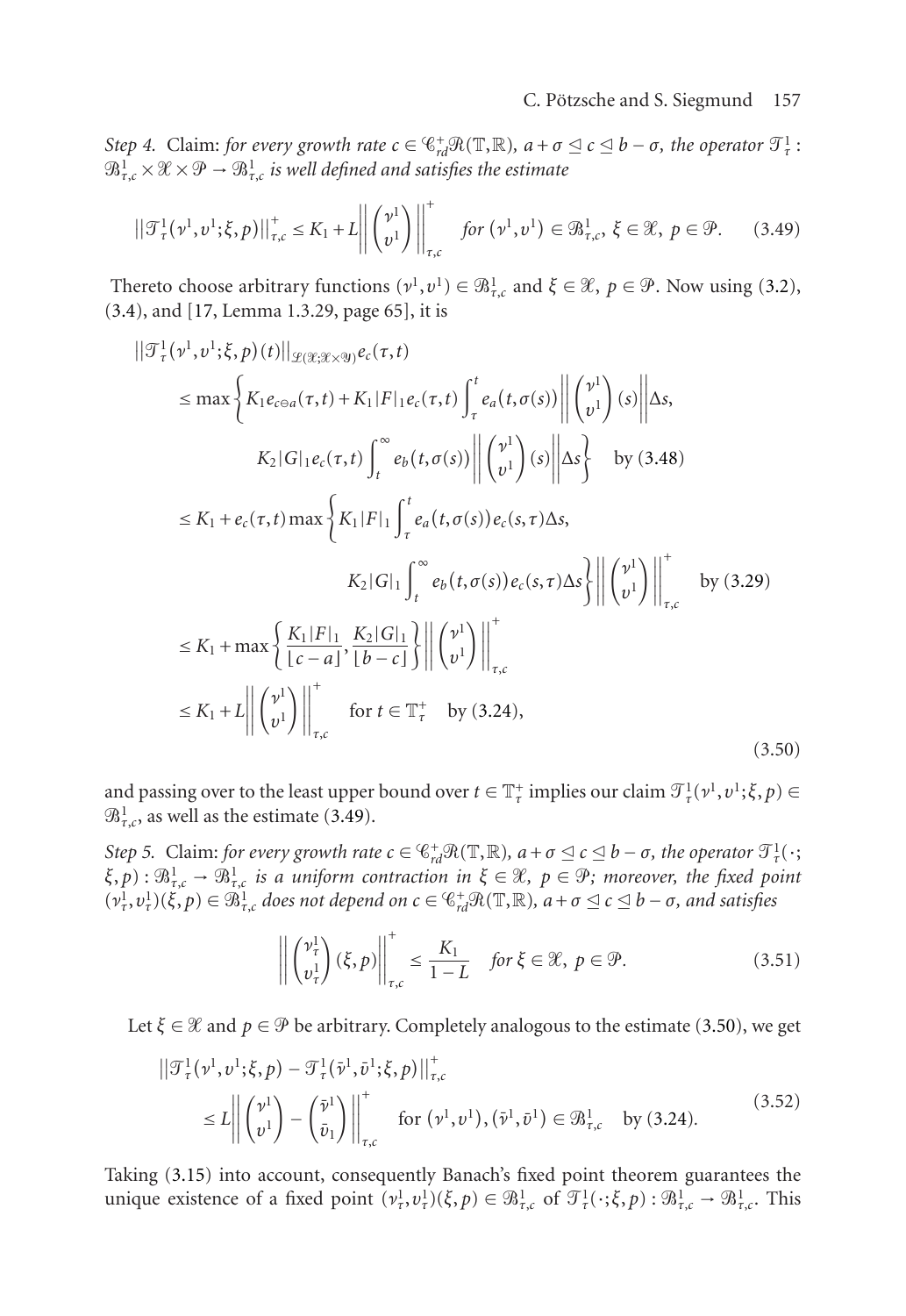fixed point is independent of the growth constant  $c \in C_{rd}^+ \mathcal{R}(\mathbb{T}, \mathbb{R})$ ,  $a + \sigma \leq c \leq b - \sigma$ , because with [Lemma 2.3\(](#page-4-1)b) and (c) we have the inclusion  $\mathcal{B}^1_{\tau,a+\sigma} \subseteq \mathcal{B}^1_{\tau,c}$  and every map- $\text{ping } \mathcal{T}_\tau^1(\cdot;\xi,p) : \mathfrak{B}_{\tau,c}^1 \to \mathfrak{B}_{\tau,c}^1$  has the same fixed point as the restriction  $\mathcal{T}_\tau^1(\cdot;\xi,p)|_{\mathfrak{B}_{\tau,a+\sigma}^1}$ . Finally the fixed point identity [\(3.47\)](#page-15-0) and [\(3.49\)](#page-16-0) leads to the estimate [\(3.51\)](#page-16-2).

<span id="page-17-2"></span>*Step 6.* Claim: *for every growth rate*  $c \in \mathcal{C}_{rd}^+ \mathcal{R}(\mathbb{T}, \mathbb{R})$ *,*  $a + \sigma \lhd c \leq b - \sigma$ *, and*  $p \in \mathcal{P}$ *, the*  $mapping\ (\nu_\tau,\nu_\tau)(\,\cdot\,,p):\mathscr{X}\to\mathfrak{B}^+_{\tau,c}(\mathscr{X}\times \mathfrak{Y})$  is differentiable with derivative

<span id="page-17-3"></span><span id="page-17-0"></span>
$$
D_1 \begin{pmatrix} \nu_\tau \\ v_\tau \end{pmatrix} = \begin{pmatrix} \nu_\tau^1 \\ \nu_\tau^1 \end{pmatrix} : \mathcal{X} \times \mathcal{P} \longrightarrow \mathcal{B}^1_{\tau,c}. \tag{3.53}
$$

Let  $\xi \in \mathcal{X}$  and  $p \in \mathcal{P}$  be arbitrary. In relation [\(3.53\)](#page-17-0), as well as in the subsequent considerations, we are using the isomorphism between the spaces  $\mathcal{B}^1_{\tau,c}$  and  $\mathcal{L}(\mathcal{X};\mathcal{B}^+_{\tau,c}(\mathcal{X}\times \mathcal{Y}))$ from [Lemma 2.3\(](#page-4-1)c) and identify them. To show the claim above, we define the following four quotients:

$$
\Delta v(s,h) := \frac{v_{\tau}(s;\xi+h,p) - v_{\tau}(s;\xi,p) - v_{\tau}^1(s;\xi,p)h}{\|h\|},
$$
\n
$$
\Delta v(s,h) := \frac{v_{\tau}(s;\xi+h,p) - v_{\tau}(s;\xi,p) - v_{\tau}^1(s;\xi,p)h}{\|h\|},
$$
\n
$$
\Delta F(s,x,y,h_1,h_2) := \frac{F(s,x+h_1,y+h_2,p) - F(s,x,y,p) - D_{(2,3)}F(s,x,y,p) \binom{h_1}{h_2}}{\| (h_1,h_2) \|},
$$
\n
$$
\Delta G(s,x,y,h_1,h_2) := \frac{G(s,x+h_1,y+h_2,p) - G(s,x,y,p) - D_{(2,3)}G(s,x,y,p) \binom{h_1}{h_2}}{\| (h_1,h_2) \|},
$$
\n(3.55)

for times  $s \in \mathbb{T}$  and  $x \in \mathcal{X}$ ,  $h, h_1 \in \mathcal{X} \setminus \{0\}$ ,  $y \in \mathcal{Y}$ ,  $h_2 \in \mathcal{Y} \setminus \{0\}$ . Thereby obviously the inclusion  $(\Delta \nu, \Delta \nu)(\cdot, h) \in \mathfrak{B}^+_{\tau,c}(\mathcal{X} \times \mathcal{Y})$  holds. To prove the differentiability we have to show the limit relation

<span id="page-17-1"></span>
$$
\lim_{h \to 0} \begin{pmatrix} \Delta \nu \\ \Delta \nu \end{pmatrix} (\cdot, h) = 0 \quad \text{in } \mathfrak{B}^+_{\tau, c}(\mathcal{X} \times \mathfrak{Y}). \tag{3.56}
$$

For this, consider  $a + \sigma \lhd c$ , a growth rate  $d \in \mathcal{C}^+_{rd}(\mathcal{R}(\mathbb{T}, \mathbb{R})$ ,  $a + \sigma \lhd d \lhd c$ , and from [Lemma 3.3,](#page-7-5) we obtain

$$
\frac{1}{\|h\|} \left\| \begin{pmatrix} \nu_{\tau} \\ v_{\tau} \end{pmatrix} (s; \xi + h, p) - \begin{pmatrix} \nu_{\tau} \\ v_{\tau} \end{pmatrix} (s; \xi, p) \right\|
$$
\n
$$
\leq K_1 \frac{|d - a|}{|d - a| - K_1|F|_1} e_d(s, \tau) \quad \text{for } s \in \mathbb{T}_\tau^+ \quad \text{by (3.6).}
$$
\n(3.57)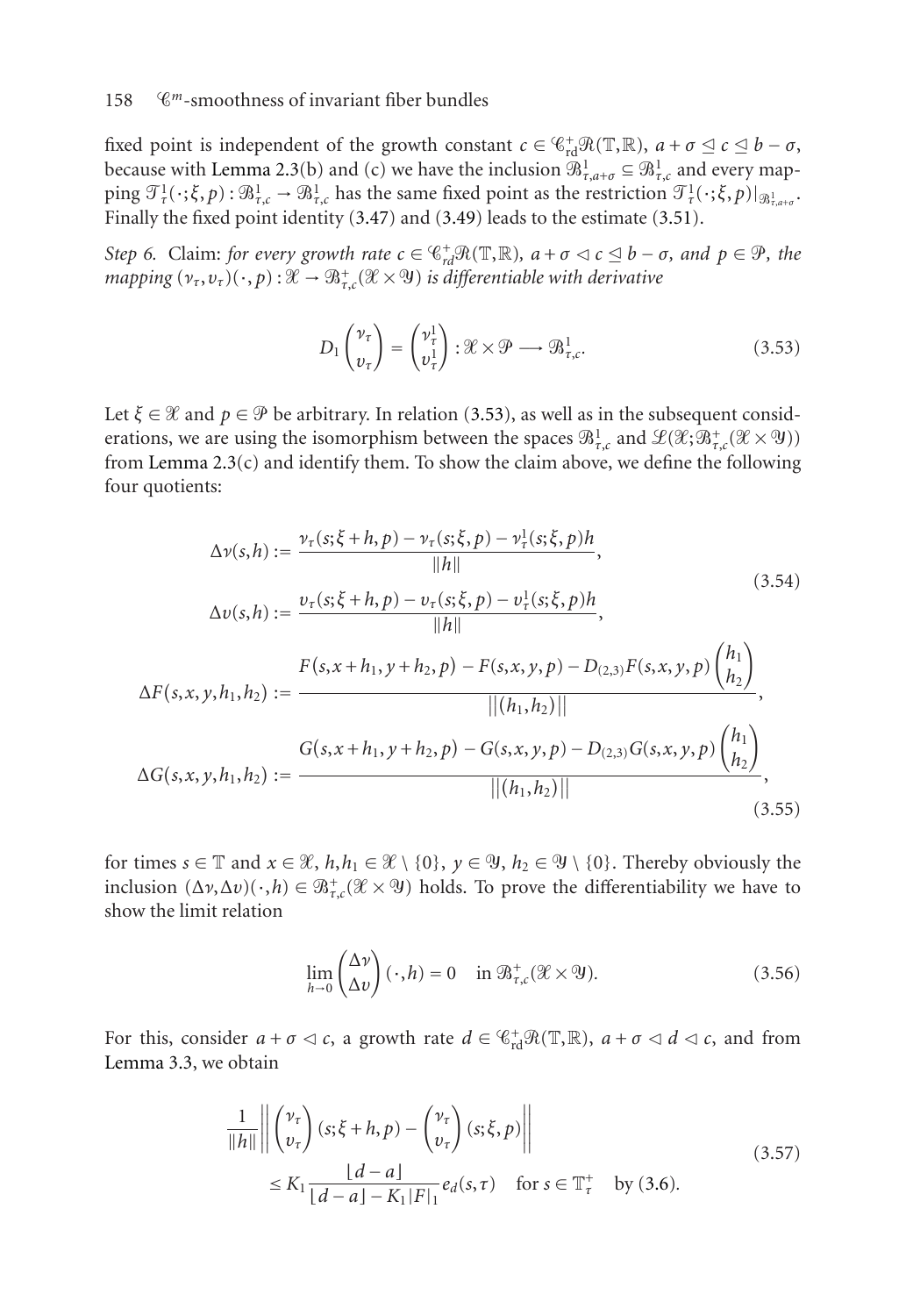Moreover, using the fixed point equations [\(3.46\)](#page-15-2) for  $\nu_{\tau}$  and [\(3.47\)](#page-15-0) for  $\nu_{\tau}^1$ , it results (cf. [\(3.14\)](#page-9-3), [\(3.48\)](#page-15-1)) that

$$
||\Delta v(t,h)|| = \frac{1}{||h||} \left| \int_{\tau}^{t} \Phi_A(t,\sigma(s)) \times \left[ F(s,(\nu_{\tau},\nu_{\tau})(s;\xi+h,p),p) - F(s,(\nu_{\tau},\nu_{\tau})(s;\xi,p),p) \right. \right|
$$

$$
- D_{(2,3)}F(s,(\nu_{\tau},\nu_{\tau})(s;\xi,p),p) \left( \frac{\nu_{\tau}^1}{\nu_{\tau}^1} \right) (s;\xi,p)h \left] \Delta s \right| \quad \text{for } t \in \mathbb{T}_{\tau}^*,
$$

$$
(3.58)
$$

where subtraction and addition of the expression

$$
D_{(2,3)}F(s,(\nu_{\tau},\nu_{\tau})(s;\xi,p),p)\left[\begin{pmatrix} \nu_{\tau} \\ v_{\tau} \end{pmatrix}(s;\xi+h,p) - \begin{pmatrix} \nu_{\tau} \\ v_{\tau} \end{pmatrix}(s;\xi,p)\right]
$$
(3.59)

in the above brackets imply the estimate

$$
||\Delta v(t,h)|| \leq \frac{1}{||h||} \left\| \int_{\tau}^{t} \Phi_{A}(t,\sigma(s)) \left\{ F(s,(\nu_{\tau},\nu_{\tau})(s;\xi+h,p),p) - F(s,(\nu_{\tau},\nu_{\tau})(s;\xi,p),p) \right. \\ - D_{(2,3)}F(s,(\nu_{\tau},\nu_{\tau})(s;\xi,p),p) \right\}
$$
  

$$
\times \left[ \left( \frac{\nu_{\tau}}{\nu_{\tau}} \right) (s;\xi+h,p) - \left( \frac{\nu_{\tau}}{\nu_{\tau}} \right) (s;\xi,p) \right] \right\} \Delta s \left\|
$$
  
+ 
$$
\frac{1}{||h||} \left\| \int_{\tau}^{t} \Phi_{A}(t,\sigma(s)) D_{(2,3)}F(s,(\nu_{\tau},\nu_{\tau})(s;\xi,p),p) \right\} \Delta s \right\|
$$
  

$$
\leq \int_{\tau}^{t} ||\Phi_{A}(t,\sigma(s))|| ||\Delta F(s,(\nu_{\tau},\nu_{\tau})(s;\xi,p),(\nu_{\tau},\nu_{\tau})(s;\xi+h,p) - (\nu_{\tau},\nu_{\tau})(s;\xi,p))||
$$
  

$$
\cdot \frac{1}{||h||} \left\| \begin{pmatrix} \nu_{\tau} \\ \nu_{\tau} \end{pmatrix} (s;\xi+h,p) - \begin{pmatrix} \nu_{\tau} \\ \nu_{\tau} \end{pmatrix} (s;\xi,p),(\nu_{\tau},\nu_{\tau})(s;\xi,p) \right\| \Delta s
$$
  
+ 
$$
|F|_{1} \int_{\tau}^{t} ||\Phi_{A}(t,\sigma(s))|| ||\Delta F(s,(\nu_{\tau},\nu_{\tau})(s;\xi,p),(\nu_{\tau},\nu_{\tau})(s;\xi+h,p) - (\nu_{\tau},\nu_{\tau})(s;\xi,p))||
$$
  

$$
\cdot \frac{1}{||h||} ||\begin{pmatrix} \nu_{\tau} \\ \nu_{\tau} \end{pmatrix} (s;\xi+h,p) - \left( \frac{\nu_{\tau}}{\nu_{\tau}} \right) (s;\xi,p),(\nu_{\tau},\nu_{\tau})(s;\xi+h,p) - (\nu_{\tau},\nu_{\tau})(s;\xi,p))||
$$
  

$$
\cdot \frac{1}{||h||} ||\begin{pmatrix} \nu_{\tau} \\ \nu_{\tau} \end{pmatrix}
$$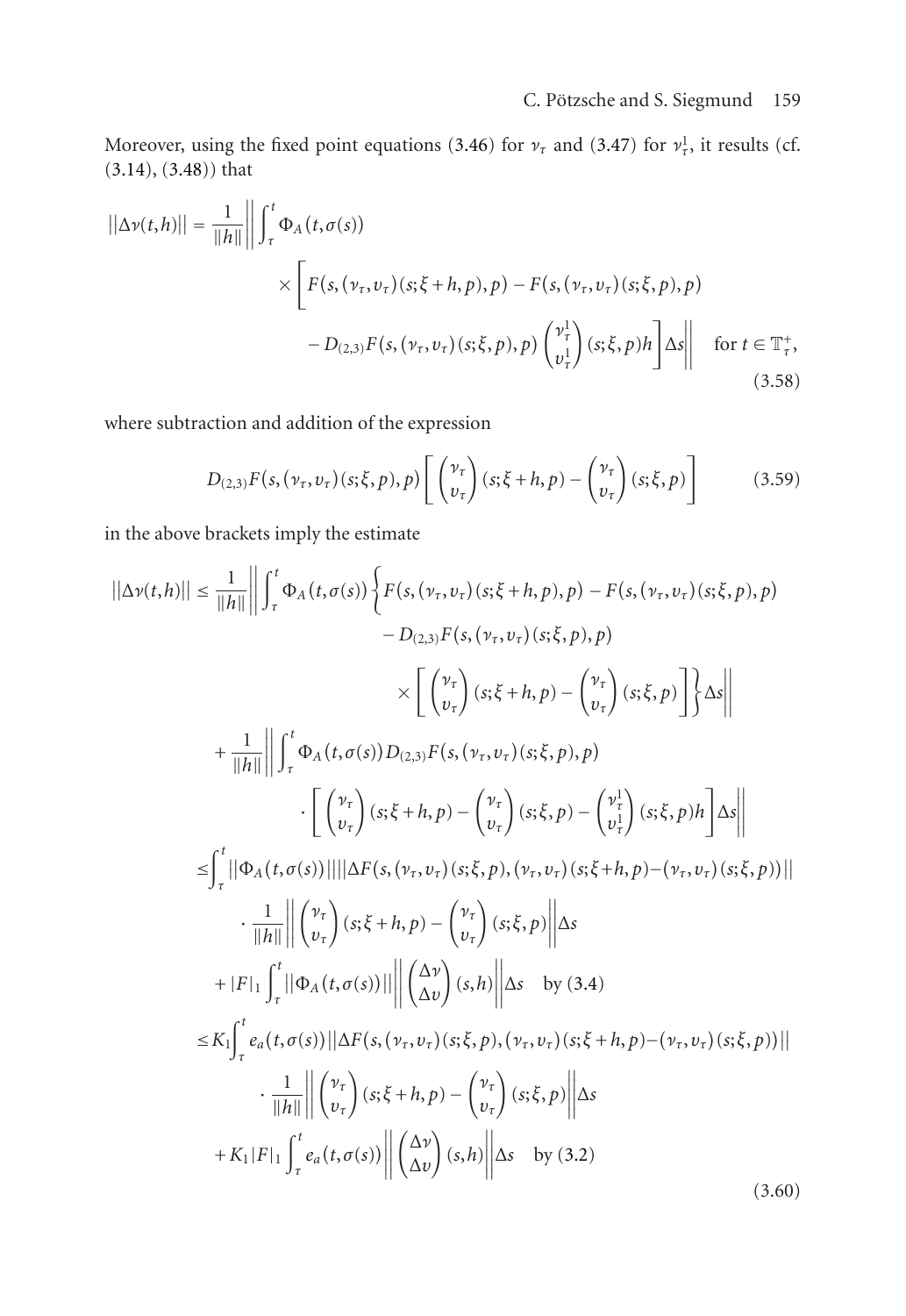for  $t \in \mathbb{T}_\tau^+$ , and together with [\(3.57\)](#page-17-1), we get

$$
\begin{aligned}\n||\Delta v(t,h)|| \\
&\leq K_1|F|_1 \int_{\tau}^t e_a(t,\sigma(s)) \left\| \begin{pmatrix} \Delta v \\ \Delta v \end{pmatrix} (s,h) \right\| \Delta s + \frac{K_1^2|d-a|}{|d-a|-K_1|F|_1} \\
&\cdot \int_{\tau}^t e_a(t,\sigma(s)) e_d(s,\tau) ||\Delta F(s,(\nu_{\tau},\nu_{\tau})(s;\xi,p),(\nu_{\tau},\nu_{\tau})(s;\xi+h,p)-(\nu_{\tau},\nu_{\tau})(s;\xi,p))||\Delta s\n\end{aligned}
$$
\n(3.61)

for  $t \in \mathbb{T}_\tau^+$ . Now we analogously derive a similar estimate for the norm of the second component  $\|\Delta v(t, h)\|$  and obtain

$$
\begin{split} ||\Delta v(t,h)|| \\ &\leq K_2|G|_1 \int_t^\infty e_b\big(t,\sigma(s)\big) \left\| \begin{pmatrix} \Delta v \\ \Delta v \end{pmatrix} (s,h) \right\| \Delta s + \frac{K_1K_2\lfloor d-a \rfloor}{\lfloor d-a \rfloor - K_1|F|_1} \\ &\cdot \int_t^\infty e_b\big(t,\sigma(s)\big) e_d(s,\tau) \left\| \Delta G\big(s,(\nu_\tau,\nu_\tau)(s;\xi,p),(\nu_\tau,\nu_\tau)(s;\xi+h,p) - (\nu_\tau,\nu_\tau)(s;\xi,p)\big) \right\| \Delta s \end{split} \tag{3.62}
$$

for  $t \in \mathbb{T}^+_r$ . Consequently, for the norm  $\|(\Delta \nu, \Delta \nu)(t, h)\|$ , one gets the inequality

$$
\left\| \begin{pmatrix} \Delta v \\ \Delta v \end{pmatrix} (t, h) \right\| = \max \{ ||\Delta v(t, h)||, ||\Delta v(t, h)|| \} \text{ by (2.1)}
$$
  

$$
\leq \max \{ \alpha + \beta, \gamma + \delta \} \text{ for } t \in \mathbb{T}_{\tau}^{+},
$$
 (3.63)

with

$$
\alpha := \frac{K_1^2 \lfloor d - a \rfloor}{\lfloor d - a \rfloor - K_1 \lfloor F \rfloor_1} \cdot \int_{\tau}^{t} e_a(t, \sigma(s)) e_a(s, \tau) ||\Delta F(s, (\nu_{\tau}, \nu_{\tau})(s; \xi, p), (\nu_{\tau}, \nu_{\tau})(s; \xi + h, p) - (\nu_{\tau}, \nu_{\tau})(s; \xi, p))||\Delta s, \n\beta := K_1 \lfloor F \rfloor_1 \int_{\tau}^{t} e_a(t, \sigma(s)) ||\Delta \omega \rangle (s, h) ||\Delta s, \n\gamma := \frac{K_1 K_2 \lfloor d - a \rfloor}{\lfloor d - a \rfloor - K_1 \lfloor F \rfloor_1} \cdot \int_{t}^{\infty} e_b(t, \sigma(s)) e_a(s, \tau) ||\Delta G(s, (\nu_{\tau}, \nu_{\tau})(s; \xi, p), (\nu_{\tau}, \nu_{\tau})(s; \xi + h, p) - (\nu_{\tau}, \nu_{\tau})(s; \xi, p))||\Delta s, \n\delta := K_2 \lfloor G \rfloor_1 \int_{t}^{\infty} e_b(t, \sigma(s)) ||\Delta \omega \rangle (s, h) ||\Delta s. \tag{3.64}
$$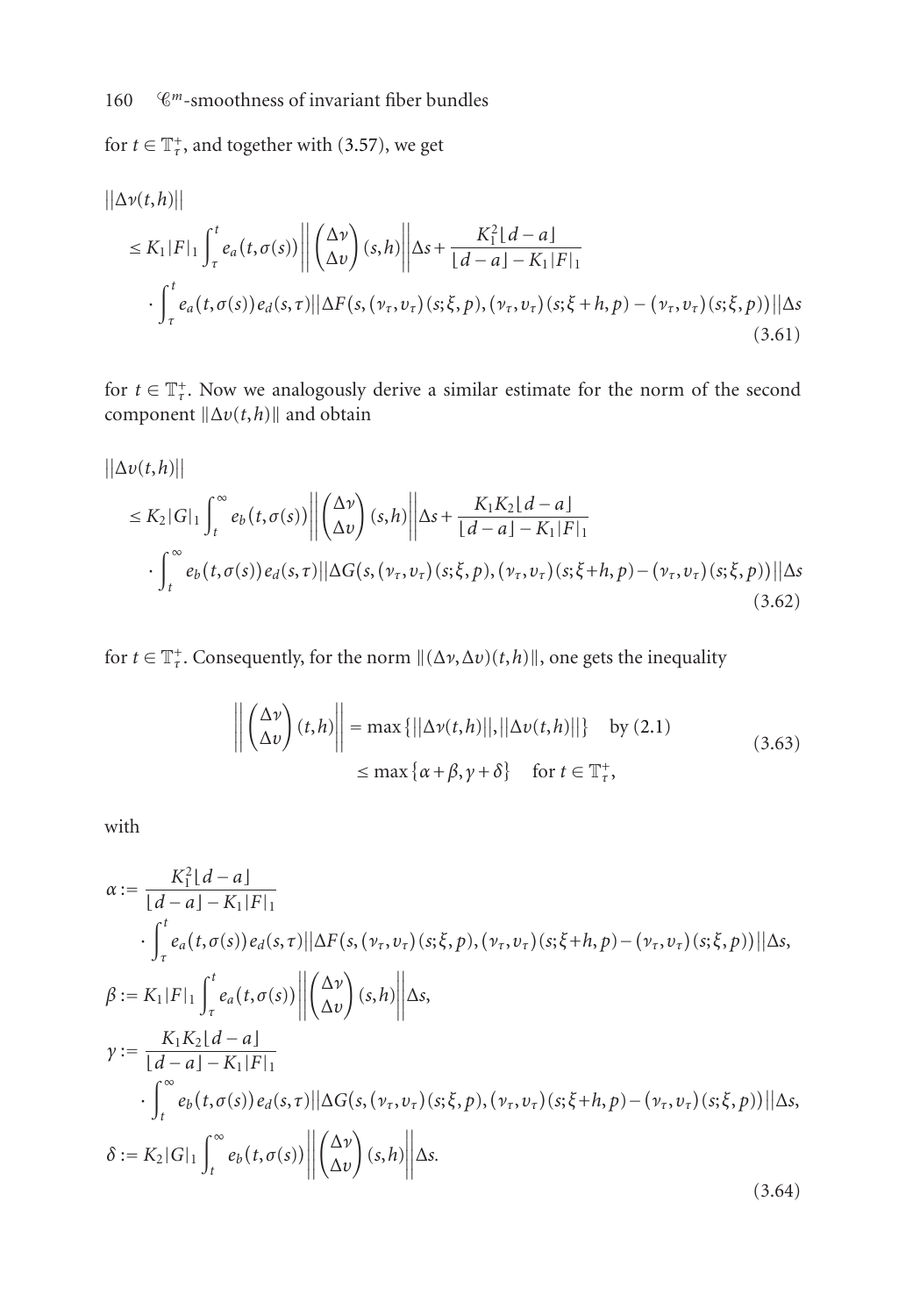We are using relation [\(3.29\)](#page-12-1) again, and obtain the estimate (cf. [\[17,](#page-41-12) Lemma 1.3.29, page 65])

$$
\left\| \begin{pmatrix} \Delta v \\ \Delta v \end{pmatrix} (t, h) \right\| e_c(\tau, t) \le \alpha e_c(\tau, t) + \gamma e_c(\tau, t) + L \left\| \begin{pmatrix} \Delta v \\ \Delta v \end{pmatrix} (h) \right\|_{\tau, c}^+ \quad \text{for } t \in \mathbb{T}_\tau^+ \quad \text{by (3.24).}
$$
\n(3.65)

By passing over to the least upper bound for  $t \in \mathbb{T}^+_r$ , we get (cf. [\(3.15\)](#page-9-2))

$$
\left\| \begin{pmatrix} \Delta v \\ \Delta v \end{pmatrix} (h) \right\|_{\tau,c}^+ \le \frac{K_1 \max \{ K_1, K_2 \}}{1 - L} \frac{[d - a]}{[d - a] - K_1 |F|_1} \sup_{\tau \le t} V(t, h) \tag{3.66}
$$

with

$$
V(t,h) := e_c(\tau,t) \int_{\tau}^{t} e_a(t,\sigma(s)) e_d(s,\tau) ||\Delta F(s,(\nu_{\tau},\nu_{\tau})(s;\xi,p),(\nu_{\tau},\nu_{\tau})(s;\xi+h,p) - (\nu_{\tau},\nu_{\tau})(s;\xi,p)) ||\Delta s + e_c(\tau,t) \int_{t}^{\infty} e_b(\sigma(s)) e_d(s,\tau) ||\Delta G(s,(\nu_{\tau},\nu_{\tau})(s;\xi,p),(\nu_{\tau},\nu_{\tau})(s;\xi+h,p) - (\nu_{\tau},\nu_{\tau})(s;\xi,p)) ||\Delta s
$$
\n(3.67)

for  $t \in \mathbb{T}_\tau^+$ . Thus, to prove the above claim in [Step 6,](#page-17-2) we only have to show the limit relation

<span id="page-20-1"></span><span id="page-20-0"></span>
$$
\limsup_{h \to 0} V(t, h) = 0,\tag{3.68}
$$

which will be done indirectly. Suppose  $(3.68)$  is not true. Then there exist an  $\epsilon > 0$  and a sequence  $(h_i)_{i \in \mathbb{N}}$  in  $\mathcal{X}$  with  $\lim_{i \to \infty} h_i = 0$  such that  $\sup_{\tau \leq t} V(t, h_i) > \epsilon$  for  $i \in \mathbb{N}$ . This implies the existence of a further sequence  $(t_i)_{i \in \mathbb{N}}$  in  $\mathbb{T}^+_r$  with

<span id="page-20-2"></span>
$$
V(t_i, h_i) > \epsilon \quad \text{for } i \in \mathbb{N}.\tag{3.69}
$$

Using the estimates  $\|\Delta F(s, x, y, h_1, h_2)\| \leq 2|F|_1$  and  $\|\Delta G(s, x, y, h_1, h_2)\| \leq 2|G|_1$ , which result from [\(3.4\)](#page-7-0) in connection with [\[14,](#page-41-13) Corollary 4.3, page 342], it follows by known arguments that

$$
V(t,h)
$$
  
\n
$$
\leq 2|F|_1 e_c(\tau,t) \int_{\tau}^t e_a(t,\sigma(s)) e_d(s,\tau) \Delta s + 2|G|_1 e_c(\tau,t) \int_t^{\infty} e_b(t,\sigma(s)) e_d(s,\tau) \Delta s \quad \text{by (3.67)}
$$
  
\n
$$
\leq \left(\frac{2|F|_1}{\lfloor d-a \rfloor} + \frac{2|G|_1}{\lfloor b-d \rfloor}\right) e_{d\ominus c}(t,\tau) \quad \text{for } t \in \mathbb{T}_{\tau}^+,
$$
\n(3.70)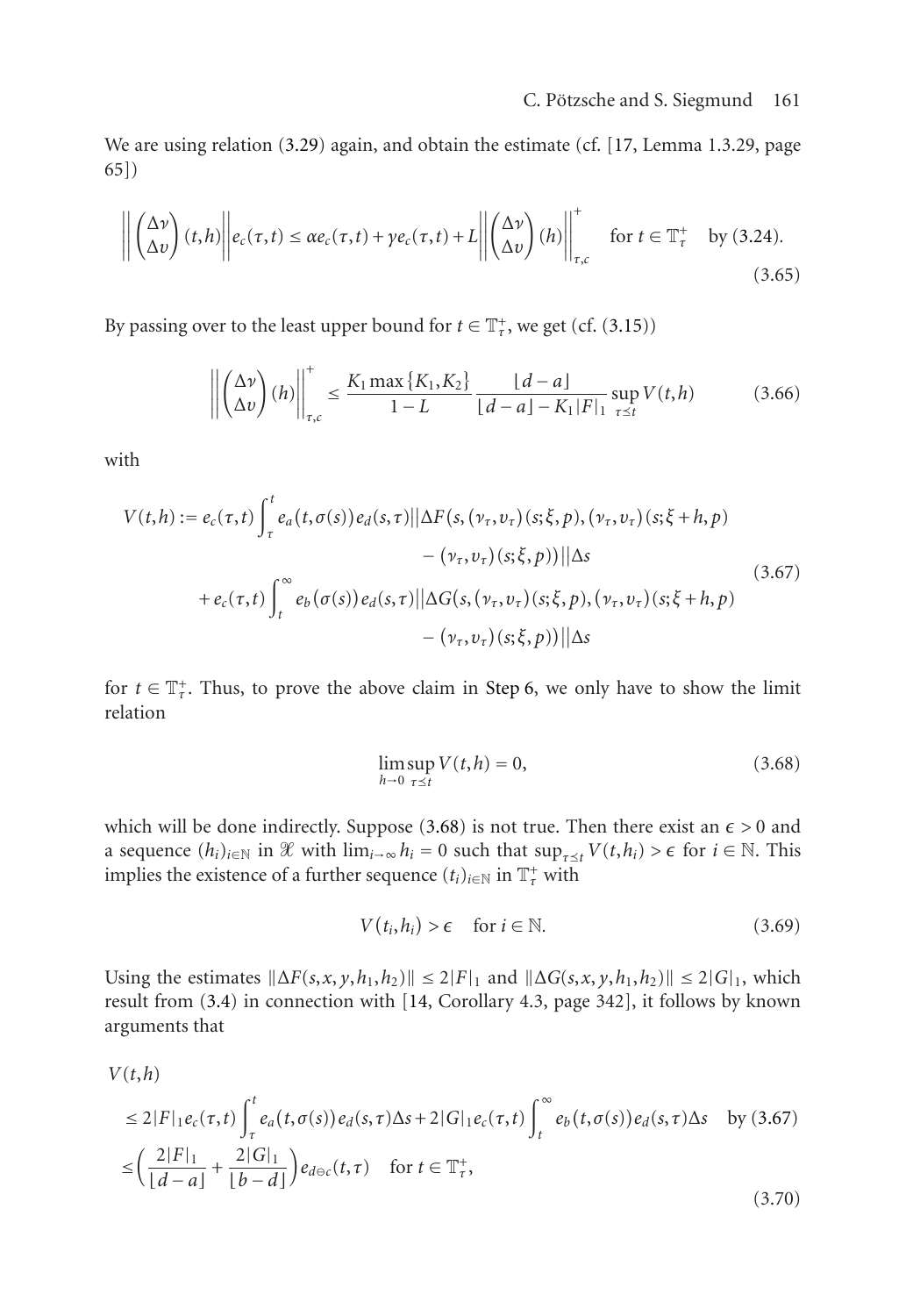#### 162 *<sup>m</sup>*-smoothness of invariant fiber bundles

and the right-hand side of this estimate converges to 0 for  $t \rightarrow \infty$ , that is, we have  $\lim_{t\to\infty} V(t,h) = 0$  uniformly in  $h \in \mathcal{X}$ . Because of [\(3.69\)](#page-20-2), the sequence  $(t_i)_{i \in \mathbb{N}}$  has to be bounded in  $\mathbb{T}^+_r$ , that is, there exists a time  $T \in (\tau, \infty)_{\mathbb{T}}$  with  $t_i \leq T$  for any  $i \in \mathbb{N}$ . Now we obtain

$$
V(t_i, h_i)
$$
\n
$$
\leq \int_{\tau}^{T} e_c(\tau, \sigma(s)) e_d(s, \tau) \|\Delta F(s, (\nu_\tau, \nu_\tau)(s; \xi, p), (\nu_\tau, \nu_\tau)(s; \xi + h_i, p) - (\nu_\tau, \nu_\tau)(s; \xi, p))\|\Delta s
$$
\n
$$
+ \int_{\tau}^{\infty} e_c(\tau, \sigma(s)) e_{b \ominus c}(\tau, \sigma(s)) e_d(s, \tau)
$$
\n
$$
\cdot \|\Delta G(s, (\nu_\tau, \nu_\tau)(s; \xi, p), (\nu_\tau, \nu_\tau)(s; \xi + h_i, p) - (\nu_\tau, \nu_\tau)(s; \xi, p))\|\Delta s \quad \text{for } i \in \mathbb{N},
$$
\n(3.71)

by [\(3.67\)](#page-20-1) and because of [Step 1,](#page-11-2) we have

<span id="page-21-0"></span>
$$
\lim_{i \to \infty} {\nu_\tau \choose \nu_\tau} (s; \xi + h_i, p) = {\nu_\tau \choose \nu_\tau} (s; \xi, p) \quad \text{for } s \in \mathbb{T}^+_\tau, \xi \in \mathcal{X}, \ p \in \mathcal{P}, \tag{3.72}
$$

as well as, using the partial differentiability of *F* and *G*,

$$
\lim_{(h_1, h_2) \to (0,0)} \left\| \begin{pmatrix} \Delta F \\ \Delta G \end{pmatrix} (s, x, y, h_1, h_2) \right\| = 0 \quad \text{for } x \in \mathcal{X}, y \in \mathcal{Y}, \tag{3.73}
$$

which leads to the limit relation

$$
\lim_{i \to \infty} \left\| \begin{pmatrix} \Delta F \\ \Delta G \end{pmatrix} (s, (\nu_{\tau}, \nu_{\tau}) (s; \xi, p), (\nu_{\tau}, \nu_{\tau}) (s; \xi + h_i, p) - (\nu_{\tau}, \nu_{\tau}) (s; \xi, p)) \right\| = 0 \quad \text{for } s \in \mathbb{T}_{\tau}^+.
$$
\n(3.74)

Therefore the finite integral in [\(3.71\)](#page-21-0) tends to 0 for  $i \rightarrow \infty$ . Using Lebesgue's theorem, also the indefinite integral in [\(3.71\)](#page-21-0) converges to 0 for  $i \rightarrow \infty$ , and we finally have  $\lim_{i\to\infty} V(t_i, h_i) = 0$ , which contradicts [\(3.69\)](#page-20-2). Hence the claim in [Step 6](#page-17-2) is true, where [\(3.53\)](#page-17-0) follows by the uniqueness of Fréchet derivatives.

<span id="page-21-1"></span>*Step 7.* Claim: *for every growth rate*  $c \in \mathcal{C}_{rd}^+ \mathcal{R}(\mathbb{T}, \mathbb{R})$ *,*  $a + \sigma \lhd c \leq b - \sigma$ *, the mapping*  $D_1(\nu_\tau, \nu_\tau): \mathcal{X} \times \mathcal{P} \to \mathcal{B}^1_{\tau,c}$  *is continuous.* 

With a view to [\(3.53\)](#page-17-0), it is sufficient to show the continuity of the mapping  $(v^1_\tau, v^1_\tau)$ :  $\mathscr{X} \times \mathscr{P} \to \mathscr{B}^1_{\tau,c}$ . To do this, we fix any  $\xi_0 \in \mathscr{X}$ ,  $p_0 \in \mathscr{P}$  and choose  $\xi \in \mathscr{X}$ ,  $p \in \mathscr{P}$  arbitrarily. Using the fixed point equation [\(3.47\)](#page-15-0) for  $(v_\tau^1, v_\tau^1)$ , we obtain the estimate (cf. [\(3.48\)](#page-15-1))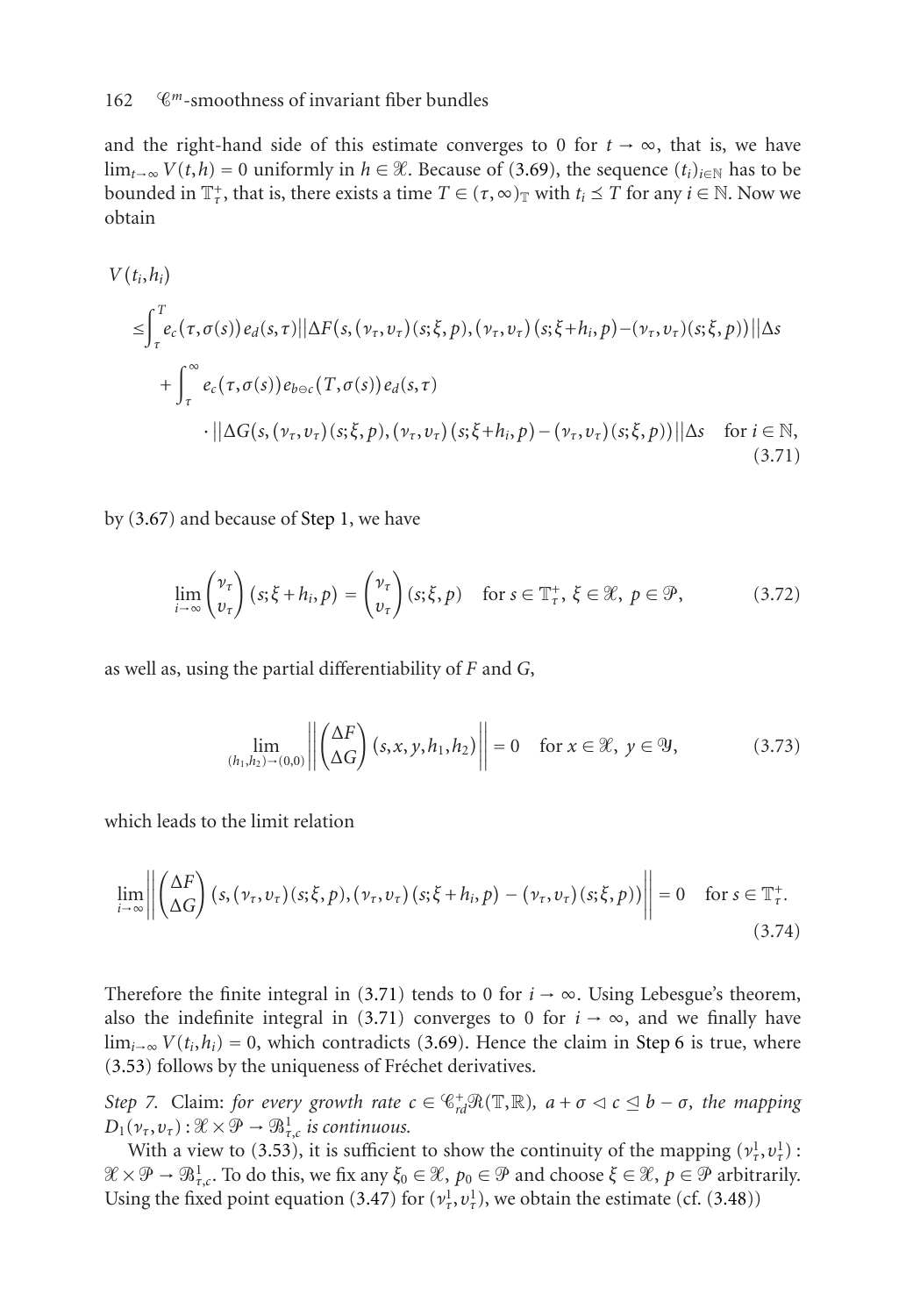$$
\left\| \begin{pmatrix} v_{\tau}^{1} \\ v_{\tau}^{1} \end{pmatrix} (t; \xi, p) - \begin{pmatrix} v_{\tau}^{1} \\ v_{\tau}^{1} \end{pmatrix} (t; \xi_{0}, p_{0}) \right\|
$$
\n
$$
\leq \max \left\{ K_{1} \int_{\tau}^{t} e_{a}(t, \sigma(s)) \times \left\| D_{(2,3)} F(s, (\nu_{\tau}, \nu_{\tau})(s; \xi, p), p) \begin{pmatrix} v_{\tau}^{1} \\ v_{\tau}^{1} \end{pmatrix} (s; \xi, p) - D_{(2,3)} F(s, (\nu_{\tau}, \nu_{\tau})(s; \xi_{0}, p_{0}), p_{0}) \begin{pmatrix} v_{\tau}^{1} \\ v_{\tau}^{1} \end{pmatrix} (s; \xi_{0}, p_{0}) \right\| \Delta s \text{ by (3.2)},
$$
\n
$$
K_{2} \int_{t}^{\infty} e_{b}(t, \sigma(s)) \times \left\| D_{(2,3)} G(s, (\nu_{\tau}, \nu_{\tau})(s; \xi, p), p) \begin{pmatrix} v_{\tau}^{1} \\ v_{\tau}^{1} \end{pmatrix} (s; \xi, p) - D_{(2,3)} G(s, (\nu_{\tau}, \nu_{\tau})(s; \xi_{0}, p_{0}), p_{0}) \begin{pmatrix} v_{\tau}^{1} \\ v_{\tau}^{1} \end{pmatrix} (s; \xi_{0}, p_{0}) \right\| \Delta s \right\} \text{ for } t \in \mathbb{T}_{\tau}^{+},
$$
\n(3.75)

where subtraction and addition of the expressions

$$
D_{(2,3)}F(s,(\nu_{\tau},\nu_{\tau})(s;\xi,p),p) \begin{pmatrix} \nu_{\tau}^{1} \\ \nu_{\tau}^{1} \end{pmatrix} (s;\xi_{0},p_{0}),
$$
  
\n
$$
D_{(2,3)}G(s,(\nu_{\tau},\nu_{\tau})(s;\xi,p),p) \begin{pmatrix} \nu_{\tau}^{1} \\ \nu_{\tau}^{1} \end{pmatrix} (s;\xi_{0},p_{0}),
$$
\n(3.76)

respectively, in the corresponding norms and the use of [\(3.4\)](#page-7-0) lead to

$$
\left\| \begin{pmatrix} \nu_{\tau}^{1} \\ \nu_{\tau}^{1} \end{pmatrix} (t; \xi, p) - \begin{pmatrix} \nu_{\tau}^{1} \\ \nu_{\tau}^{1} \end{pmatrix} (t; \xi_{0}, p_{0}) \right\| \le \max\{\alpha + \beta, \gamma + \delta\} \quad \text{for } t \in \mathbb{T}_{\tau}^{+},
$$
 (3.77)

with the abbreviations

$$
\alpha := K_1 \int_{\tau}^{t} e_a(t, \sigma(s)) ||\hat{F}(s, \xi, p)|| \left\| \begin{pmatrix} v_t^1 \\ v_t^1 \end{pmatrix} (s; \xi_0, p_0) \right\| \Delta s,
$$
  
\n
$$
\beta := K_1 |F|_1 \int_{\tau}^{t} e_a(t, \sigma(s)) \left\| \begin{pmatrix} v_t^1 \\ v_t^1 \end{pmatrix} (s; \xi, p) - \begin{pmatrix} v_t^1 \\ v_t^1 \end{pmatrix} (s; \xi_0, p_0) \right\| \Delta s,
$$
  
\n
$$
\gamma := K_2 \int_{t}^{\infty} e_b(t, \sigma(s)) ||\hat{G}(s, \xi, p)|| \left\| \begin{pmatrix} v_t^1 \\ v_t^1 \end{pmatrix} (s; \xi_0, p_0) \right\| \Delta s,
$$
  
\n
$$
\delta := K_2 |G|_1 \int_{t}^{\infty} e_b(t, \sigma(s)) \left\| \begin{pmatrix} v_t^1 \\ v_t^1 \end{pmatrix} (s; \xi, p) - \begin{pmatrix} v_t^1 \\ v_t^1 \end{pmatrix} (s; \xi_0, p_0) \right\| \Delta s,
$$
\n(3.78)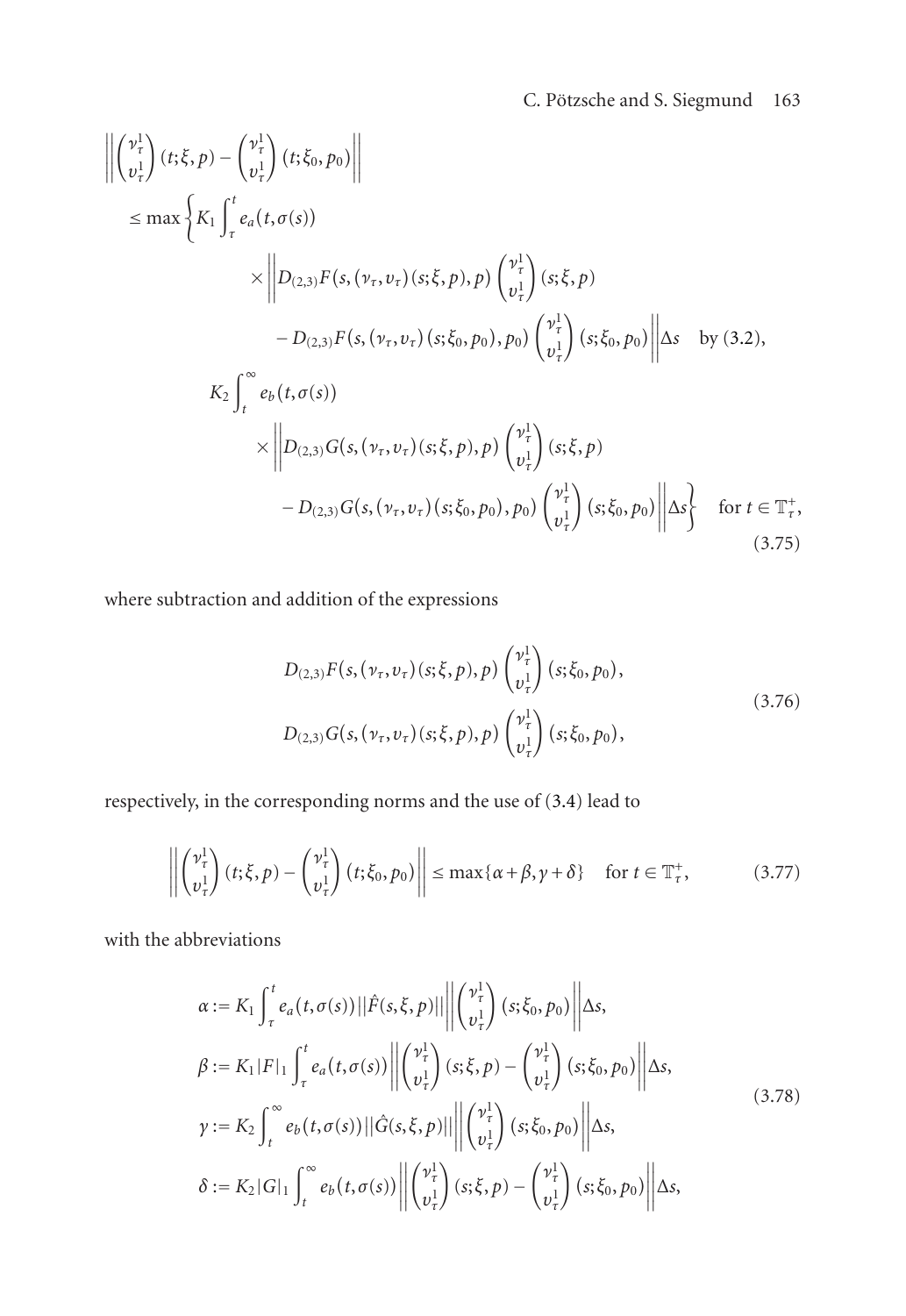<span id="page-23-2"></span>
$$
\hat{F}(s,\xi,p) := D_{(2,3)}F(s,(\nu_{\tau},\nu_{\tau})(s;\xi,p),p) - D_{(2,3)}F(s,(\nu_{\tau},\nu_{\tau})(s;\xi_0,p_0),p_0),\n\hat{G}(s,\xi,p) := D_{(2,3)}G(s,(\nu_{\tau},\nu_{\tau})(s;\xi,p),p) - D_{(2,3)}G(s,(\nu_{\tau},\nu_{\tau})(s;\xi_0,p_0),p_0).
$$
\n(3.79)

With the aid of relation [\(3.29\)](#page-12-1), one obtains

$$
\left\| \begin{pmatrix} \nu_{\tau}^{1} \\ \nu_{\tau}^{1} \end{pmatrix} (t; \xi, p) - \begin{pmatrix} \nu_{\tau}^{1} \\ \nu_{\tau}^{1} \end{pmatrix} (t; \xi_{0}, p_{0}) \right\| e_{c}(\tau, t)
$$
\n
$$
\leq \alpha e_{c}(\tau, t) + \gamma e_{c}(\tau, t) + L \left\| \begin{pmatrix} \nu_{\tau}^{1} \\ \nu_{\tau}^{1} \end{pmatrix} (\xi, p) - \begin{pmatrix} \nu_{\tau}^{1} \\ \nu_{\tau}^{1} \end{pmatrix} (\xi_{0}, p_{0}) \right\|_{\tau, c}^{+} \quad \text{for } t \in \mathbb{T}_{\tau}^{+} \quad \text{by (3.24).}
$$
\n(3.80)

We define  $c_1 := a + \sigma$  to get  $(\nu_\tau^1, \nu_\tau^1)(\xi_0, p_0) \in \mathcal{B}^1_{\tau, c_1}$ . In the integrals  $\alpha$  and  $\gamma$ , we can estimate the mapping  $(v^1_\tau, v^1_\tau)$  ( $\xi_0, p_0$ ) using its  $c^+_1$ -norm, which yields

<span id="page-23-0"></span>
$$
\alpha \leq K_1 \left\| \begin{pmatrix} \nu_{\tau}^1 \\ v_{\tau}^1 \end{pmatrix} (\xi_0, p_0) \right\|_{\tau, c_1}^{\tau} \int_{\tau}^{t} e_a(t, \sigma(s)) e_{c_1}(s, \tau) ||\hat{F}(s, \xi, p)||\Delta s \quad \text{for } t \in \mathbb{T}_{\tau}^+,
$$
  
\n
$$
\gamma \leq K_2 \left\| \begin{pmatrix} \nu_{\tau}^1 \\ v_{\tau}^1 \end{pmatrix} (\xi_0, p_0) \right\|_{\tau, c_1}^{\tau} \int_{t}^{\infty} e_b(t, \sigma(s)) e_{c_1}(s, \tau) ||\hat{G}(s, \xi, p)||\Delta s \quad \text{for } t \in \mathbb{T}_{\tau}^+.
$$
\n(3.81)

Now we substitute these expressions into [\(3.80\)](#page-23-0) and pass over to the supremum over  $t \in \mathbb{T}^+_{\tau}$  to derive

$$
\left\| \begin{pmatrix} \nu_{\tau}^{1} \\ \nu_{\tau}^{1} \end{pmatrix} (\xi, p) - \begin{pmatrix} \nu_{\tau}^{1} \\ \nu_{\tau}^{1} \end{pmatrix} (\xi_{0}, p_{0}) \right\|_{\tau, c}^{+} \leq \frac{\max \{ K_{1}, K_{2} \}}{1 - L} \left\| \begin{pmatrix} \nu_{\tau}^{1} \\ \nu_{\tau}^{1} \end{pmatrix} (\xi_{0}, p_{0}) \right\|_{\tau, c_{1}}^{+} \sup_{\tau \leq t} W(t, \xi, p) \tag{3.82}
$$

by [\(3.24\)](#page-11-0) with

$$
W(t,\xi,p) := \int_{\tau}^{t} e_a(t,\sigma(s)) e_{c_1}(s,\tau) ||\hat{F}(s,\xi,p)||\Delta s + \int_{t}^{\infty} e_b(t,\sigma(s)) e_{c_1}(s,\tau) ||\hat{G}(s,\xi,p)||\Delta s.
$$
 (3.83)

Therefore it is sufficient to prove the limit relation

<span id="page-23-3"></span><span id="page-23-1"></span>
$$
\lim_{(\xi,p)\to(\xi_0,p_0)} \sup_{\tau\leq t} W(t,\xi,p) = 0
$$
\n(3.84)

to show the claim in [Step 7.](#page-21-1) We proceed indirectly and assume [\(3.84\)](#page-23-1) does not hold. Then there exist an  $\epsilon > 0$  and a sequence  $((\xi_i, p_i))_{i \in \mathbb{N}}$  in  $\mathcal{X} \times \mathcal{P}$  with  $\lim_{i \to \infty} (\xi_i, p_i) = (\xi_0, p_0)$  and

$$
\sup_{\tau \preceq t} W(t, \xi_i, p_i) > \epsilon \quad \text{for } i \in \mathbb{N},\tag{3.85}
$$

which moreover leads to the existence of a sequence  $(t_i)_{i\in\mathbb{N}}$  in  $\mathbb{T}^+_t$  such that

<span id="page-23-4"></span>
$$
W(t_i, \xi_i, p_i) > \epsilon \quad \text{for } i \in \mathbb{N}.
$$
 (3.86)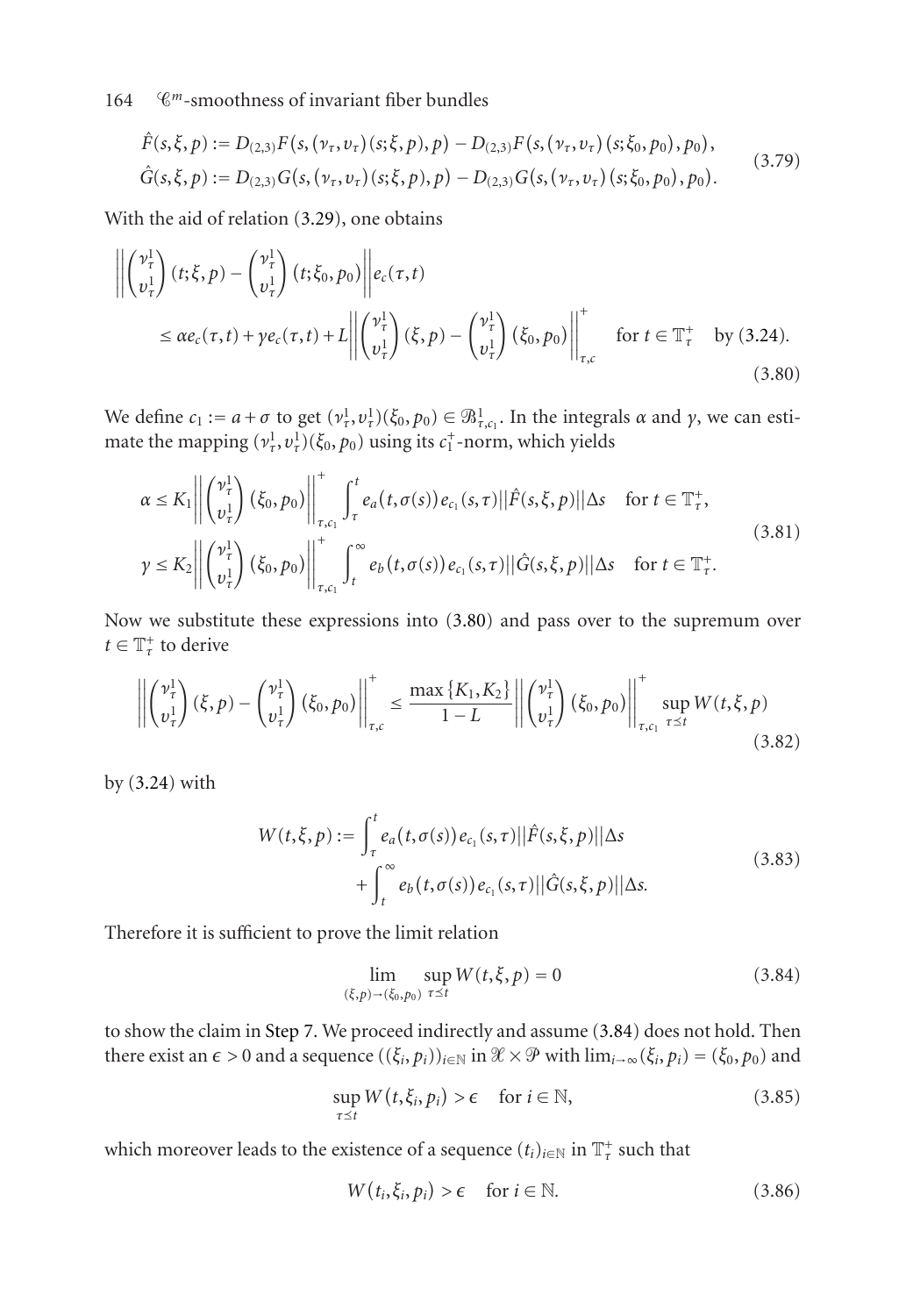Apart from this, we get (cf. [\(3.4\)](#page-7-0), [\(3.79\)](#page-23-2))

$$
W(t,\xi,p) \le 2|F|_1 \int_{\tau}^{t} e_a(t,\sigma(s)) e_{c_1}(s,\tau) \Delta s + 2|G|_1 \int_{t}^{\infty} e_b(t,\sigma(s)) e_{c_1}(s,\tau) \Delta s \quad \text{by (3.83)}
$$
  

$$
\le \left( \frac{2|F|_1}{|c_1 - a|} + \frac{2|G|_1}{|b - c_1|} \right) e_{c_1 \ominus c}(t,\tau)
$$
 (3.87)

for  $t \in \mathbb{T}^+_r$ , and since  $c_1 \lhd c$ , the right-hand side of this estimate converges to 0 for  $t \to \infty$ , which yields  $\lim_{t\to\infty} W(t,\xi,p) = 0$  uniformly in  $(\xi,p) \in \mathcal{X} \times \mathcal{P}$ . Because of [\(3.86\)](#page-23-4), the sequence  $(t_i)_{i \in \mathbb{N}}$  in  $\mathbb{T}^+_{\tau}$  has to be bounded above, that is, there exists a time  $T \in (\tau, \infty)_{\mathbb{T}}$ with  $t_i \leq T$  for all  $i \in \mathbb{N}$ , and this is used to obtain

$$
W(t_i, \xi_i, p_i) \le \int_{\tau}^{T} e_c(\tau, \sigma(s)) e_{c_1}(s, \tau) ||\hat{F}(s, \xi, p)||\Delta s
$$
  
+ 
$$
\int_{\tau}^{\infty} e_c(\tau, \sigma(s)) e_{b \ominus c}(\tau, \sigma(s)) e_{c_1}(s, \tau) ||\hat{G}(s, \xi, p)||\Delta s \quad \text{for } i \in \mathbb{N}.
$$
 (3.88)

The continuity of  $(\nu_\tau, \nu_\tau)(s, \cdot)$  from [Step 1](#page-11-2) gives us the relation

<span id="page-24-0"></span>
$$
\lim_{i \to \infty} {\nu_\tau \choose \nu_\tau} (s; \xi_i, p_i) = {\nu_\tau \choose \nu_\tau} (s; \xi_0, p_0) \quad \text{for } s \in \mathbb{T}^+_r,
$$
\n(3.89)

and therefore the finite integral in [\(3.88\)](#page-24-0) tends to 0 for  $i \rightarrow \infty$  by [\(3.79\)](#page-23-2) and the continuity of  $D_{(2,3)}F$ . By the continuity of  $D_{(2,3)}G$ , the indefinite integral in [\(3.88\)](#page-24-0) does the same, and we can apply Lebesgue's theorem, which finally implies  $\lim_{i\to\infty} W(t_i,\xi_i,p_i) = 0$ . Of course this contradicts [\(3.86\)](#page-23-4), and consequently we have shown the above claim in [Step 7.](#page-21-1)

*Step 8.* We have the identity  $s(\tau, \xi, p) = v_\tau(\xi, p)(\tau)$  for  $\tau \in \mathbb{T}, \xi \in \mathcal{X}, p \in \mathcal{P}$ , and by wellknown properties of the evaluation map (see [\[18,](#page-41-0) Lemma 3.4]), it follows that the mapping  $s(\tau, \cdot): \mathcal{X} \times \mathcal{P} \to \mathcal{Y}$ ,  $\tau \in \mathbb{T}$ , is continuously differentiable with respect to its variable in  $\mathcal{X}$ . We do not show that  $D_2s : \mathbb{T} \times \mathcal{X} \times \mathcal{P} \to \mathcal{Y}$  is continuous here. This can be seen by carrying over arguments developed for ordinary differential equations in [\[24,](#page-41-8) pages  $160-163$ ] to dynamic equations (cf. [\[17,](#page-41-12) Lemma 3.1.3(a), page 130]). Thereto one has to assume that the parameter space  $\mathcal P$  is locally compact. Finally, the existence and rdcontinuity of  $\Delta_1 s : \mathbb{T} \times \mathcal{X} \times \mathcal{P} \to \mathcal{Y}$  result from [\[17,](#page-41-12) Lemma 3.1.3(b), page 130] together with the continuity of  $D_2s$ .

(b) Since part (b) of the theorem can be proved along the same lines of part (a), we present only a rough sketch of the proof. Analogously to [Lemma 3.4,](#page-9-1) for initial values *η* ∈ <sup> $9$ </sup> and parameters *p* ∈  $\mathcal{P}$ , the *c*<sup>−</sup>-quasibounded solutions of system [\(3.1\)](#page-6-3) may be characterized as the fixed points of a mapping  $\bar{\mathcal{T}}_\tau : \mathcal{B}^-_{\tau,c}(\mathcal{X} \times \mathcal{Y}) \times \mathcal{Y} \times \mathcal{P} \to \mathcal{B}^-_{\tau,c}(\mathcal{X} \times \mathcal{Y}),$ 

<span id="page-24-1"></span>
$$
\bar{\mathcal{T}}_{\tau}(\nu,\nu;\eta,p) := \begin{pmatrix} \int_{-\infty}^{\cdot} \Phi_A(\cdot,\sigma(s)) F(s,(\nu,\nu)(s),p) \Delta s \\ \Phi_B(\cdot,\tau)\eta + \int_{\tau}^{t} \Phi_B(\cdot,\sigma(s)) G(s,(\nu,\nu)(s),p) \Delta s \end{pmatrix} .
$$
 (3.90)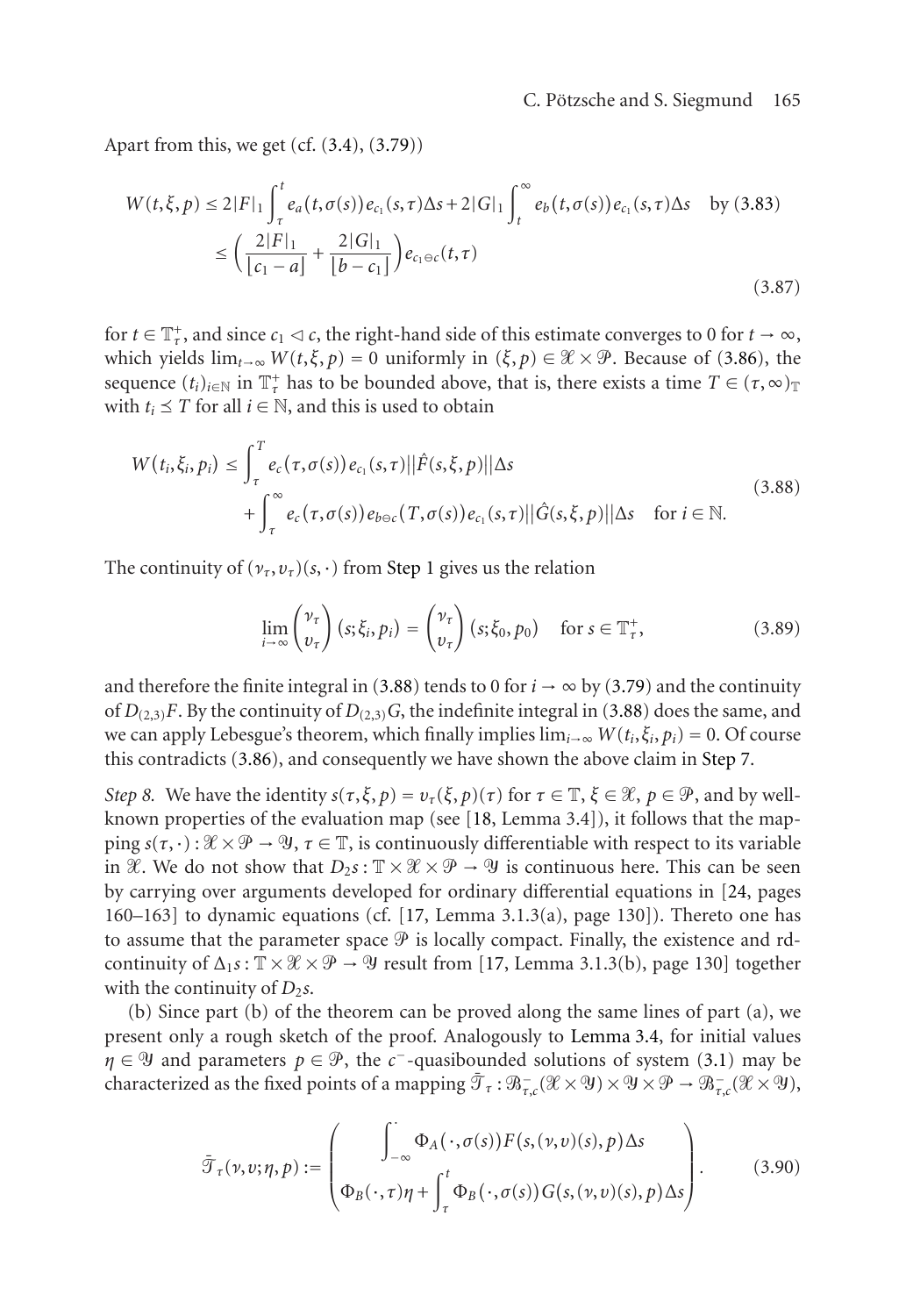Now,  $\bar{\mathcal{T}}_{\tau}$  can be treated just as  $\mathcal{T}_{\tau}$  in (a). In order to prove the counterpart of [Lemma 3.3,](#page-7-5) the two results [\[19,](#page-41-15) Theorems  $2(a)$  and  $4(b)$ ] have to be replaced by [19, Theorems  $4(a)$ and 2(b)]. It follows from assumption [\(3.5\)](#page-7-1) that also  $\bar{\mathcal{T}}_{\tau}$  is a contraction on  $\mathcal{B}^-_{\tau,c}(\mathcal{X}\times \mathcal{Y})$ and if  $(\nu_\tau, \nu_\tau)(\eta, p) \in \mathfrak{B}_{\tau,c}^-(\mathcal{X} \times \mathcal{Y})$  denotes its unique fixed point, we define the function  $r: \mathbb{T} \times \mathcal{Y} \times \mathcal{P} \to \mathcal{X}$  by  $r(\tau, \eta, p) := (\nu_\tau(\eta, p))(\tau)$ . The claimed properties of  $r$  can be proved along the lines of part (a).

(c) The proof of part (c) has been carried out in [\[19,](#page-41-15) Theorem 4.9(c)] and we have established the proof of [Theorem 3.5](#page-9-0) completely.  $\Box$ 

### <span id="page-25-0"></span>**4. Higher-order smoothness of invariant fiber bundles**

In [\[18\]](#page-41-0) we proved a higher-order smoothness result for the fiber bundle *S* or *R* in only a nearly hyperbolic situation, that is, if the growth rates  $a$ ,  $b$  and the real  $\sigma$  from [Hypothesis](#page-6-2) [3.1](#page-6-2) satisfy  $a + \sigma \leq 0$  or  $0 \leq b - \sigma$ , respectively. Now we weaken this assumption and replace it by the so-called gap condition. This, however, needs some technical preparations.

<span id="page-25-1"></span>Lemma 4.1. *Assume*  $m \in \mathbb{N}$  and that  $a, b \in \mathcal{C}_{rd}^+ \mathcal{R}(\mathbb{T}, \mathbb{R})$  are growth rates.

(a) *Under the gap condition*  $m \circ a \leq b$ , the mapping  $\rho_s^m[a, b] : \mathbb{T} \to \mathbb{R}$ ,

$$
\rho_s^m[a,b](t) := \lim_{h \searrow \mu^*(t)} \frac{1 + ha(t)}{h} \left( \sqrt[m]{\frac{1 + ha(t) + 1 + hb(t)}{1 + ha(t) + (1 + ha(t))^{m}}} - 1 \right), \tag{4.1}
$$

*satisfies*  $\lfloor \rho_s^m[a,b] \rfloor > 0$ .

(b) *Under the gap condition*  $a \triangleleft m \odot b$ *, the mapping*  $\rho_r^m[a, b] : \mathbb{T} \to \mathbb{R}$ *,* 

$$
\rho_r^m[a,b](t) := \lim_{h \searrow \mu^*(t)} \frac{1 + hb(t)}{h} \left( 1 - \sqrt[m]{\frac{1 + ha(t) + 1 + hb(t)}{1 + hb(t) + (1 + hb(t))^{m}}} \right),\tag{4.2}
$$

*satisfies*  $\lfloor \rho_r^m[a,b] \rfloor > 0$ .

*Proof.* We establish only (a) since statement (b) follows analogously. In the proof, one has to distinguish the cases  $\mu^*(t) = 0$ , where l'Hospital's rule yields

$$
\lim_{h \to 0} \frac{1 + ha(t)}{h} \left( \sqrt[m]{\frac{1 + ha(t) + 1 + hb(t)}{1 + ha(t) + (1 + ha(t))^{m}}} - 1 \right) = \frac{b(t) - ma(t)}{2m},
$$
\n(4.3)

and  $\mu^*(t) > 0$ , where the assertion follows by easy estimates from the condition *m*  $\odot$  *a*  $\triangleleft$  *b* since *a*,*b* are growth rates and since  $\mu^*$  is bounded above.

This leads to the main result of this paper.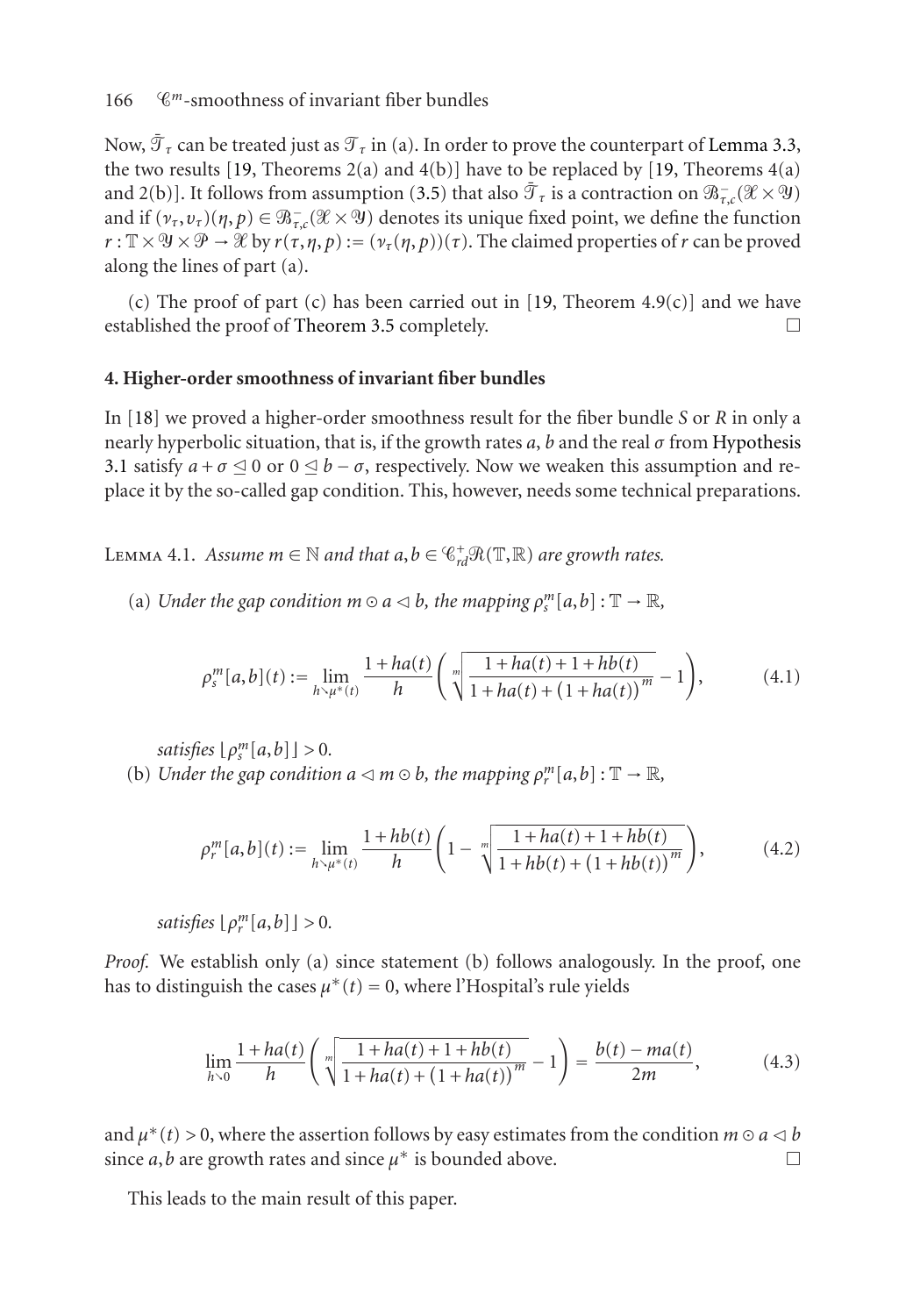<span id="page-26-0"></span>Theorem 4.2 (*<sup>m</sup>*-smoothness). *Assume [Hypothesis 3.1.](#page-6-2) Then the assertions of [Theorem](#page-9-0) [3.5](#page-9-0) hold and moreover the mappings s and r satisfy the following statements.*

(a) *Under the gap condition*

<span id="page-26-1"></span>
$$
m_s \odot a \lhd b \tag{4.4}
$$

*for*  $m_s \in \{1,\ldots,m\}$  *and if*  $\sigma_{\text{max}} = \min\{\lfloor b - a \rfloor/2, \lfloor \rho_s^m[a,b] \rfloor\}$ , the mapping  $s(\tau, \cdot)$ :  $\mathscr{X} \times \mathscr{P} \to \mathscr{Y}$ ,  $\tau \in \mathbb{T}$ , is  $m_s$ -times continuously differentiable in the argument  $\xi \in \mathscr{X}$ *with globally bounded derivatives*

$$
||D_2^n s(\tau,\xi,p)||_{\mathscr{L}_n(\mathscr{X};\mathscr{Y})} \leq C_n \quad \text{for } n \in \{1,\ldots,m_s\}, \ (\tau,\xi,p) \in \mathbb{T} \times \mathscr{X} \times \mathscr{P},\tag{4.5}
$$

*where in particular*  $C_1 := \sigma K_1/(\sigma - \max\{K_1 | F|_1, K_2 | G|_1\}).$ (b) *In case* T *is unbounded below, under the gap condition*

<span id="page-26-2"></span>
$$
a \lhd m_r \odot b \tag{4.6}
$$

*for*  $m_r \in \{1,\ldots,m\}$  *and if*  $\sigma_{\text{max}} = \min\{\lfloor b-a\rfloor/2, \lfloor \rho_s^m[a,b]\rfloor\}$ , the mapping  $r(\tau,\cdot)$ :  $\nu$   $\times$   $\mathcal{P}$   $\rightarrow$   $\mathcal{X}, \tau$   $\in$   $\mathbb{T},$  *is m<sub>r</sub>*-times continuously differentiable in the argument  $\eta$   $\in$   $\mathcal{Y}$ *with globally bounded derivatives*

$$
||D_2^n r(\tau, \eta, p)||_{\mathcal{L}_n(\mathfrak{Y}; \mathcal{X})} \leq C_n \quad \text{for } n \in \{1, \dots, m_r\}, \ (\tau, \eta, p) \in \mathbb{T} \times \mathfrak{Y} \times \mathcal{P}, \tag{4.7}
$$

*where in particular*  $C_1 := \sigma K_2/(\sigma - \max\{K_1 | F|_1, K_2 | G|_1\}).$ (c) The global bounds  $C_2, \ldots, C_m \ge 0$  *can be determined recursively using the formula* 

$$
C_n := \frac{\max\left\{K_1 \sum_{j=2}^n |F|_j \sum_{(N_1, \ldots, N_j) \in P_j^<(n)} \prod_{i=1}^j C_{\#N_i}, K_2 \sum_{j=2}^n |G|_j \sum_{(N_1, \ldots, N_j) \in P_j^<(n)} \prod_{i=1}^j C_{\#N_i}\right\}}{\sigma - \max\left\{K_1, K_2\right\} \max\left\{|F|_1, |G|_1\right\}}
$$
(4.8)

for 
$$
n \in \{2,\ldots,m\}
$$
.

*Remark 4.3.* In the case of constant growth rates and homogeneous measure chains, that is, for ordinary differential equations and ordinary difference equations, the above gap condition [\(4.4\)](#page-26-1) is sharp, that is, for example, the invariant fiber bundle *S* from [Theorem](#page-9-0) [3.5\(](#page-9-0)a) is only of class  $\mathcal{C}^{m_s}$  in general, even if the nonlinearities *F* and *G* are  $\mathcal{C}^{\infty}$ -functions. This is demonstrated in [\[20,](#page-41-7) Example 5.2] for difference equations.

*Proof.* (a) Since the proof is quite involved, we subdivide it into six steps and use the conventions and notation from the proof of [Theorem 3.5](#page-9-0) for brevity. We choose  $\tau \in \mathbb{T}$ .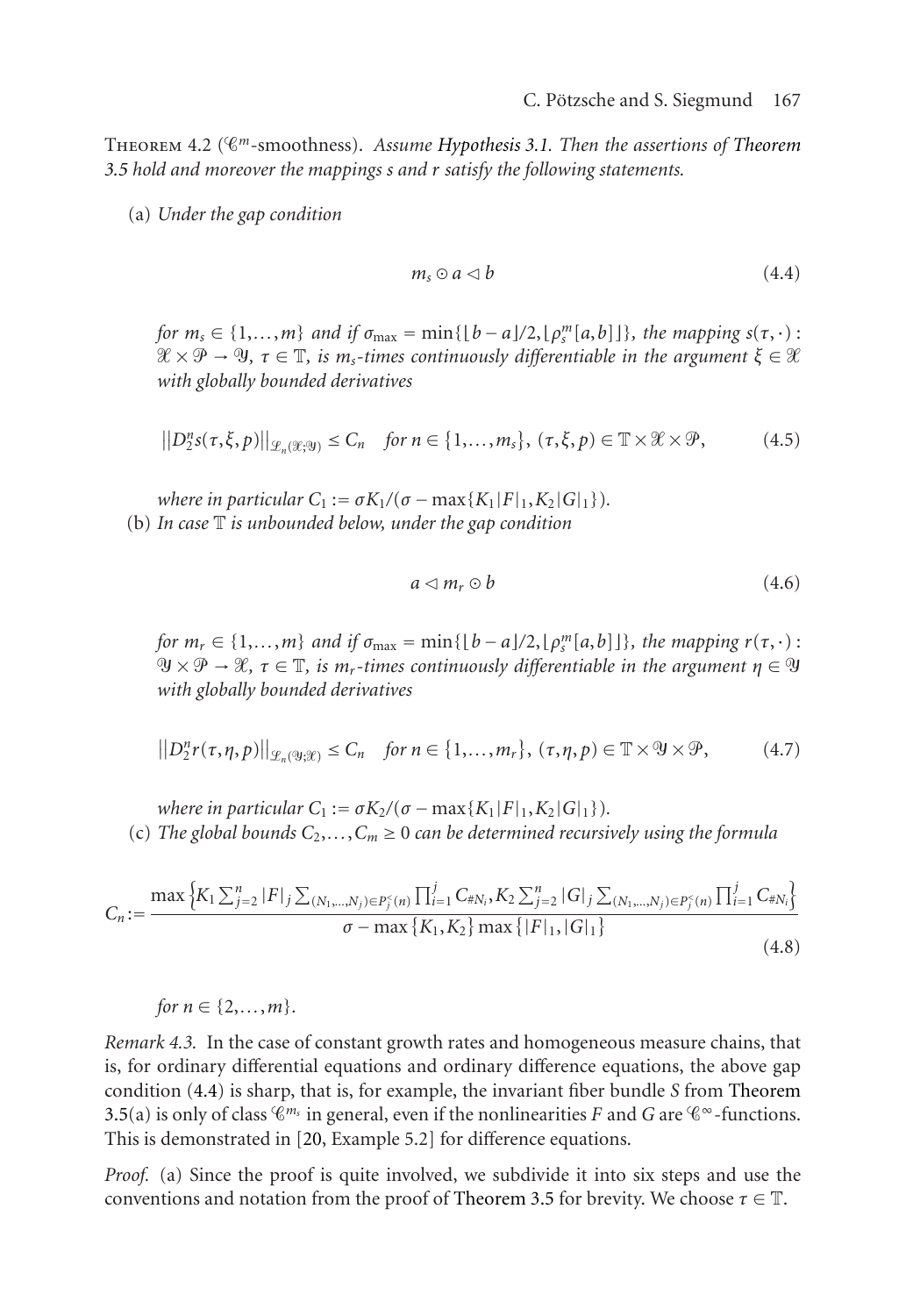### 168 *<sup>m</sup>*-smoothness of invariant fiber bundles

*Step I.* Let  $c \in \mathbb{C}_{\rm rd}^+ \mathcal{R}(\mathbb{T}, \mathbb{R})$ ,  $a + \sigma \leq c \leq b - \sigma$ , and let  $\xi \in \mathcal{X}$ ,  $p \in \mathcal{P}$  be arbitrary. By formal differentiation of the fixed point equation [\(3.46\)](#page-15-2) with respect to  $\xi \in \mathcal{X}$ , using the higherorder chain rule from [Theorem 2.1,](#page-3-2) we obtain another fixed point equation

<span id="page-27-2"></span><span id="page-27-0"></span>
$$
\begin{pmatrix} \nu_{\tau}^{l} \\ \nu_{\tau}^{l} \end{pmatrix} (\xi, p) = \mathcal{T}_{\tau}^{l} \left( (\nu_{\tau}^{l}, \nu_{\tau}^{l}) (\xi, p) ; \xi, p \right)
$$
\n(4.9)

for the formal partial derivative  $(\nu^l_\tau, \nu^l_\tau)$  of  $(\nu_\tau, \nu_\tau) : \mathcal{X} \times \mathcal{P} \to \mathcal{B}^+_{\tau,c}(\mathcal{X} \times \mathcal{Y})$  of order  $l \in$  $\{2,\ldots,m_s\}$ , where the right-hand side of [\(4.9\)](#page-27-0) is given by

$$
\mathcal{T}_{\tau}^{l}(\nu^{l},\nu^{l};\xi,p)
$$
\n
$$
:=\begin{pmatrix}\n\int_{\tau}\Phi_{A}(\cdot,\sigma(s))\bigg[D_{(2,3)}F(s,(\nu_{\tau},\nu_{\tau})(s;\xi,p),p)\begin{pmatrix}\nu^{l}\\ \nu^{l}\end{pmatrix}(s)+R_{1}^{l}(s,\xi,p)\bigg]\Delta s \\
-\int_{-\infty}^{\infty}\Phi_{B}(\cdot,\sigma(s))\bigg[D_{(2,3)}G(s,(\nu_{\tau},\nu_{\tau})(s;\xi,p),p)\begin{pmatrix}\nu^{l}\\ \nu^{l}\end{pmatrix}(s)+R_{2}^{l}(s,\xi,p)\bigg]\Delta s\n\end{pmatrix}.
$$
\n(4.10)

Here,  $(\nu^l, \nu^l)$  is a mapping from  $\mathbb{T}^+_\tau$  to  $\mathscr{L}_l(\mathscr{X}; \mathscr{X} \times \mathscr{Y})$ . The remainder  $R^l = (R^l_1, R^l_2)$  has the following two representations:

<span id="page-27-3"></span>(1) as a partially unfolded derivative tree,

$$
R^{l}(s,\xi,p) = \sum_{j=1}^{l-1} {l-1 \choose j} \frac{\partial^{j}}{\partial \xi^{j}} [D_{(2,3)}(F,G)(s,(\nu_{\tau},\nu_{\tau})(s;\xi,p),p)] \begin{pmatrix} \nu_{\tau}^{l-j} \\ \nu_{\tau}^{l-j} \\ \nu_{\tau}^{l} \end{pmatrix} (s;\xi,p) \text{ by (2.3)},
$$
\n(4.11)

which is appropriate for the induction in the subsequent step [\(Step IV\)](#page-15-3),

(2) as a totally unfolded derivative tree,

<span id="page-27-1"></span>
$$
R^{l}(s, \xi, p) = \sum_{j=2}^{l} \sum_{(N_{1}, \ldots, N_{j}) \in P_{j}^{c}(l)} D^{j}_{(2,3)}(F, G)(s, (\nu_{\tau}, \nu_{\tau})(s; \xi, p), p) \times \begin{pmatrix} \nu_{\tau}^{*N_{1}} \\ \nu_{\tau}^{*N_{1}} \end{pmatrix} (s; \xi, p) \cdots \begin{pmatrix} \nu_{\tau}^{*N_{j}} \\ \nu_{\tau}^{*N_{j}} \end{pmatrix} (s; \xi, p) \text{ by (2.4)},
$$
\n(4.12)

which enables us to obtain explicit global bounds for the higher-order derivatives in [Step II.](#page-14-1) For our forthcoming considerations, it is crucial that  $R<sup>l</sup>$  does not depend on  $(v_{\tau}^l, v_{\tau}^l)$ . In the following steps, we will solve the fixed point equation [\(4.9\)](#page-27-0) for the operator  $\mathcal{T}_\tau^l$ . As a preparation, we introduce for every  $l \in \{1, \ldots, m_s\}$  the abbreviations  $c_l := \max\{a + \sigma, l \odot (a + \sigma)\}\;$ ; it is

$$
c_l(t) = \begin{cases} a(t) + \sigma, & \text{if } a(t) + \sigma \le 0, \\ (l \odot (a + \sigma))(t), & \text{if } 0 \le a(t) + \sigma, \end{cases} \quad \text{for } t \in \mathbb{T}.
$$
 (4.13)

Then  $c_1, \ldots, c_{m_s}$  are growth rates because of the gap condition [\(4.8\)](#page-26-2) and with our choice of  $\sigma_{\text{max}}$ , it is easy to see that one has the inequality  $a + \sigma \leq c_1, \ldots, c_{m_s} \leq b - \sigma$ , which in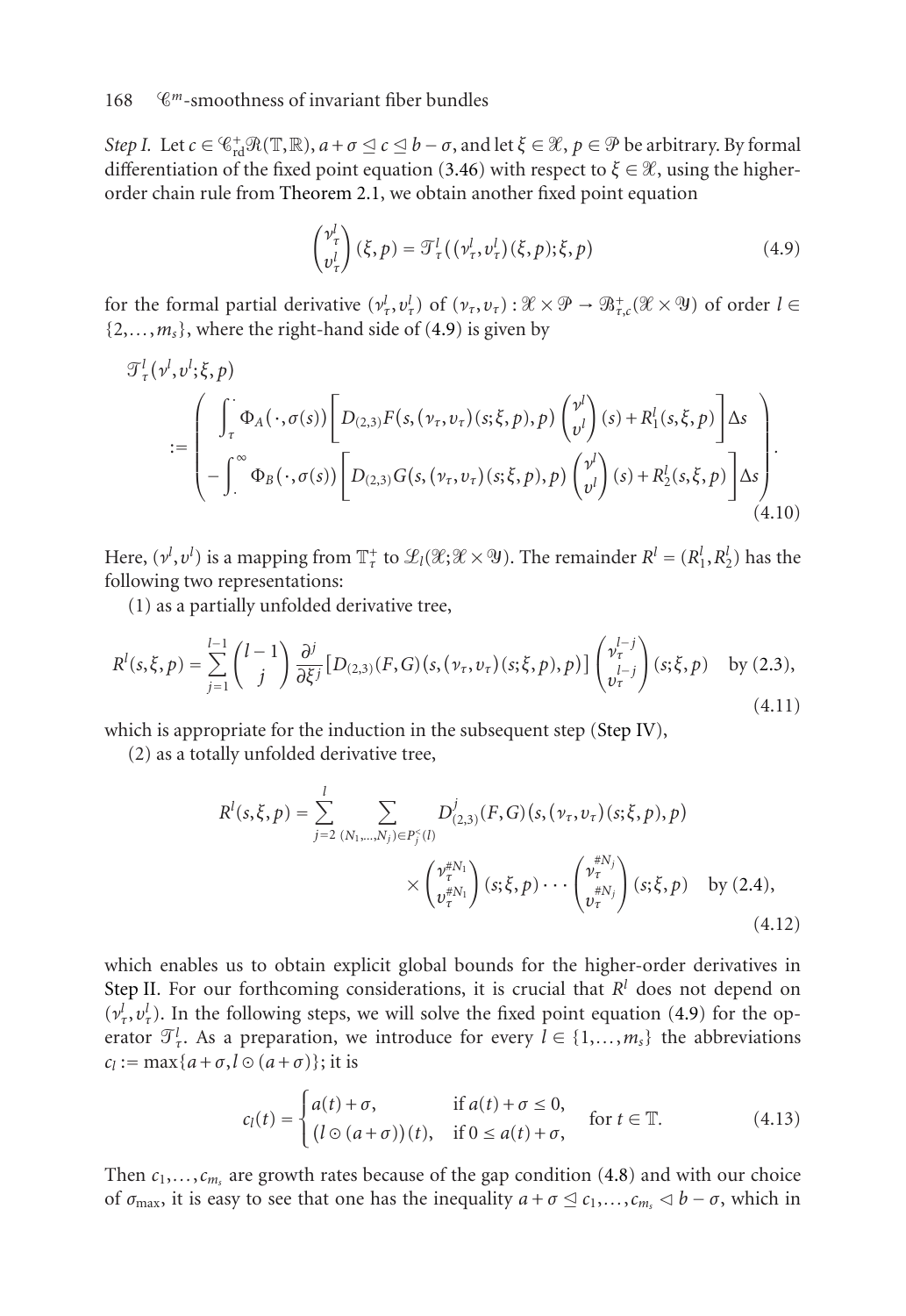case  $a(t) + \sigma \le 0$  follows from  $\sigma < [b - a]/2$  and otherwise essentially results from  $m_s \odot$  $(a + \sigma) \triangleleft b - \sigma$ , which in turn is implied by

$$
(1 + h(a(t) + \sigma)^m) + 1 + h(a(t) + \sigma)
$$
  
\n
$$
= (1 + ha(t))^m \left(1 + \frac{h\sigma}{1 + ha(t)}\right)^m + (1 + ha(t)) \left(1 + \frac{h\sigma}{1 + ha(t)}\right)
$$
  
\n
$$
\leq [(1 + ha(t))^m + 1 + ha(t)] \left(1 + \frac{h\sigma}{1 + h\sigma}\right)^m
$$
  
\n
$$
< 1 + ha(t) + 1 + hb(t) \quad \text{for } t \in \mathbb{T},
$$
\n(4.14)

if  $\sigma < \lfloor \rho_s^m[a, b] \rfloor$  (cf. [Lemma 4.1\)](#page-25-1). Now we formulate for  $\bar{m} \in \{1, \ldots, m_s\}$  the induction hypotheses.

- *A*( $\bar{m}$ ) For any  $l \in \{1, ..., \bar{m}\}$  and growth rates  $c \in \mathcal{C}_{rd}^+ \mathcal{R}(\mathbb{T}, \mathbb{R}), c_l \leq c < b \sigma$ , the operator  $\mathcal{I}_{\tau}^l : \mathfrak{B}_{\tau,c}^l \times \mathcal{X} \times \mathcal{P} \to \mathfrak{B}_{\tau,c}^l$  satisfies the following:
	- (a) it is well defined,
	- (b)  $\mathcal{T}_{\tau}^l(\cdot;\xi,p)$  is a uniform contraction in  $\xi \in \mathcal{X}, p \in \mathcal{P}$ ,
	- (c) the unique fixed point  $(v_\tau^l, v_\tau^l)(\cdot; \xi, p) = (v_\tau^l, v_\tau^l)(\xi, p)$  of  $\mathcal{T}_\tau^l(\cdot; \xi, p)$  is globally bounded in the  $c_l^+$ -norm

$$
\left\| \begin{pmatrix} \nu_{\tau}^{l} \\ \nu_{\tau}^{l} \end{pmatrix} (s; \xi, p) \right\| \leq C_l e_{c_l}(s, \tau) \quad \text{for } s \in \mathbb{T}_{\tau}^+, \xi \in \mathcal{X}, \ p \in \mathcal{P}, \tag{4.15}
$$

with the constants  $C_l \geq 0$  given in [\(4.8\)](#page-26-2),

(d) if  $c_l \lhd c$ , then  $(\nu_\tau^{l-1}, \nu_\tau^{l-1}) : \mathcal{X} \times \mathcal{P} \to \mathcal{B}_{\tau,c}^l$  is continuously partially differentiable with respect to  $\xi \in \mathcal{X}$  with derivative

<span id="page-28-0"></span>
$$
D_1 \begin{pmatrix} \nu_\tau^{l-1} \\ \nu_\tau^{l-1} \end{pmatrix} = \begin{pmatrix} \nu_\tau^l \\ \nu_\tau^l \end{pmatrix} : \mathcal{X} \times \mathcal{P} \to \mathcal{B}_{\tau,c}^l. \tag{4.16}
$$

For  $\bar{m} = 1$ , the proof of [Theorem 3.5](#page-9-0) implies the induction hypothesis  $A(1)$  with  $C_1 = K_1/(1 - L)$  (cf. [\(3.51\)](#page-16-2)). Now we are assuming that  $A(\bar{m} - 1)$  holds true for an  $\bar{m} \in$  $\{2,\ldots,m_s\}$  and we are going to prove  $A(m)$  in the following five steps.

*Step II.* Claim: *for every growth rate*  $c \in \mathcal{C}_{rd}^+ \mathcal{R}(\mathbb{T}, \mathbb{R})$ *,*  $c_{\tilde{m}} \leq c < b - \sigma$ *, the operator*  $\mathcal{T}_{\tau}^{\tilde{m}}$ *:*  $\mathfrak{B}^{\bar{m}}_{\tau,\mathfrak{c}} \times \mathscr{X} \times \mathscr{P} \to \mathfrak{B}^{\bar{m}}_{\tau,\mathfrak{c}}$  is well defined and satisfies the estimate

$$
\|\mathcal{T}_{\tau}^{\bar{m}}(\nu^{\bar{m}},\nu^{\bar{m}};\xi,p)\|_{\tau,c}^{+} \leq L \left\| \left( \nu^{\bar{m}} \right) \right\|_{\tau,c}^{+} + \max \left\{ \frac{K_{1}}{\sigma} \sum_{j=2}^{\bar{m}} |F|_{j} \sum_{(N_{1},...,N_{j}) \in P_{j}^{c}(\bar{m})} \prod_{i=1}^{j} C_{\#N_{i}}, \frac{K_{2}}{\sigma} \sum_{j=2}^{\bar{m}} |G|_{j} \sum_{(N_{1},...,N_{j}) \in P_{j}^{c}(\bar{m})} \prod_{i=1}^{j} C_{\#N_{i}} \right\} \text{for } (\nu^{\bar{m}},\nu^{\bar{m}}) \in \mathcal{B}_{\tau,c}^{\bar{m}}, \xi \in \mathcal{X}, p \in \mathcal{P}, \tag{4.17}
$$

*that is,*  $A(m)(a)$  *holds.*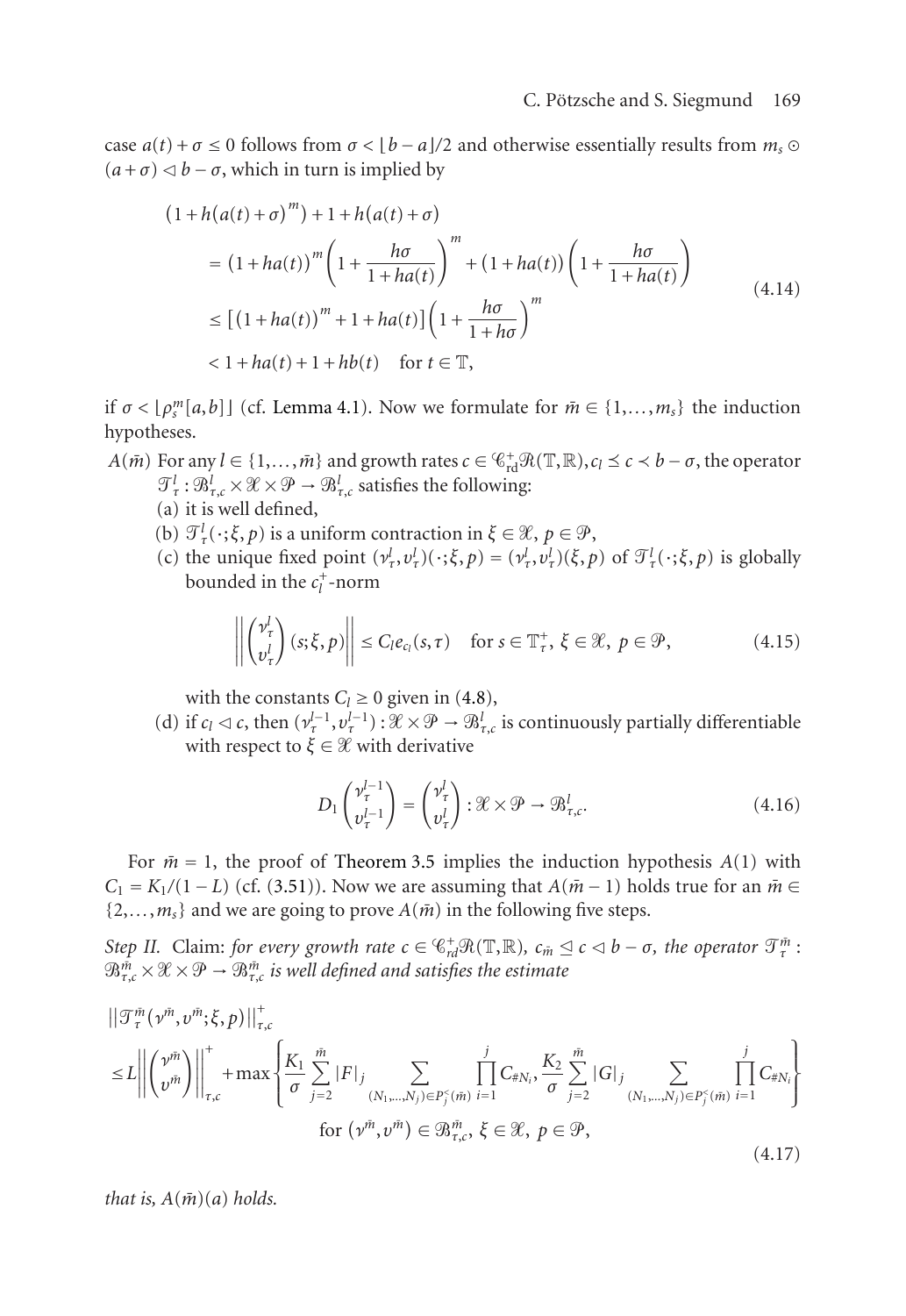Let  $l \in \{2,\ldots,m\}$ ,  $\xi \in \mathcal{X}$ ,  $p \in \mathcal{P}$  be arbitrary and choose  $c \in \mathcal{C}_{rd}^+\mathcal{R}(\mathbb{T},\mathbb{R})$ ,  $c_l \leq c < b - c$ *σ*. Using the estimate  $c_{N_1} \oplus \cdots \oplus c_{N_j} \leq c_l$  for any ordered partition  $(N_1, \ldots, N_j) \in P_j^<(l)$ of length  $j \in \{2,...,l\}$ , from [\(3.2\)](#page-7-3), [\(3.4\)](#page-7-0), and  $A(\bar{m}-1)(c)$ , we obtain the inequality

$$
\left\| \left( \int_{\tau}^{t} \Phi_{A}(t, \sigma(s)) R_{1}^{I}(s, \xi, p) \Delta s \right) \right\|
$$
\n
$$
\leq \max \left\{ K_{1} \int_{\tau}^{t} e_{a}(t, \sigma(s)) \sum_{j=2}^{l} |F|_{j} \sum_{(N_{1},...,N_{j}) \in P_{j}^{c}(l)} \prod_{i=1}^{j} C_{\#N_{i}} e_{\epsilon_{\theta N_{i}}}(s, \tau) \Delta s, \right.
$$
\n
$$
K_{2} \int_{t}^{\infty} e_{b}(t, \sigma(s)) \sum_{j=2}^{l} |G|_{j} \sum_{(N_{1},...,N_{j}) \in P_{j}^{c}(l)} \prod_{i=1}^{j} C_{\#N_{i}} e_{\epsilon_{\theta N_{i}}}(s, \tau) \Delta s \right\} \text{ by (4.12)}
$$
\n
$$
\leq \max \left\{ K_{1} \int_{\tau}^{t} e_{a}(t, \sigma(s)) e_{c_{i}}(s, \tau) \sum_{j=2}^{l} |F|_{j} \sum_{(N_{1},...,N_{j}) \in P_{j}^{c}(l)} \prod_{i=1}^{j} C_{\#N_{i}} \Delta s, \right.
$$
\n
$$
K_{2} \int_{t}^{\infty} e_{b}(t, \sigma(s)) e_{c_{i}}(s, \tau) \sum_{j=2}^{l} |G|_{j} \sum_{(N_{1},...,N_{j}) \in P_{j}^{c}(l)} \prod_{i=1}^{j} C_{\#N_{i}} \Delta s \right\}
$$
\n
$$
\leq \max \left\{ \frac{K_{1}}{\lfloor c_{i} - a \rfloor} \sum_{j=2}^{l} |F|_{j} \sum_{(N_{1},...,N_{j}) \in P_{j}^{c}(l)} \prod_{i=1}^{j} C_{\#N_{i}}, \frac{K_{2}}{\lfloor b - c_{i} \rfloor} \right.
$$
\n
$$
\times \sum_{j=2}^{l} |G|_{j} \sum_{(N_{1},...,N_{j}) \in P_{j}^{c}(l)} \prod_{i=1}^{j} C_{\#N_{i}} \right\} e_{c}(t, \tau)
$$
\n(4.18)

<span id="page-29-0"></span>for  $t \in \mathbb{T}_{\tau}^{+}$  by [\[8,](#page-40-8) Theorem 7.4(i)]. Now, let  $c \in \mathcal{C}_{rd}^{+}\mathcal{R}(\mathbb{T}, \mathbb{R})$ ,  $c_{\tilde{m}} \leq c \leq b - \sigma$ , be arbitrary but fixed, and  $(v^{\bar{m}}, v^{\bar{m}}) \in \mathcal{B}_{\tau,c}^{\bar{m}}$ . With the aid of the above estimate [\(4.18\)](#page-29-0), we obtain

$$
\|\mathcal{T}_{\tau}^{\tilde{m}}(\nu^{\tilde{m}},\nu^{\tilde{m}};\xi,p)(t)\|
$$
\n
$$
\leq \max \left\{ K_{1}|F|_{1} \int_{\tau}^{t} e_{a}(t,\sigma(s)) e_{c}(s,\tau) \Delta s \left\| \begin{pmatrix} \nu^{\tilde{m}} \\ \nu^{\tilde{m}} \end{pmatrix} \right\|_{\tau,c}^{+} + \frac{K_{1}}{|c_{\tilde{m}}-a|} \sum_{j=2}^{\tilde{m}} |F|_{j} \sum_{(N_{1},...,N_{j}) \in P_{j}^{c}(\tilde{m})} \prod_{i=1}^{j} C_{\#N_{i}} e_{c}(t,\tau),
$$
\n
$$
K_{2}|G|_{1} \int_{t}^{\infty} e_{b}(t,\sigma(s)) e_{c}(s,\tau) \Delta s \left\| \begin{pmatrix} \nu^{\tilde{m}} \\ \nu^{\tilde{m}} \end{pmatrix} \right\|_{\tau,c}^{+} + \frac{K_{2}}{|b-c_{\tilde{m}}|} \sum_{j=2}^{\tilde{m}} |G|_{j} \sum_{(N_{1},...,N_{j}) \in P_{j}^{c}(\tilde{m})} \prod_{i=1}^{j} C_{\#N_{i}} e_{c}(t,\tau) \right\} \text{ by (4.10)}
$$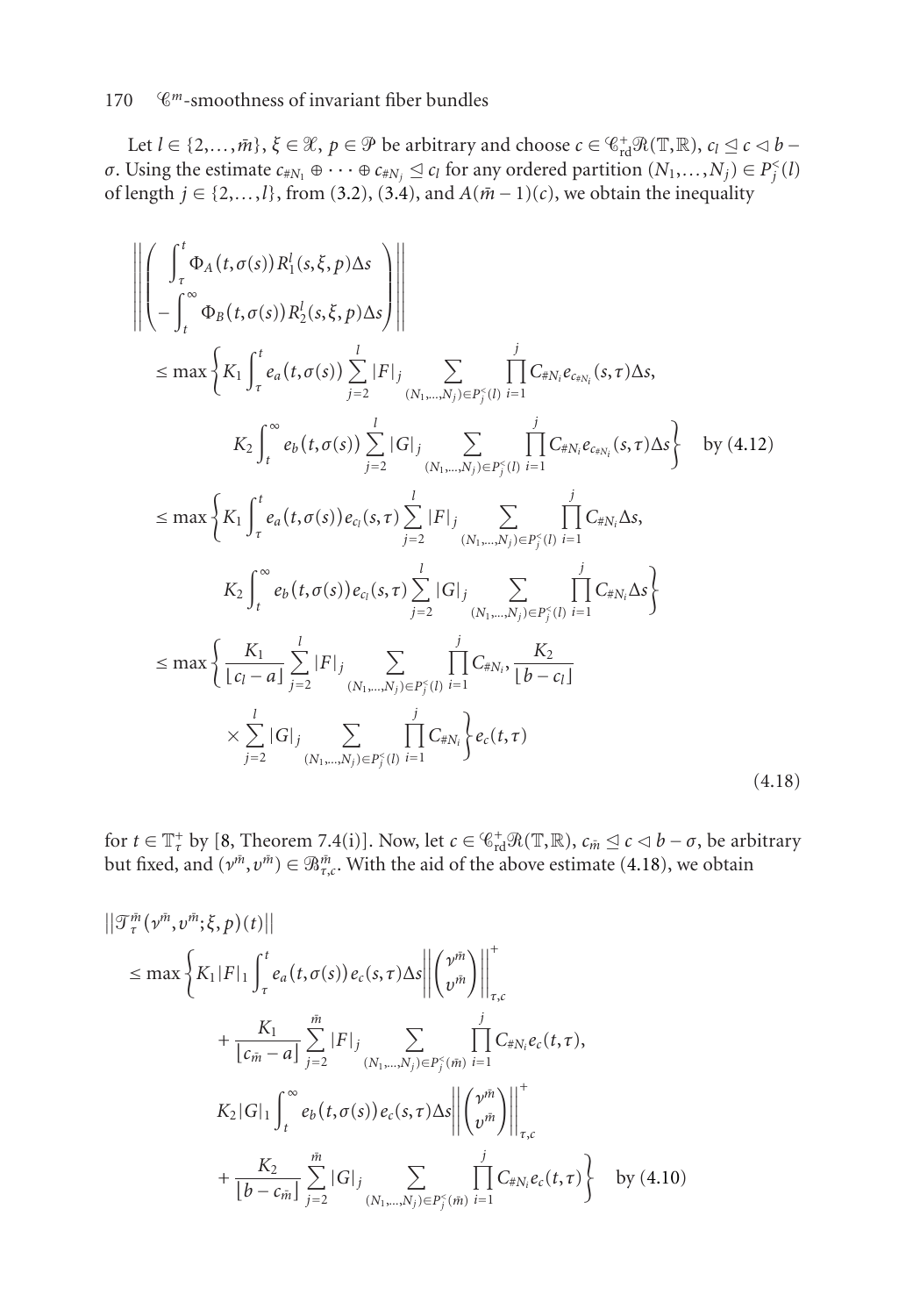### <span id="page-30-0"></span>C. Pötzsche and S. Siegmund 171

$$
\leq \max \left\{ \frac{K_1 |F|_1}{|c-a|} \left\| \binom{v^{\tilde{m}}}{v^{\tilde{m}}} \right\|_{\tau,c}^{\tau} + \frac{K_1}{|c_{\tilde{m}} - a|} \sum_{j=2}^{\tilde{m}} |F|_j \sum_{(N_1, \ldots, N_j) \in P_j^c(\tilde{m})} \prod_{i=1}^j C_{\tilde{\pi}N_i}, \frac{K_2 |G|_1}{|b-c|} \left\| \binom{v^{\tilde{m}}}{v^{\tilde{m}}} \right\|_{\tau,c}^{\tau} + \frac{K_2}{|b-c_{\tilde{m}}|} \sum_{j=2}^{\tilde{m}} |G|_j \sum_{(N_1, \ldots, N_j) \in P_j^c(\tilde{m})} \prod_{i=1}^j C_{\tilde{\pi}N_i} \right\} e_c(t, \tau)
$$
  
\n
$$
\leq L \left\| \binom{v^{\tilde{m}}}{v^{\tilde{m}}} \right\|_{\tau,c}^{\tau} + \max \left\{ \frac{K_1}{|c_{\tilde{m}} - a|} \sum_{j=2}^{\tilde{m}} |F|_j \sum_{(N_1, \ldots, N_j) \in P_j^c(\tilde{m})} \prod_{i=1}^j C_{\tilde{\pi}N_i},
$$
  
\n
$$
\frac{K_2}{|b-c_{\tilde{m}}|} \sum_{j=2}^{\tilde{m}} |G|_j \sum_{(N_1, \ldots, N_j) \in P_j^c(\tilde{m})} \prod_{i=1}^j C_{\tilde{\pi}N_i} \right\} e_c(t, \tau) \quad \text{for } t \in \mathbb{T}_{\tau}^+ \text{ by (3.24)},
$$
  
\n(4.19)

and after multiplying this by  $e_c(\tau, t)$ , passing over to the least upper bound over  $t \in \mathbb{T}^+_t$ implies our claim  $\mathcal{T}_{\tau}^{\tilde{m}}(\nu^{\tilde{m}},\nu^{\tilde{m}};\xi,p) \in \mathcal{B}_{\tau,c}^{\tilde{m}}$ . In particular, the estimate [\(4.17\)](#page-28-0) is a conse-quence of [\(4.19\)](#page-30-0) and the choice of  $a + \sigma \leq c_{\bar{m}} \leq b - \sigma$ .

*Step III.* Claim: *for every growth rate*  $c \in \mathcal{C}_{rd}^+ \mathcal{R}(\mathbb{T}, \mathbb{R})$ *,*  $c_{\tilde{m}} \leq c < b - \sigma$ *, the operator*  $\mathcal{T}_{\tau}^{\bar{m}}(\cdot;\xi,p):\mathcal{B}_{\tau,c}^{\bar{m}}\to\mathcal{B}_{\tau,c}^{\bar{m}}$  is a uniform contraction in  $\xi\in\mathcal{X},\,p\in\mathcal{P};$  moreover, the fixed point  $(v^{\tilde{m}}_r, v^{\tilde{m}}_r)(\xi, p) \in \mathbb{B}^{\tilde{m}}_{\tau,c}$  does not depend on  $c \in \mathbb{G}^+_{rd} \mathcal{R}(\mathbb{T}, \mathbb{R})$ ,  $c_{\tilde{m}} \leq c < b - \sigma$ , and satisfies

<span id="page-30-1"></span>
$$
\left\| \begin{pmatrix} \nu_{\tau}^{\tilde{m}} \\ \nu_{\tau}^{\tilde{m}} \end{pmatrix} (\xi, p) \right\|_{\tau, c}^{\dagger} \le C_{\tilde{m}} \quad \text{for } \xi \in \mathcal{X}, \ p \in \mathcal{P}, \tag{4.20}
$$

*that is,*  $A(\bar{m})$ *(b)* and *(c)* hold.

Choose  $c \in \mathbb{C}_{rd}^+ \mathcal{R}(\mathbb{T}, \mathbb{R})$ ,  $c_{\tilde{m}} \leq c < b - \sigma$ , arbitrarily but fixed, and let  $(\nu^{\tilde{m}}, \nu^{\tilde{m}})$ ,  $(\bar{\nu}^{\tilde{m}}, \bar{\nu}^{\tilde{m}})$  $f \in \mathbb{R}_{\tau,c}^m$ ,  $\xi \in \mathcal{X}, p \in \mathcal{P}$ . Keeping in mind that the remainder  $R^m$  does not depend on  $(v^m, v^m)$  or  $(\bar{v}^m, \bar{v}^m)$ , respectively, from [\(3.2\)](#page-7-3) and [\(3.4\)](#page-7-0), we obtain the Lipschitz estimate

$$
\|\mathcal{T}_{\tau}^{\tilde{m}}(\nu^{\tilde{m}},\nu^{\tilde{m}};\xi,p)(t)-\mathcal{T}_{\tau}^{\tilde{m}}(\tilde{\nu}^{\tilde{m}},\tilde{\nu}^{\tilde{m}};\xi,p)(t)\|e_{c}(\tau,t)
$$
\n
$$
\leq \max\left\{K_{1}|F|_{1}\int_{\tau}^{t}e_{a}(t,\sigma(s))\left\|\begin{pmatrix}\nu^{\tilde{m}}\\ \nu^{\tilde{m}}\end{pmatrix}(s)-\begin{pmatrix}\tilde{\nu}^{\tilde{m}}\\ \tilde{\nu}^{\tilde{m}}\end{pmatrix}(s)\right\|\Delta s,\right.
$$
\n
$$
K_{2}|G|_{1}\int_{t}^{\infty}e_{b}(t,\sigma(s))\left\|\begin{pmatrix}\nu^{\tilde{m}}\\ \nu^{\tilde{m}}\end{pmatrix}(s)-\begin{pmatrix}\tilde{\nu}^{\tilde{m}}\\ \tilde{\nu}^{\tilde{m}}\end{pmatrix}(s)\right\|\Delta s\right\}e_{c}(\tau,t) \quad \text{by (4.10)}
$$
\n
$$
\leq \max\left\{K_{1}|F|_{1}\int_{\tau}^{t}e_{a}(t,\sigma(s))e_{c}(s,\tau)\Delta s,K_{2}|G|_{1}\int_{t}^{\infty}e_{b}(t,\sigma(s))e_{c}(s,\tau)\Delta s\right\}
$$
\n
$$
\cdot e_{c}(\tau,t)\left\|\begin{pmatrix}\nu^{\tilde{m}}\\ \nu^{\tilde{m}}\end{pmatrix}-\begin{pmatrix}\tilde{\nu}^{\tilde{m}}\\ \tilde{\nu}^{\tilde{m}}\end{pmatrix}\right\|_{\tau,c}^{+}
$$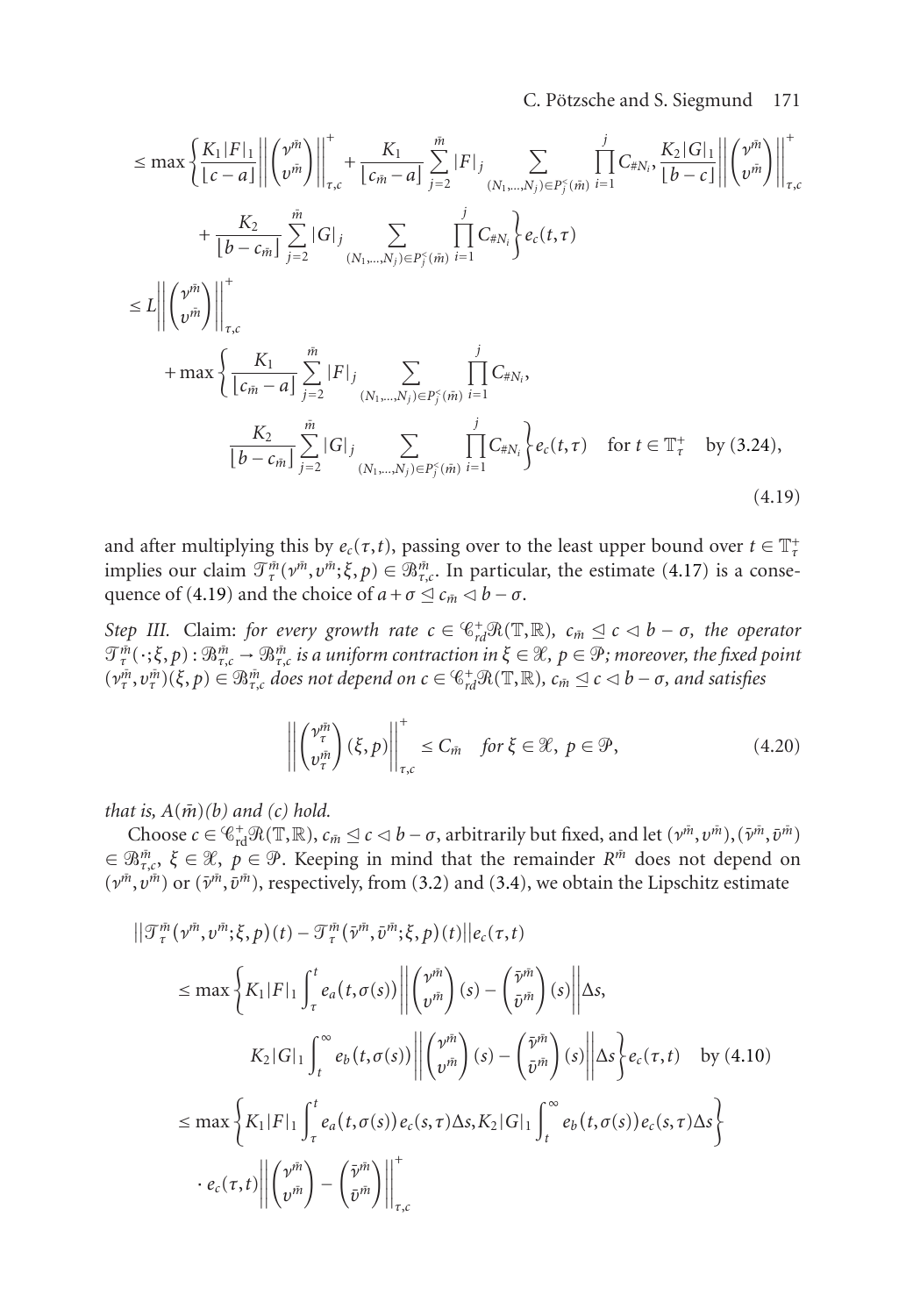$$
\leq \max \left\{ \frac{K_1|F|_1}{\left[c-a\right]}, \frac{K_2|G|_1}{\left[b-c\right]} \right\} \left\| \begin{pmatrix} \nu^{\tilde{m}} \\ \nu^{\tilde{m}} \end{pmatrix} - \begin{pmatrix} \tilde{\nu}^{\tilde{m}} \\ \tilde{\nu}^{\tilde{m}} \end{pmatrix} \right\|_{\tau,c}^{\tau}
$$
\n
$$
\leq L \left\| \begin{pmatrix} \nu^{\tilde{m}} \\ \nu^{\tilde{m}} \end{pmatrix} - \begin{pmatrix} \tilde{\nu}^{\tilde{m}} \\ \tilde{\nu}^{\tilde{m}} \end{pmatrix} \right\|_{\tau,c}^{\tau} \quad \text{for } t \in \mathbb{T}_{\tau}^{+} \quad \text{by (3.24),}
$$
\n(4.21)

and passing over to the least upper bound over  $t \in \mathbb{T}_\tau^+$  together with [\(3.15\)](#page-9-2) implies our claim. Therefore Banach's fixed point theorem guarantees the unique existence of a fixed point  $(\nu^{\tilde{m}}_{\tau}, \nu^{\tilde{m}}_{\tau})(\xi, p) \in \mathbb{B}^{\tilde{m}}_{\tau,c}$  of the mapping  $\mathcal{T}^{\tilde{m}}_{\tau}(\cdot; \xi, p) : \mathbb{B}^{\tilde{m}}_{\tau,c} \to \mathbb{B}^{\tilde{m}}_{\tau,c}$ . It can be seen along the same lines as in [Step 5](#page-16-3) in the proof of [Theorem 3.5](#page-9-0) that  $(\nu_\tau^m, \nu_\tau^m)(\xi, p)$  does not de- $\mathbf{p}$ end on  $c \in \mathbb{C}_{\rm rd}^+ \mathcal{R}(\mathbb{T}, \mathbb{R}), c_{\tilde{m}} \leq c \leq b - \sigma$ . The fixed point identity [\(4.9\)](#page-27-0) for  $(\nu^{\tilde{m}}_{\tau}, \nu^{\tilde{m}}_{\tau})(\xi, p)$ , together with [\(4.17\)](#page-28-0) and [\(3.15\)](#page-9-2), finally implies [\(4.20\)](#page-30-1).

*Step IV.* Claim: *for every growth rate*  $c \in \mathbb{C}_{rd}^+ \mathcal{R}(\mathbb{T}, \mathbb{R})$ ,  $c_{\tilde{m}} < c < b - \sigma$ , and  $p \in \mathcal{P}$ , the  $m$ apping  $(v_{\tau}^{\tilde{m}-1}, v_{\tau}^{\tilde{m}-1})(\,\cdot\,,p)$  :  $\mathscr{X}\to\mathscr{B}_{\tau,c}^{\tilde{m}}$  *is differentiable with derivative* 

<span id="page-31-0"></span>
$$
D_1 \begin{pmatrix} \nu_t^{\tilde{m}-1} \\ v_t^{\tilde{m}-1} \end{pmatrix} = \begin{pmatrix} \nu_t^{\tilde{m}} \\ v_t^{\tilde{m}} \end{pmatrix} : \mathcal{X} \times \mathcal{P} \longrightarrow \mathcal{B}_{\tau,c}^{\tilde{m}}.
$$
 (4.22)

Let  $c \in \mathbb{C}_{rd}^+ \mathcal{R}(\mathbb{T}, \mathbb{R})$ ,  $c_{\tilde{m}} \lhd c \lhd b - \sigma$ , and  $p \in \mathcal{P}$  be fixed. First, we show that  $(\nu_{\tau}^{\tilde{m}-1}, \nu_{\tau}^{\tilde{m}-1})(\cdot)$ *p*) is differentiable and then we prove that the derivative is given by  $(\nu^{\bar{m}}_{\tau}, \nu^{\bar{m}}_{\tau})(\cdot, p) : \mathcal{X} \to$  $\mathscr{L}(\mathscr{X}; \mathscr{B}_{\tau,c}^{\bar{m}-1}) \cong \mathscr{B}_{\tau,c}^{\bar{m}}$  (cf. [Lemma 2.3\(](#page-4-1)c)). Thereto choose  $\xi \in \mathscr{X}$  arbitrarily, but fixed. From now on, for the rest of the proof of [Step IV,](#page-15-3) we suppress the *p*-dependence of the mappings under consideration; nevertheless  $p \in \mathcal{P}$  is arbitrary. Using the fixed point equation [\(4.9\)](#page-27-0) for  $(\nu_{\tau}^{\bar{m}-1}, \nu_{\tau}^{\bar{m}-1})$ , we get for  $h \in \mathcal{X}$  the identity

$$
\begin{pmatrix}\n v_{\tau}^{m-1} \\
 v_{\tau}^{m-1}\n\end{pmatrix}\n(t; \xi + h) - \begin{pmatrix}\n v_{\tau}^{m-1} \\
 v_{\tau}^{m-1}\n\end{pmatrix}\n(t; \xi) \n= \begin{pmatrix}\n \int_{\tau}^{t} \Phi_{A}(t, \sigma(s)) \left[ D_{(2,3)} F(s, (\nu_{\tau}, \nu_{\tau})(s; \xi + h)) \begin{pmatrix}\n v_{\tau}^{m-1} \\
 v_{\tau}^{m-1}\n\end{pmatrix}\n(s; \xi + h) + R_{1}^{m-1}(s, \xi + h) \right]\n\Delta s \n- \int_{t}^{\infty} \Phi_{B}(t, \sigma(s)) \left[ D_{(2,3)} G(s, (\nu_{\tau}, \nu_{\tau})(s; \xi + h)) \begin{pmatrix}\n v_{\tau}^{m-1} \\
 v_{\tau}^{m-1}\n\end{pmatrix}\n(s; \xi + h) + R_{2}^{m-1}(s, \xi + h) \right]\n\Delta s \n- \begin{pmatrix}\n \int_{\tau}^{t} \Phi_{A}(t, \sigma(s)) \left[ D_{(2,3)} F(s, (\nu_{\tau}, \nu_{\tau})(s; \xi)) \begin{pmatrix}\n v_{\tau}^{m-1} \\
 v_{\tau}^{m-1}\n\end{pmatrix}\n(s; \xi) + R_{1}^{m-1}(s, \xi) \right]\n\Delta s \n- \begin{pmatrix}\n \int_{\tau}^{t} \Phi_{B}(t, \sigma(s)) \left[ D_{(2,3)} G(s, (\nu_{\tau}, \nu_{\tau})(s; \xi)) \begin{pmatrix}\n v_{\tau}^{m-1} \\
 v_{\tau}^{m-1}\n\end{pmatrix}\n(s; \xi) + R_{2}^{m-1}(s, \xi) \right]\n\Delta s \n- (4.23)\n\end{pmatrix}
$$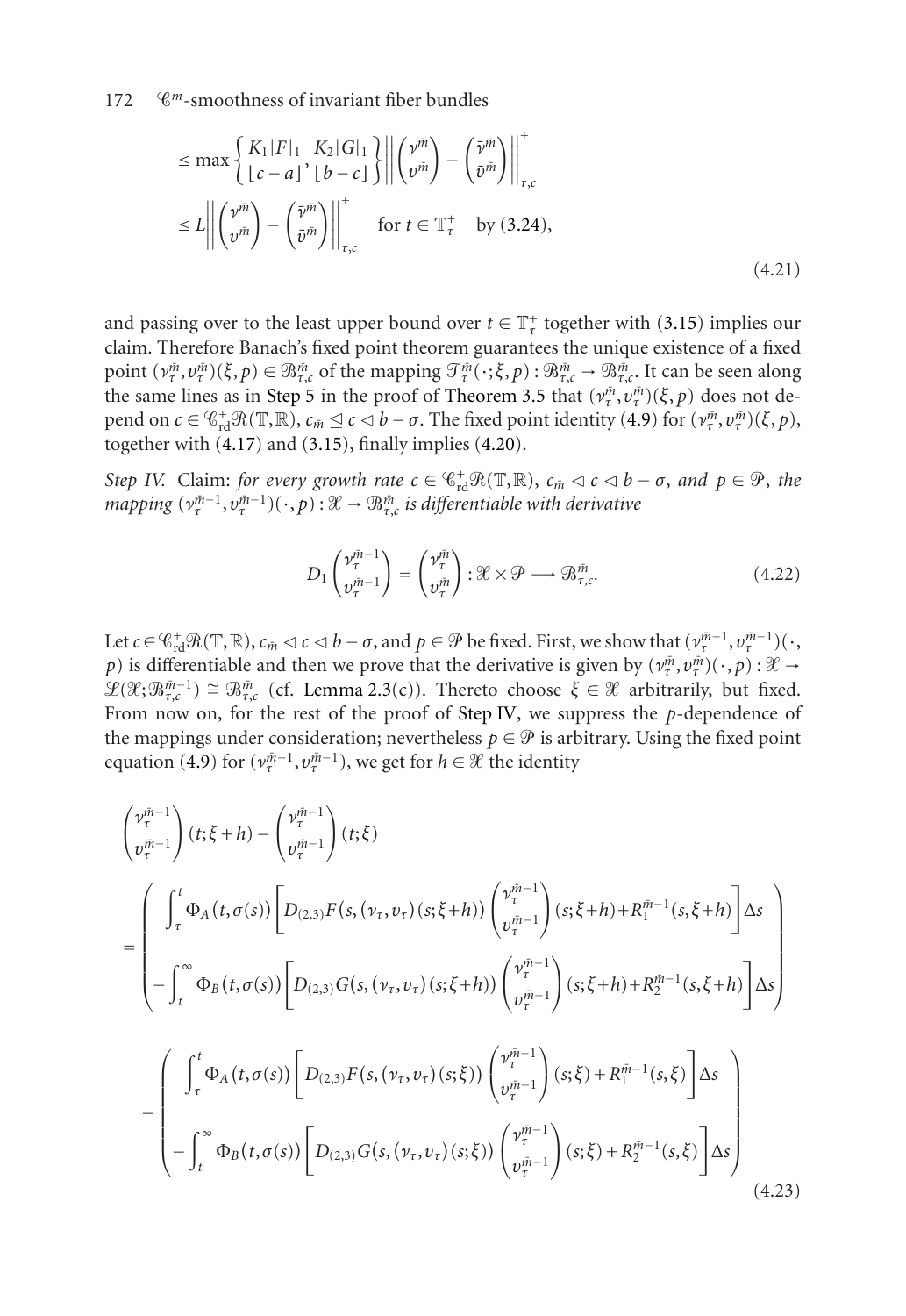by [\(4.10\)](#page-27-2) for  $t \in \mathbb{T}^+_t$ . This leads to

$$
\begin{pmatrix}\n v_t^{\tilde{m}-1} \\
 v_t^{\tilde{m}-1}\n\end{pmatrix}(t;\xi+h) - \begin{pmatrix}\n v_t^{\tilde{m}-1} \\
 v_t^{\tilde{m}-1}\n\end{pmatrix}(t;\xi) \n- \begin{pmatrix}\n \int_t^t \Phi_A(t,\sigma(s))D_{(2,3)}F(s, (v_\tau, v_\tau)(s;\xi+h))\n\begin{pmatrix}\n v_t^{\tilde{m}-1} \\
 v_t^{\tilde{m}-1}\n\end{pmatrix}(s;\xi+h) - \begin{pmatrix}\n v_t^{\tilde{m}-1} \\
 v_t^{\tilde{m}-1}\n\end{pmatrix}(s;\xi)\n\end{pmatrix}\Delta s \n- \begin{pmatrix}\n \int_t^t \Phi_B(t,\sigma(s))D_{(2,3)}G(s, (v_\tau, v_\tau)(s;\xi+h))\n\begin{pmatrix}\n v_t^{\tilde{m}-1} \\
 v_t^{\tilde{m}-1}\n\end{pmatrix}(s;\xi+h) - \begin{pmatrix}\n v_t^{\tilde{m}-1} \\
 v_t^{\tilde{m}-1}\n\end{pmatrix}(s;\xi)\n\end{pmatrix}\Delta s\n\end{pmatrix}
$$
\n
$$
= \begin{pmatrix}\n \int_t^t \Phi_A(t,\sigma(s))\left[D_{(2,3)}F(s, (v_\tau, v_\tau)(s;\xi+h))\n\begin{pmatrix}\n v_t^{\tilde{m}-1} \\
 v_t^{\tilde{m}-1}\n\end{pmatrix}(s;\xi+h)\Delta s\n\end{pmatrix} - D_{(2,3)}G(s, (v_\tau, v_\tau)(s;\xi+h))
$$
\n
$$
- D_{(2,3)}G(s, (v_\tau, v_\tau)(s;\xi))\n\begin{pmatrix}\n v_t^{\tilde{m}-1} \\
 v_t^{\tilde{m}-1}\n\end{pmatrix}(s;\xi+h)\Delta s\n\end{pmatrix}
$$
\n
$$
+ \begin{pmatrix}\n \int_t^t \Phi_A(t,\sigma(s))\left[R_1^{\tilde{m}-1}(s,\xi+h) - R_1^{\tilde{m}-1}(s,\xi)\right]\Delta s\n\end{pmatrix} \quad \text{for } t \in \mathbb{T}_{\tau}^+.
$$
\n(4.24)

With functions  $(v^{m-1}, v^{m-1}) \in \mathfrak{B}_{\tau,c}^{m-1}$  and  $h \in \mathcal{X}$ , we define the operators

<span id="page-32-0"></span>
$$
\mathcal{H} \in \mathcal{L}(\mathfrak{B}_{\tau,c}^{\bar{m}-1}), \qquad \mathcal{E} \in \mathcal{L}(\mathcal{X};\mathfrak{B}_{\tau,c}^{\bar{m}-1}), \qquad \mathcal{J}: \mathcal{X} \longrightarrow \mathfrak{B}_{\tau,c}^{\bar{m}-1}
$$
(4.25)

as follows:

$$
\mathcal{H}\begin{pmatrix} \nu^{\tilde{m}-1} \\ v^{\tilde{m}-1} \end{pmatrix} := \begin{pmatrix} \int_{\tau} \Phi_A(\cdot, \sigma(s)) D_{(2,3)} F(s, (\nu_{\tau}, \nu_{\tau})(s; \xi)) \begin{pmatrix} \nu^{\tilde{m}-1} \\ v^{\tilde{m}-1} \end{pmatrix} (s) \Delta s \\ - \int_{-\infty}^{\infty} \Phi_B(\cdot, \sigma(s)) D_{(2,3)} G(s, (\nu_{\tau}, \nu_{\tau})(s; \xi)) \begin{pmatrix} \nu^{\tilde{m}-1} \\ v^{\tilde{m}-1} \end{pmatrix} (s) \Delta s \end{pmatrix},
$$
  
\n
$$
\mathcal{E}h := \begin{pmatrix} \int_{\tau} \Phi_A(\cdot, \sigma(s)) R_1^{\tilde{m}}(s, \xi) \Delta sh \\ - \int_{-\infty}^{\infty} \Phi_B(\cdot, \sigma(s)) R_2^{\tilde{m}}(s, \xi) \Delta sh \end{pmatrix},
$$
\n(4.26)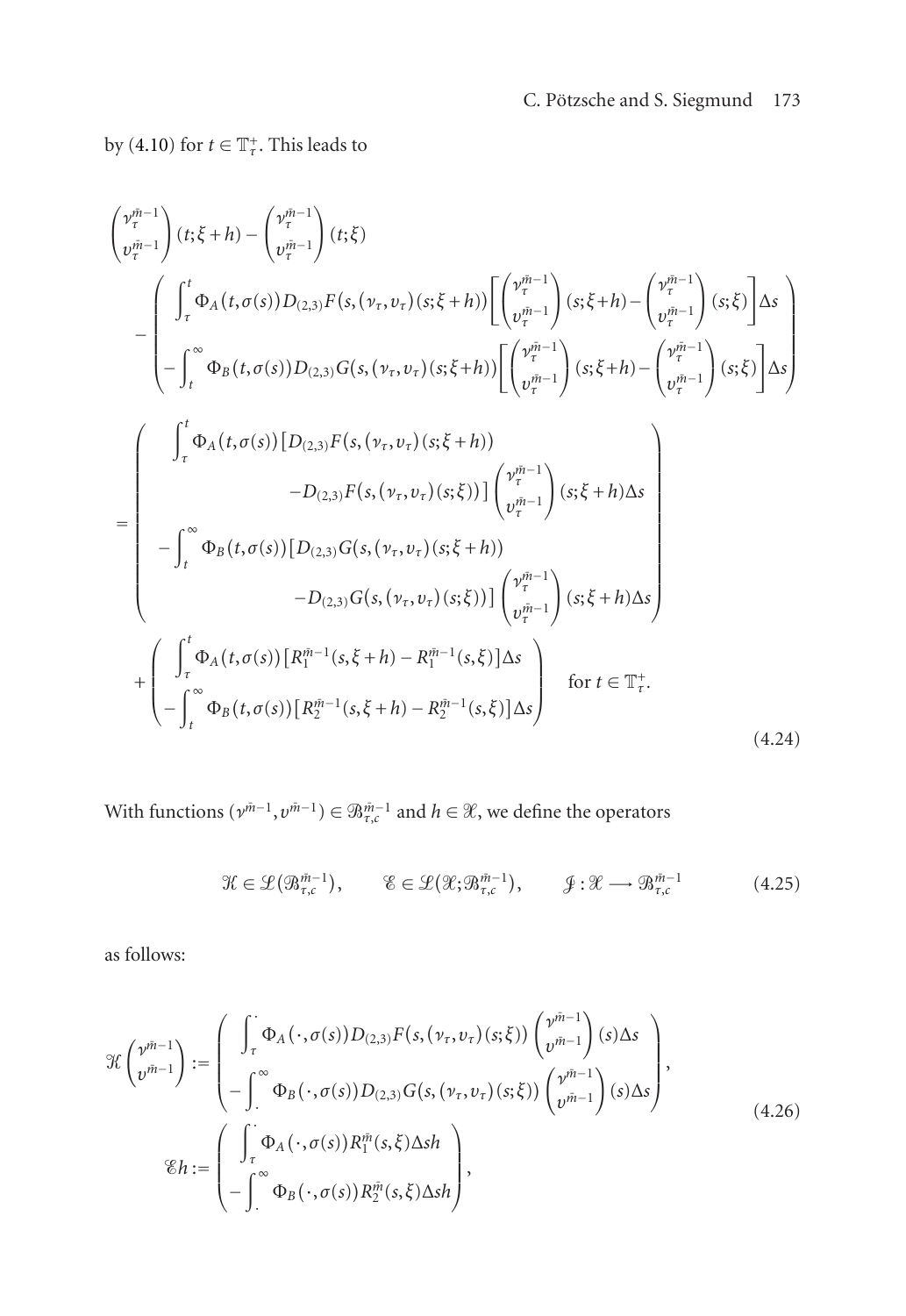$$
\mathcal{J}(h) := \begin{pmatrix}\n\int_{\tau} \Phi_A(\cdot, \sigma(s)) \left\{ \left[ D_{(2,3)} F(s, (\nu_{\tau}, \nu_{\tau})(s; \xi + h)) - D_{(2,3)} F(s, (\nu_{\tau}, \nu_{\tau})(s; \xi)) \right] \\
\cdot \left( \nu_{\tau}^{\tilde{m}-1} \right) (s; \xi + h) + R_1^{\tilde{m}-1}(s, \xi + h) - R_1^{\tilde{m}-1}(s, \xi) - R_1^{\tilde{m}}(s, \xi) h \right\} \Delta s \\
-\int_{-\infty}^{\infty} \Phi_B(\cdot, \sigma(s)) \left\{ \left[ D_{(2,3)} G(s, (\nu_{\tau}, \nu_{\tau})(s; \xi + h)) - D_{(2,3)} G(s, (\nu_{\tau}, \nu_{\tau})(s; \xi)) \right] \\
\cdot \left( \nu_{\tau}^{\tilde{m}-1} \right) (s; \xi + h) + R_2^{\tilde{m}-1}(s, \xi + h) - R_2^{\tilde{m}-1}(s, \xi) - R_2^{\tilde{m}}(s, \xi) h \right\} \Delta s \right\} \tag{4.27}
$$

In the subsequent lines we will show that  $\mathcal{K}, \, \mathcal{E},$  and  $\mathcal J$  are well defined. Using [\(3.2\)](#page-7-3) and [\(3.4\)](#page-7-0), it is easy to see that  $\mathcal{K}: \mathfrak{B}_{\tau,c}^{\bar{m}-1} \to \mathfrak{B}_{\tau,c}^{\bar{m}-1}$  is linear and satisfies the estimate

$$
\left\| \mathcal{H} \left( \nu^{\bar{m}-1} \right) \right\|_{\tau,c}^{+} \le \max \left\{ \frac{K_1 |F|_1}{|c-a|}, \frac{K_2 |G|_1}{|b-c|} \right\} \left\| \left( \nu^{\bar{m}-1} \right) \right\|_{\tau,c}^{+} \le L \left\| \left( \nu^{\bar{m}-1} \right) \right\|_{\tau,c}^{+} \text{ by (3.24)} \tag{4.28}
$$

which in turn gives us

<span id="page-33-1"></span><span id="page-33-0"></span>
$$
\|\mathcal{K}\|_{\mathcal{L}(\mathfrak{B}_{\tau,\mathrm{c}}^{\tilde{m}-1})} < 1 \quad \text{by (3.15).} \tag{4.29}
$$

Keeping in mind that  $\mathscr{E}h = \mathscr{T}_{\tau}^{\bar{m}}(0;\xi,p)h$  (cf. [\(4.10\)](#page-27-2)), [Step II](#page-14-1) yields the inclusion  $\mathscr{E}h \in$  $\mathfrak{B}_{\tau,c}^{\bar{m}-1}$ , while  $\mathscr{C}$  is obviously linear and continuous, hence  $\mathscr{C} \in \mathscr{L}(\mathscr{X}; \mathscr{B}_{\tau,c}^{\bar{m}-1})$ . Arguments similar to those in [Step II,](#page-14-1) together with [\(4.18\)](#page-29-0), lead to  $\mathcal{J}(h) \in \mathfrak{B}_{\tau,c}^{\tilde{m}-1}$  for any  $h \in \mathcal{X}$ . Because of [\(4.24\)](#page-32-0), we obtain

$$
\begin{bmatrix}\n\begin{pmatrix}\n\mathbf{v}_{\tau}^{m-1} \\
\mathbf{v}_{\tau}^{m-1}\n\end{pmatrix}(\xi+h) - \begin{pmatrix}\n\mathbf{v}_{\tau}^{m-1} \\
\mathbf{v}_{\tau}^{m-1}\n\end{pmatrix}(\xi)\n\end{bmatrix}\n-\mathcal{H}\begin{bmatrix}\n\begin{pmatrix}\n\mathbf{v}_{\tau}^{m-1} \\
\mathbf{v}_{\tau}^{m-1}\n\end{pmatrix}(\xi+h) - \begin{pmatrix}\n\mathbf{v}_{\tau}^{m-1} \\
\mathbf{v}_{\tau}^{m-1}\n\end{pmatrix}(\xi)\n\end{bmatrix} = \mathcal{E}h + \mathcal{J}(h) \quad \text{for } h \in \mathcal{X}.
$$
\n(4.30)

Using the Neumann series (cf., e.g., [\[14,](#page-41-13) Theorem 2.1, page 74]) and the estimate [\(4.29\)](#page-33-0), the linear mapping  $I_{\mathfrak{R}_{\tau,c}^{m-1}} - \mathfrak{X} \in \mathscr{L}(\mathfrak{R}_{\tau,c}^{m-1})$  is invertible and this implies

$$
\begin{pmatrix} \nu_{\tau}^{\tilde{m}-1} \\ \nu_{\tau}^{\tilde{m}-1} \end{pmatrix} (\xi + h) - \begin{pmatrix} \nu_{\tau}^{\tilde{m}-1} \\ \nu_{\tau}^{\tilde{m}-1} \end{pmatrix} (\xi) = \left[ I_{\mathcal{B}_{\tau,c}^{\tilde{m}-1}} - \mathcal{K} \right]^{-1} \left[ \mathcal{E} h + \mathcal{J}(h) \right] \quad \text{for } h \in \mathcal{X}.
$$
 (4.31)

Consequently, it remains to show  $\lim_{h\to 0} (\mathcal{J}(h)/||h||) = 0$  in  $\mathcal{B}_{\tau,c}^{\bar{m}-1}$ , because then one gets

$$
\lim_{h \to 0} \frac{1}{\|h\|} \left\| \begin{pmatrix} \nu_{\tau}^{\tilde{m}-1} \\ \nu_{\tau}^{\tilde{m}-1} \end{pmatrix} (\xi + h) - \begin{pmatrix} \nu_{\tau}^{\tilde{m}-1} \\ \nu_{\tau}^{\tilde{m}-1} \end{pmatrix} (\xi) - \left[ I_{\mathcal{B}_{\tau,c}^{\tilde{m}-1}} - \mathcal{K} \right]^{-1} \mathcal{E} h \right\|_{\tau,c}^{+} = 0, \tag{4.32}
$$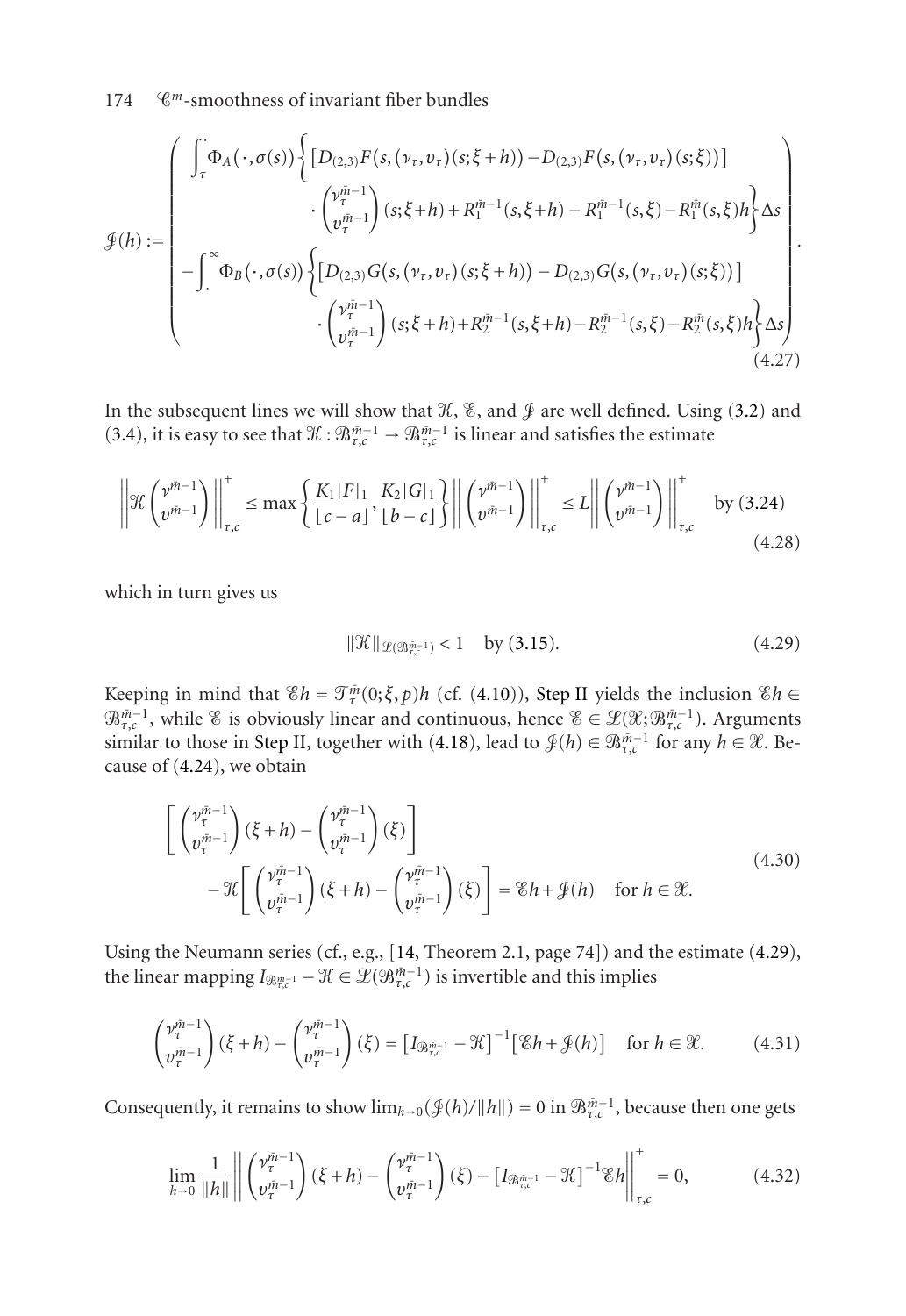### C. Pötzsche and S. Siegmund 175

that is, the claim of [Step IV](#page-15-3) follows. Nevertheless the proof of  $\lim_{h\to 0} (\|\mathcal{J}(h)\|_{\tau,c}^+/\|h\|) = 0$ needs a certain technical effort. Thereto we use the fact that due to the induction hypothesis  $A(\bar{m}-1)(d)$ , the remainder

$$
R^{\tilde{m}-1}(s,\xi) = \sum_{j=1}^{\tilde{m}-2} \binom{\tilde{m}-2}{j} \frac{\partial^j}{\partial \xi^j} \left[ D_{(2,3)}(F,G)(s,(\nu_\tau,\nu_\tau)(s;\xi)) \right] \binom{\nu_\tau^{\tilde{m}-1-j}}{\nu_\tau^{\tilde{m}-1-j}}(s;\xi) \quad \text{by (4.11)}
$$
\n(4.33)

is partially differentiable with respect to  $\xi \in \mathcal{X}$ , where the derivative is given by

$$
D_2 R^{\tilde{m}-1}(s,\xi) = R^{\tilde{m}}(s,\xi) - D^2_{(2,3)}(F,G)(s,(\nu_\tau,\nu_\tau)(s,\xi)) \begin{pmatrix} \nu_\tau^1 \\ v_\tau^1 \end{pmatrix} (s,\xi) \begin{pmatrix} \nu_\tau^{\tilde{m}-1} \\ \nu_\tau^{\tilde{m}-1} \end{pmatrix} (s,\xi) \text{ by (4.11).}
$$
\n(4.34)

Using the abbreviation

$$
\Delta R^{\tilde{m}-1}(s,\xi,h) = \frac{1}{\|h\|} \left\{ R^{\tilde{m}-1}(s,\xi+h) - R^{\tilde{m}-1}(s,\xi) - \left[ R^{\tilde{m}}(s,\xi) - D_{(2,3)}^2(F,G)(s,(\nu_{\tau},\nu_{\tau})(s,\xi)) \begin{pmatrix} \nu_{\tau}^1 \\ v_{\tau}^1 \end{pmatrix} (s,\xi) \begin{pmatrix} \nu_{\tau}^{\tilde{m}-1} \\ \nu_{\tau}^{\tilde{m}-1} \end{pmatrix} (s,\xi) \right\},
$$
\n(4.35)

we obtain the limit relation  $\lim_{h\to 0} \Delta R^{\bar{m}-1}(s,\xi,h) = 0$  for  $s \in \mathbb{T}^+_r$ . Now we prove estimates for the components  $\mathcal{J}_1$  and  $\mathcal{J}_2$  of  $\mathcal{J} = (\mathcal{J}_1, \mathcal{J}_2)$  separately. Here we get

$$
\mathcal{J}_{1}(h) = \int_{\tau}^{\cdot} \Phi_{A}(\cdot, \sigma(s)) \left\{ \left[ D_{(2,3)} F(s, (\nu_{\tau}, \nu_{\tau})(s; \xi + h)) - D_{(2,3)} F(s, (\nu_{\tau}, \nu_{\tau})(s; \xi)) \right] \binom{\nu_{\tau}^{\bar{m}-1}}{\nu_{\tau}^{\bar{m}-1}} (s; \xi + h) - D_{(2,3)}^{2} F(s, (\nu_{\tau}, \nu_{\tau})(s; \xi)) \binom{\nu_{\tau}^{1}}{\nu_{\tau}^{1}} (s; \xi) \binom{\nu_{\tau}^{\bar{m}-1}}{\nu_{\tau}^{\bar{m}-1}} (s; \xi) h + \Delta R_{1}^{\bar{m}-1} (s, \xi, h) ||h|| \right\} \Delta s \quad \text{by (4.27)},
$$
\n(4.36)

where subtraction and addition of the expression

$$
D_{(2,3)}^{2}F(s,(\nu_{\tau},\nu_{\tau})(s;\xi))\left[\begin{pmatrix} \nu_{\tau} \\ v_{\tau} \end{pmatrix}(s;\xi+h) - \begin{pmatrix} \nu_{\tau} \\ v_{\tau} \end{pmatrix}(s;\xi) - \begin{pmatrix} \nu_{\tau}^{1} \\ v_{\tau}^{1} \end{pmatrix}(s;\xi)h\right]\begin{pmatrix} \nu_{\tau}^{m-1} \\ v_{\tau}^{m-1} \end{pmatrix}(s;\xi+h) \tag{4.37}
$$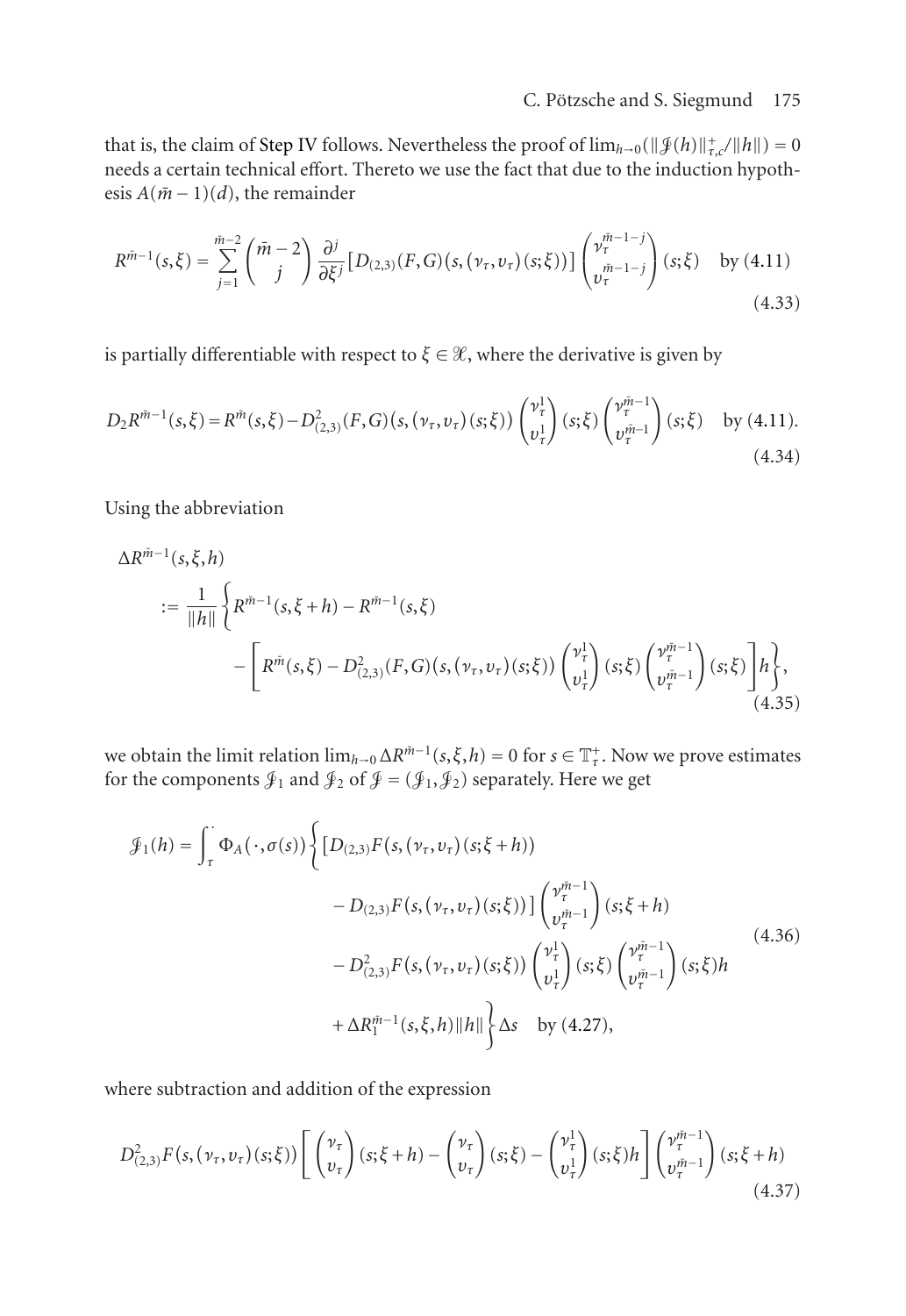lead to

$$
\mathcal{J}_{1}(h) = \int_{\tau}^{\tau} \Phi_{A}(\cdot, \sigma(s)) \left\{ \left[ D_{(2,3)} F(s, (\nu_{\tau}, \nu_{\tau})(s; \xi + h)) - D_{(2,3)} F(s, (\nu_{\tau}, \nu_{\tau})(s; \xi)) - D_{(2,3)}^2 F(s, (\nu_{\tau}, \nu_{\tau})(s; \xi)) \right] \right. \times \left( \begin{pmatrix} \nu_{\tau} \\ v_{\tau} \end{pmatrix} (s; \xi + h) - \begin{pmatrix} \nu_{\tau} \\ v_{\tau} \end{pmatrix} (s; \xi) \right) \left[ \begin{pmatrix} \nu_{\tau}^{m-1} \\ v_{\tau}^{m-1} \end{pmatrix} (s; \xi + h) + D_{(2,3)}^2 F(s, (\nu_{\tau}, \nu_{\tau})(s; \xi)) \right. \\
\times \left[ \begin{pmatrix} \nu_{\tau} \\ v_{\tau} \end{pmatrix} (s; \xi + h) - \begin{pmatrix} \nu_{\tau} \\ v_{\tau} \end{pmatrix} (s; \xi) - \begin{pmatrix} \nu_{\tau}^1 \\ v_{\tau}^1 \end{pmatrix} (s; \xi) h \right] \left[ \begin{pmatrix} \nu_{\tau}^{m-1} \\ v_{\tau}^{m-1} \end{pmatrix} (s; \xi + h) + D_{(2,3)}^2 F(s, (\nu_{\tau}, \nu_{\tau})(s; \xi)) \begin{pmatrix} \nu_{\tau}^1 \\ v_{\tau}^1 \end{pmatrix} (s; \xi) \right. \\
\times \left[ \begin{pmatrix} \nu_{\tau}^{m-1} \\ v_{\tau}^{m-1} \end{pmatrix} (s; \xi + h) - \begin{pmatrix} \nu_{\tau}^1 \\ v_{\tau}^{m-1} \end{pmatrix} (s; \xi) \right] h \\
+ \Delta R_1^{\tilde{m}-1} (s, \xi, h) \|h\| \right\} \Delta s \quad \text{for } t \in \mathbb{T}_{\tau}^+.
$$
\n(4.38)

Using the quotient

$$
\Delta D_{(2,3)} F(s,x,y,h_1,h_2)
$$
  
= 
$$
\frac{D_{(2,3)} F(s,x+h_1,y+h_2) - D_{(2,3)} F(s,x,y) - D_{(2,3)}^2 F(s,x,y) {h_1 \choose h_2}}{||(h_1,h_2)||}
$$
 (4.39)

for  $s \in \mathbb{T}$  and  $x \in \mathcal{X}$ ,  $y \in \mathcal{Y}$ ,  $h_1 \in \mathcal{X} \setminus \{0\}$ , and  $h_2 \in \mathcal{Y} \setminus \{0\}$ , we obtain the estimate

$$
\left\| \left( \mathcal{J}_1(h) \right)(t) \right\|
$$
\n
$$
\leq \int_{\tau}^{t} \left\| \Phi_A(t, \sigma(s)) \right\| \left[ \left\| \Delta D_{(2,3)} F(s, (\nu_{\tau}, \nu_{\tau})(s; \xi), (\nu_{\tau}, \nu_{\tau})(s; \xi + h) - (\nu_{\tau}, \nu_{\tau})(s; \xi)) \right\| \right.
$$
\n
$$
\cdot \left\| \left( \frac{\nu_{\tau}}{\nu_{\tau}} \right) (s; \xi + h) - \left( \frac{\nu_{\tau}}{\nu_{\tau}} \right) (s; \xi) \right\| \left\| \left( \frac{\nu_{\tau}^{m-1}}{\nu_{\tau}^{m-1}} \right) (s; \xi + h) \right\|
$$
\n
$$
+ \left\| D_{(2,3)}^2 F(s, (\nu_{\tau}, \nu_{\tau})(s; \xi)) \right\|
$$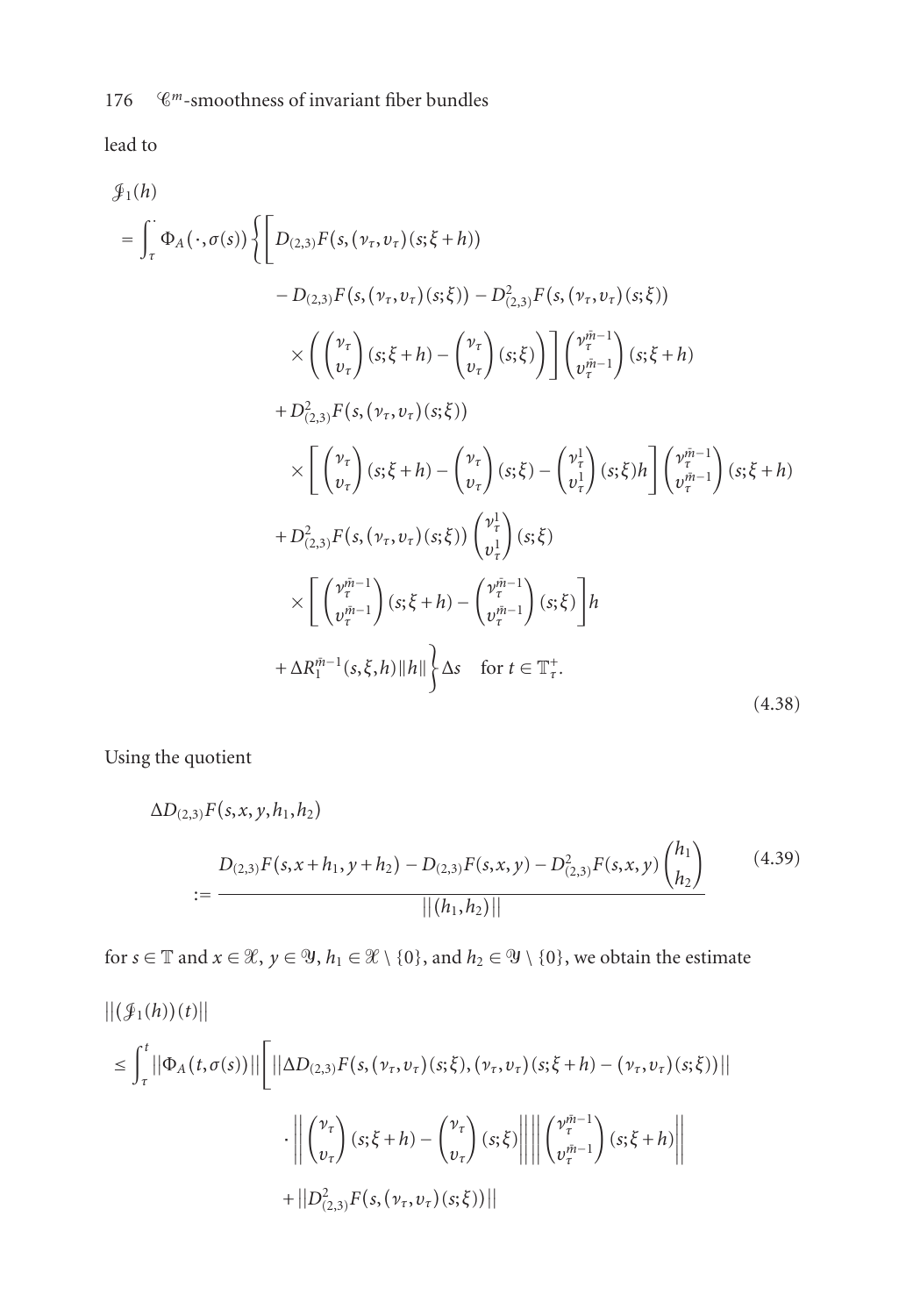C. Pötzsche and S. Siegmund 177

$$
\begin{aligned}\n\cdot \left\| \begin{pmatrix} \nu_{\tau} \\ v_{\tau} \end{pmatrix} (s; \xi + h) - \begin{pmatrix} \nu_{\tau} \\ v_{\tau} \end{pmatrix} (s; \xi) - \begin{pmatrix} \nu_{\tau}^1 \\ v_{\tau}^1 \end{pmatrix} (s; \xi) h \right\| \left\| \begin{pmatrix} \nu_{\tau}^{\bar{m}-1} \\ v_{\tau}^{\bar{m}-1} \end{pmatrix} (s; \xi + h) \right\| \\
+ \left\| D_{(2,3)}^2 F(s, (\nu_{\tau}, \nu_{\tau})(s; \xi)) \right\| \left\| \begin{pmatrix} \nu_{\tau}^1 \\ v_{\tau}^1 \end{pmatrix} (s; \xi) \right\| \\
\cdot \left\| \begin{pmatrix} \nu_{\tau}^{\bar{m}-1} \\ v_{\tau}^{\bar{m}-1} \end{pmatrix} (s; \xi + h) - \begin{pmatrix} \nu_{\tau}^{\bar{m}-1} \\ v_{\tau}^{\bar{m}-1} \end{pmatrix} (s; \xi) \right] h \right\| \\
+ \left\| \Delta R_{1}^{\bar{m}-1} (s; \xi, h) \right\| \|h\| \Delta s \quad \text{for } t \in \mathbb{T}_{\tau}^{+}.\n\end{aligned} \tag{4.40}
$$

With [Hypothesis 3.1\(](#page-6-2)ii) (cf. [\(3.2\)](#page-7-3), [\(3.4\)](#page-7-0)), the abbreviations [\(3.54\)](#page-17-3), and the induction hypothesis  $A(m - 1)(c)$ , we therefore get

$$
\|(\mathcal{J}_{1}(h))(t)\| \n\leq K_{1} \int_{\tau}^{t} e_{a}(t, \sigma(s)) \left[ ||\Delta D_{(2,3)}F(s, (\nu_{\tau}, \nu_{\tau})(s; \xi), (\nu_{\tau}, \nu_{\tau})(s; \xi+h) - (\nu_{\tau}, \nu_{\tau})(s; \xi))|| \frac{1}{||h||} \right. \\ \cdot \left\| \begin{pmatrix} \nu_{\tau} \\ \nu_{\tau} \end{pmatrix} (s; \xi+h) - \begin{pmatrix} \nu_{\tau} \\ \nu_{\tau} \end{pmatrix} (s; \xi) \right\| C_{\tilde{m}-1} e_{c_{\tilde{m}-1}}(s, \tau) \n+ |F|_{2} \left\| \begin{pmatrix} \Delta \nu_{\tau} \\ \Delta \nu_{\tau} \end{pmatrix} (s, h) \right\| C_{\tilde{m}-1} e_{c_{\tilde{m}-1}}(s, \tau) \n+ |F|_{2} C_{1} e_{c_{1}}(s, \tau) \left\| \begin{pmatrix} \nu_{\tau}^{\tilde{m}-1} \\ \nu_{\tau}^{\tilde{m}-1} \end{pmatrix} (s; \xi+h) - \begin{pmatrix} \nu_{\tau}^{\tilde{m}-1} \\ \nu_{\tau}^{\tilde{m}-1} \end{pmatrix} (s; \xi) \right\| \n+ ||\Delta R_{1}^{\tilde{m}-1}(s, \xi, h)||] \Delta s ||h||
$$
\n(4.41)

for  $t \in \mathbb{T}^+_t$ . Rewriting this estimate and using [Lemma 3.3,](#page-7-5) we obtain

$$
\frac{||\mathcal{J}_1(h)||^+_{\tau,c}}{||h||} \leq K_1^2 C_{\tilde{m}-1} \frac{|c-a|}{|c-a|-K_1|F|_1} \sup_{\tau \leq t} V_1(t,h) + K_1|F|_2 C_{\tilde{m}-1} \sup_{\tau \leq t} V_2(t,h) + K_1|F|_2 C_1 \sup_{\tau \leq t} V_3(t,h) + K_1 \sup_{\tau \leq t} V_4(t,h) \quad \text{by (3.6)}
$$
\n(4.42)

with

$$
V_1(t,h) := e_c(\tau,t) \int_{\tau}^{t} e_a(t,\sigma(s)) e_c(s,\tau) e_{\bar{c}_{m-1}}(s,\tau)
$$
  
 
$$
\cdot ||\Delta D_{(2,3)} F(s,(\nu_{\tau},\nu_{\tau})(s;\xi),(\nu_{\tau},\nu_{\tau})(s;\xi+h) - (\nu_{\tau},\nu_{\tau})(s;\xi))||\Delta s,
$$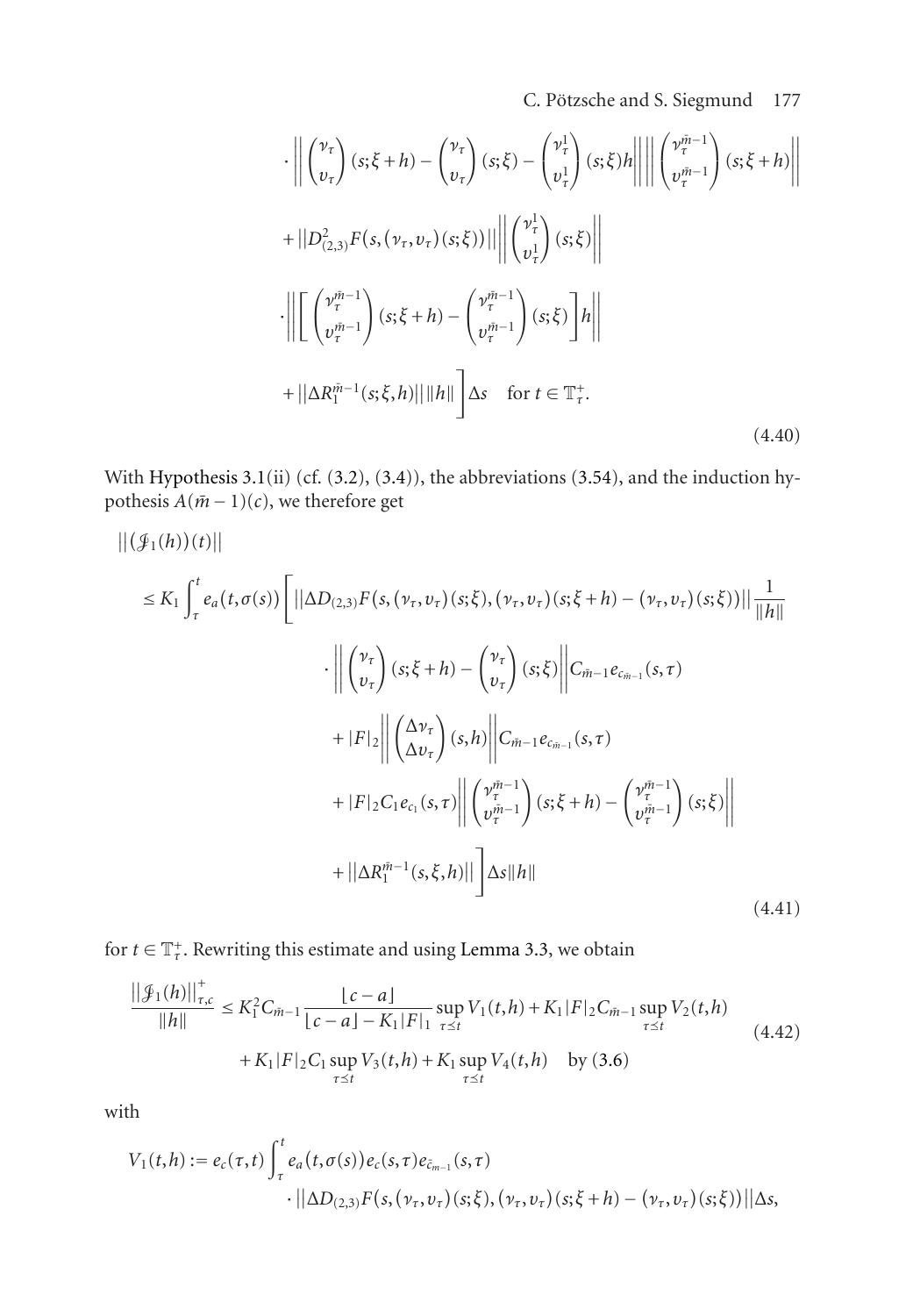$$
V_2(t,h) := e_c(\tau,t) \int_{\tau}^t e_a(t,\sigma(s)) e_{\bar{c}_{m-1}}(s,\tau) \left\| \begin{pmatrix} \Delta v \\ \Delta v \end{pmatrix} (s,h) \right\| \Delta s,
$$
  
\n
$$
V_3(t,h) := e_c(\tau,t) \int_{\tau}^t e_a(t,\sigma(s)) e_{c_1}(s,\tau) \left\| \begin{pmatrix} \gamma_t^{\bar{m}-1} \\ v_{\tau}^{\bar{m}-1} \end{pmatrix} (s;\xi+h) - \begin{pmatrix} \gamma_t^{\bar{m}-1} \\ v_{\tau}^{\bar{m}-1} \end{pmatrix} (s;\xi) \right\| \Delta s,
$$
  
\n
$$
V_4(t,h) := e_c(\tau,t) \int_{\tau}^t e_a(t,\sigma(s)) \|\Delta R_1^{\bar{m}-1}(s,\xi,h)\|\Delta s.
$$
\n(4.43)

Similar to [Step 5](#page-16-3) in the proof of [Theorem 3.5,](#page-9-0) we get  $\lim_{h\to 0} \sup_{\tau\le t} V_i(t, h) = 0$  for  $i \in$  $\{1,\ldots,4\}$ , proving that  $\lim_{h\to 0} (\|\mathcal{J}_1(h)\|_{\tau,c}^+/\|h\|) = 0$ . Completely analogously, one shows  $\lim_{h\to 0} (\|\mathcal{J}_2(h)\|_{\tau,c}^+/\|h\|) = 0$ , and accordingly we have verified the differentiability of the mapping  $(\nu_{\tau}^{m-1}, \nu_{\tau}^{m-1})(\cdot, p) : \mathcal{X} \to \mathcal{B}_{\tau,c}^{m-1}$  for any  $p \in \mathcal{P}$ . Finally, we derive for any parameter  $p \in \mathcal{P}$  that the derivative

$$
D_1 \begin{pmatrix} \nu_t^{\tilde{m}-1} \\ \nu_t^{\tilde{m}-1} \end{pmatrix} (\cdot, p) : \mathcal{X} \longrightarrow \mathcal{L} \Big( \mathcal{X}; \mathcal{B}_{\tau,c}^{\tilde{m}-1} \Big) \cong \mathcal{B}_{\tau,c}^{\tilde{m}} \tag{4.44}
$$

is the fixed point mapping  $(v_i^{\bar{m}}, v_{\tau}^{\bar{m}})(\cdot, p)$ :  $\mathcal{X} \to \mathcal{B}_{\tau,c}^{\bar{m}}$  of  $\mathcal{T}_{\tau}^{\bar{m}}(\cdot; \cdot, p)$ . From the fixed point equation [\(4.9\)](#page-27-0) for  $(\nu_{\tau}^{m-1}, \nu_{\tau}^{m-1})$ , we obtain by partial differentiation with respect to  $\xi \in \mathcal{X}$ the identity

$$
D_{1}\left(\nu_{\tau}^{\tilde{m}-1}\right)(t;\xi,p)
$$
\n
$$
=\left(\int_{\tau}^{t} \Phi_{A}(t,\sigma(s))D_{(2,3)}F(s,(\nu_{\tau},\nu_{\tau})(s;\xi,p),p)D_{1}\left(\nu_{\tau}^{\tilde{m}-1}\right)(s;\xi,p)\Delta s\right)
$$
\n
$$
-\int_{t}^{\infty} \Phi_{A}(t,\sigma(s))D_{(2,3)}G(s,(\nu_{\tau},\nu_{\tau})(s;\xi,p),p)D_{1}\left(\nu_{\tau}^{\tilde{m}-1}\right)(s;\xi,p)\Delta s\right)
$$
\n
$$
+\left(\int_{\tau}^{t} \Phi_{A}(t,\sigma(s))R_{1}^{\tilde{m}}(s,\xi,p)\Delta s\right) \quad \text{for } t \in \mathbb{T}_{\tau}^{+} \quad \text{by (4.10).}
$$
\n(4.45)

Hence the derivative  $D_1(\nu^{m-1}_\tau, \nu^{m-1}_\tau)(\xi, p) \in \mathcal{L}(\mathcal{X}; \mathcal{B}^{m-1}_{\tau,c}) \cong \mathcal{B}^m_{\tau,c}$  (cf. [Lemma 2.3\(](#page-4-1)c)) is a fixed point of  $\mathcal{T}_{\tau}^{\tilde{m}}(\cdot;\xi,p)$  which in turn is unique by [Step III,](#page-15-4) and consequently [\(4.22\)](#page-31-0) holds.

*Step V.* Claim: *for every growth rate*  $c \in \mathcal{C}_{rd}^+ \mathcal{R}(\mathbb{T}, \mathbb{R})$ *,*  $c_{\bar{m}} \lhd c \lhd b - \sigma$ *, the mapping*  $D_1^{\bar{m}}(\nu_{\tau}, \mathbb{R})$  $(v_{\tau}): \mathcal{X} \times \mathcal{P} \rightarrow \mathcal{B}_{\tau,c}^{\bar{m}}$  *is continuous, that is,*  $A(\bar{m})(d)$  *holds.* 

Because of [\(4.22\)](#page-31-0), it suffices to prove the continuity of the mapping  $(\nu_{\tau}^{\bar{m}}, \nu_{\tau}^{\bar{m}}): \mathcal{X} \times \mathcal{P} \to$  $\mathfrak{B}_{\tau,c}^{\tilde{m}}$ . Let  $c \in \mathbb{C}_{\rm rd}^+ \mathfrak{R}(\mathbb{T}, \mathbb{R})$ ,  $c_{\tilde{m}} \lhd c \lhd b - \sigma$ , and  $\xi_0 \in \mathcal{X}$ ,  $p_0 \in \mathcal{P}$  be arbitrary but fixed. From the fixed point equation [\(4.9\)](#page-27-0) for  $(\nu_r^{\tilde{m}}, \nu_r^{\tilde{m}})$  and [\(3.2\)](#page-7-3), [\(3.4\)](#page-7-0), one gets for  $\xi \in \mathcal{X}$  and  $p \in \mathcal{P}$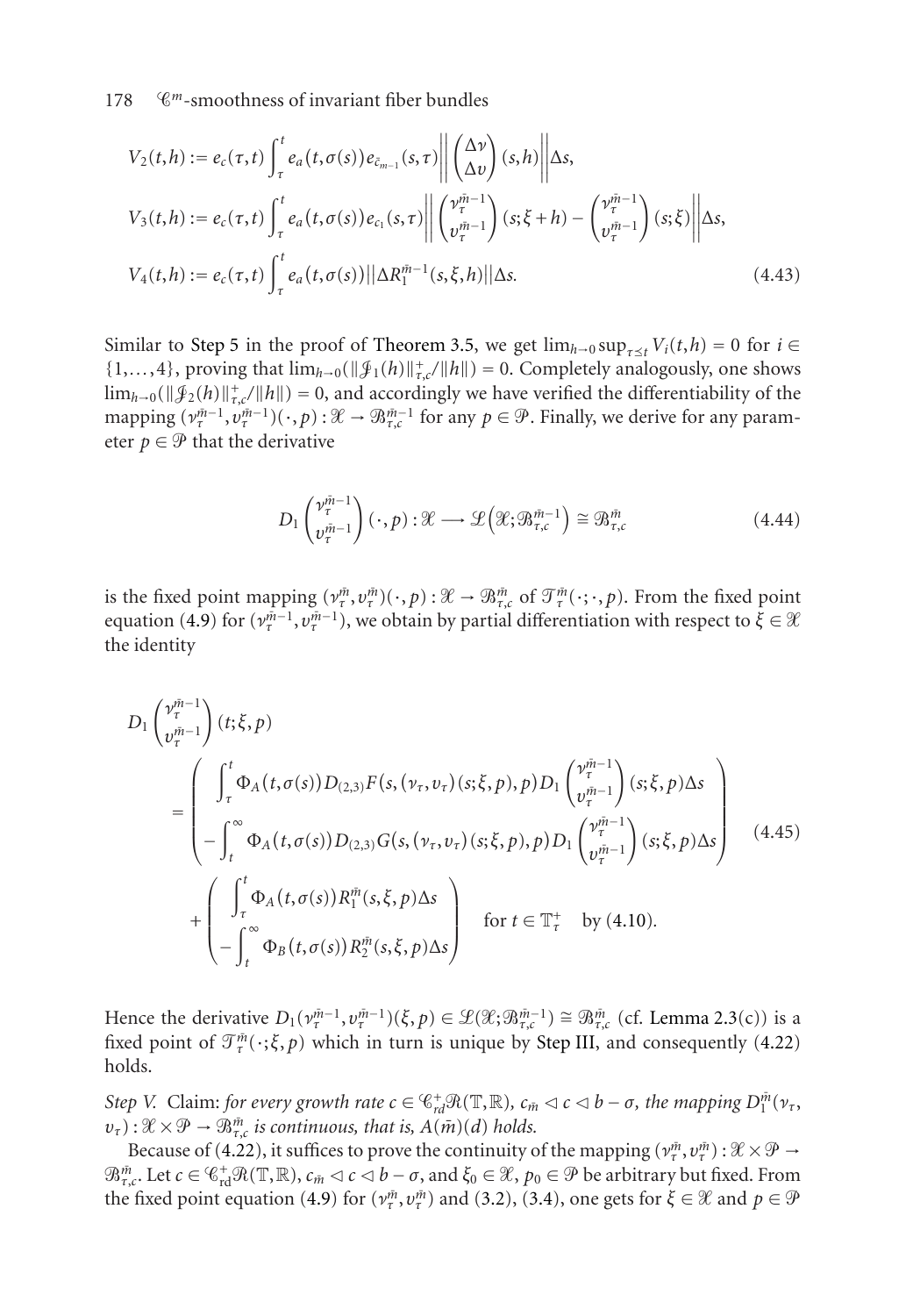the estimate

$$
\left\| \begin{pmatrix} \nu_{\tau}^{\tilde{m}} \\ v_{\tau}^{\tilde{m}} \end{pmatrix} (t; \xi, p) - \begin{pmatrix} \nu_{\tau}^{\tilde{m}} \\ v_{\tau}^{\tilde{m}} \end{pmatrix} (t; \xi_{0}, p_{0}) \right\|
$$
\n
$$
\leq \max \left\{ K_{1} \int_{\tau}^{t} e_{a}(t, \sigma(s)) \times \left\| D_{(2,3)} F(s, (\nu_{\tau}, \nu_{\tau})(s; \xi, p), p) \begin{pmatrix} \nu_{\tau}^{\tilde{m}} \\ v_{\tau}^{\tilde{m}} \end{pmatrix} (s; \xi, p) + R_{1}^{\tilde{m}}(s, \xi, p) \right. \\ \left. - D_{(2,3)} F(s, (\nu_{\tau}, \nu_{\tau})(s; \xi_{0}, p_{0}), p_{0}) \begin{pmatrix} \nu_{\tau}^{\tilde{m}} \\ v_{\tau}^{\tilde{m}} \end{pmatrix} (s; \xi_{0}, p_{0}) - R_{1}^{\tilde{m}}(s, \xi_{0}, p_{0}) \right\| \Delta s,
$$
\n
$$
K_{2} \int_{t}^{\infty} e_{b}(t, \sigma(s)) \left\| D_{(2,3)} G(s, (\nu_{\tau}, \nu_{\tau})(s; \xi, p), p) \begin{pmatrix} \nu_{\tau}^{\tilde{m}} \\ v_{\tau}^{\tilde{m}} \end{pmatrix} (s; \xi, p) + R_{2}^{\tilde{m}}(s, \xi, p) \right. \\ \left. - D_{(2,3)} G(s, (\nu_{\tau}, \nu_{\tau})(s; \xi_{0}, p_{0}), p_{0}) \begin{pmatrix} \nu_{\tau}^{\tilde{m}} \\ v_{\tau}^{\tilde{m}} \end{pmatrix} (s; \xi_{0}, p_{0}) - R_{2}^{\tilde{m}}(s, \xi_{0}, p_{0}) \right\| \Delta s \right\} \quad \text{for } t \in \mathbb{T}_{\tau}^{+} \quad \text{by (4.10).}
$$
\n(4.46)

Addition and subtraction of the expressions

$$
D_{(2,3)}F(s,(\nu_{\tau},\nu_{\tau})(s;\xi,p),p) \begin{pmatrix} \nu_{\tau}^{j\bar{n}} \\ \nu_{\tau}^{j\bar{n}} \end{pmatrix} (s;\xi_{0},p_{0}),
$$
  
\n
$$
D_{(2,3)}G(s,(\nu_{\tau},\nu_{\tau})(s;\xi,p),p) \begin{pmatrix} \nu_{\tau}^{j\bar{n}} \\ \nu_{\tau}^{j\bar{n}} \end{pmatrix} (s;\xi_{0},p_{0}),
$$
\n(4.47)

respectively, in the corresponding norms lead to

$$
\left\| \begin{pmatrix} \nu_{\tau}^{\tilde{m}} \\ \nu_{\tau}^{\tilde{m}} \end{pmatrix} (t; \xi, p) - \begin{pmatrix} \nu_{\tau}^{\tilde{m}} \\ \nu_{\tau}^{\tilde{m}} \end{pmatrix} (t; \xi_{0}, p_{0}) \right\| \le \max\{\alpha + \beta, \gamma + \delta\}
$$
(4.48)

with the abbreviations

$$
\alpha := K_{1} \int_{\tau}^{t} e_{a}(t, \sigma(s)) \left[ ||\hat{F}(s, \xi, p)|| \right] \left( \begin{matrix} \nu_{\tau}^{m} \\ \nu_{\tau}^{m} \end{matrix} \right) (s; \xi_{0}, p_{0}) \right] + ||R_{1}^{\tilde{m}}(s, \xi, p) - R_{1}^{\tilde{m}}(s, \xi_{0}, p_{0}) || \right] \Delta s,
$$
\n
$$
\beta := K_{1} |F|_{1} \int_{\tau}^{t} e_{a}(t, \sigma(s)) \left\| \begin{pmatrix} \nu_{\tau}^{m} \\ \nu_{\tau}^{m} \end{pmatrix} (s; \xi, p) - \begin{pmatrix} \nu_{\tau}^{m} \\ \nu_{\tau}^{m} \end{pmatrix} (s; \xi_{0}, p_{0}) \right\| \Delta s,
$$
\n
$$
\gamma := K_{2} \int_{t}^{\infty} e_{b}(t, \sigma(s)) \left[ ||\hat{G}(s, \xi, p)|| \right] \left( \begin{matrix} \nu_{\tau}^{m} \\ \nu_{\tau}^{m} \end{matrix} \right) (s; \xi_{0}, p_{0}) \right\| + ||R_{2}^{\tilde{m}}(s, \xi, p) - R_{2}^{\tilde{m}}(s, \xi_{0}, p_{0}) || \right] \Delta s,
$$
\n
$$
\delta := K_{2} |G|_{1} \int_{t}^{\infty} e_{b}(t, \sigma(s)) \left\| \begin{pmatrix} \nu_{\tau}^{m} \\ \nu_{\tau}^{m} \end{pmatrix} (s; \xi, p) - \begin{pmatrix} \nu_{\tau}^{m} \\ \nu_{\tau}^{m} \end{pmatrix} (s; \xi_{0}, p_{0}) \right\| \Delta s,
$$
\n(4.49)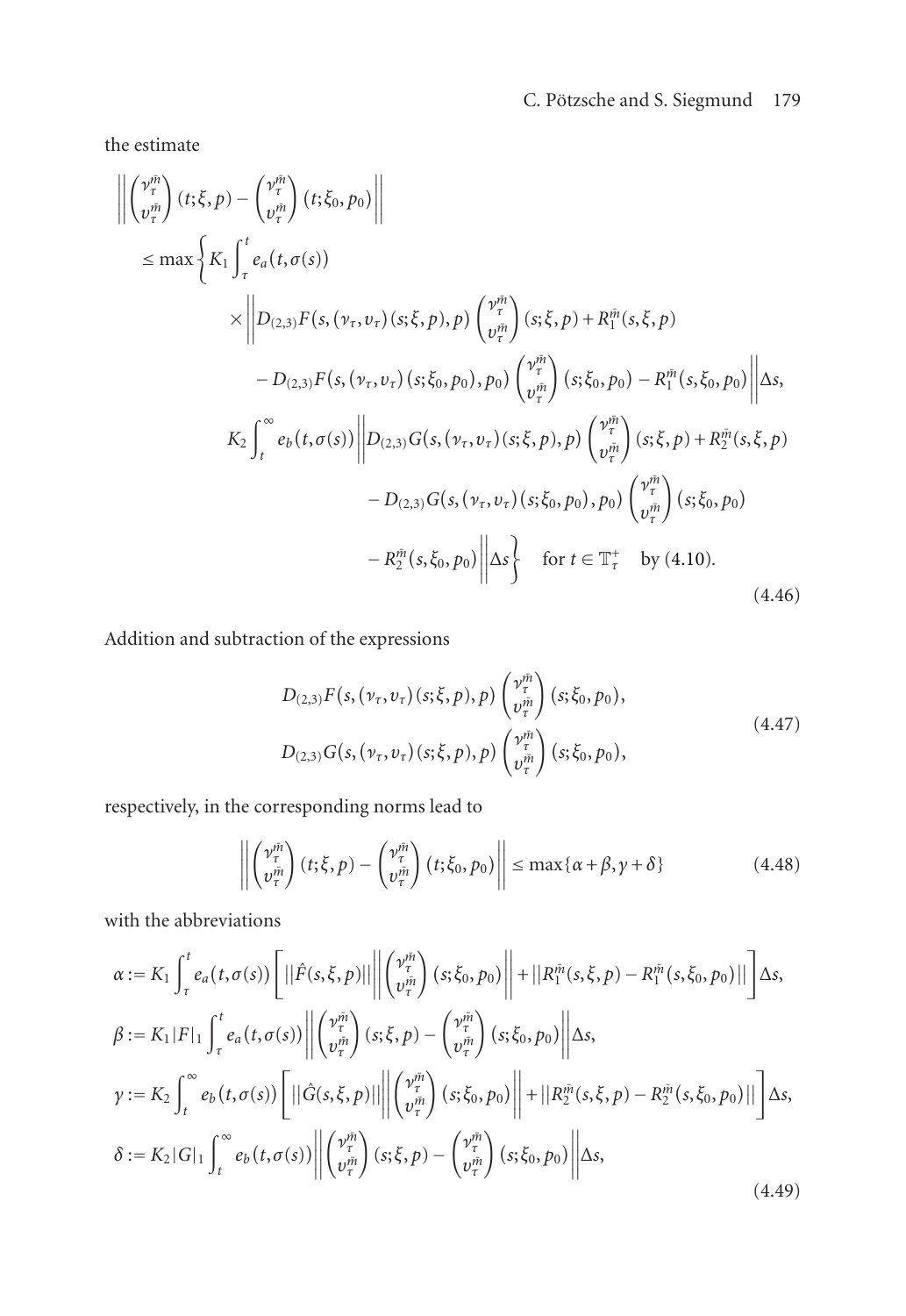and  $\hat{F}$ ,  $\hat{G}$  given by [\(3.79\)](#page-23-2). Using again relation [\(3.29\)](#page-12-1), we obtain

$$
\left\| \begin{pmatrix} \nu_{\tau}^{\tilde{m}} \\ v_{\tau}^{\tilde{m}} \end{pmatrix} (t; \xi, p) - \begin{pmatrix} \nu_{\tau}^{\tilde{m}} \\ \nu_{\tau}^{\tilde{m}} \end{pmatrix} (t; \xi_{0}, p_{0}) \right\| e_{c}(\tau, t)
$$
\n
$$
\leq \alpha e_{c}(\tau, t) + \gamma e_{c}(\tau, t) + L \left\| \begin{pmatrix} \nu_{\tau}^{\tilde{m}} \\ v_{\tau}^{\tilde{m}} \end{pmatrix} (\xi, p) - \begin{pmatrix} \nu_{\tau}^{\tilde{m}} \\ \nu_{\tau}^{\tilde{m}} \end{pmatrix} (\xi_{0}, p_{0}) \right\|_{\tau, c}^{+} \text{ by (3.24)}
$$
\n(4.50)

for  $t \in \mathbb{T}^+_r$ . Passing over to the least upper bound over  $t \in \mathbb{T}^+_r$  yields (cf. [\(3.15\)](#page-9-2))

$$
\left\| \begin{pmatrix} \nu_{\tau}^{\tilde{m}} \\ \nu_{\tau}^{\tilde{m}} \end{pmatrix} (\xi, p) - \begin{pmatrix} \nu_{\tau}^{\tilde{m}} \\ \nu_{\tau}^{\tilde{m}} \end{pmatrix} (\xi_0, p_0) \right\|_{\tau, c}^{\tilde{r}} \le \frac{\max\left\{K_1, K_2\right\}}{1 - L} \sup_{\tau \le t} W(t, \xi, p) \tag{4.51}
$$

with

$$
W(t,\xi,p) := \int_{\tau}^{t} e_a(t,\sigma(s)) e_c(s,\tau) \left[ ||\hat{F}(s,\xi,p)|| \left\| \begin{pmatrix} \nu_{\tau}^{in} \\ \nu_{\tau}^{in} \end{pmatrix} (s;\xi_0,p_0) \right\| \right. \\ \left. + ||R_1^{\tilde{m}}(s,\xi,p) - R_1^{\tilde{m}}(s,\xi_0,p_0)|| \right] \Delta s
$$
  
+ 
$$
\int_{t}^{\infty} e_b(t,\sigma(s)) e_c(s,\tau) \left[ ||\hat{G}(s,\xi,p)|| \left\| \begin{pmatrix} \nu_{\tau}^{in} \\ \nu_{\tau}^{in} \end{pmatrix} (s;\xi_0,p_0) \right\| \right. \\ \left. + ||R_2^{\tilde{m}}(s,\xi,p) - R_2^{\tilde{m}}(s,\xi_0,p_0) || \right] \Delta s.
$$
 (4.52)

Using the two limit relations

$$
\lim_{(\xi,p)\to(\xi_0,p_0)}\left\| \begin{pmatrix} \hat{F} \\ \hat{G} \end{pmatrix}(s,\xi,p) \right\| = 0, \qquad \lim_{(\xi,p)\to(\xi_0,p_0)}\left\| R^{\bar{m}}(s,\xi,p) - R^{\bar{m}}(s,\xi_0,p_0) \right\| = 0, \quad \text{for } s \in \mathbb{T}_\tau^*.
$$
\n(4.53)

where the first one follows by the continuity of  $(\nu_\tau, \nu_\tau)(t; \cdot) : \mathcal{X} \times \mathcal{P} \to \mathcal{X} \times \mathcal{Y}, t \in \mathbb{T}^+_t$ , (cf. [Step 1](#page-11-2) in the proof of [Theorem 3.5\)](#page-9-0) and  $D_{(2,3)}(F,G)$ , and the latter one by our induction hypothesis  $A(\bar{m}-1)(d)$ , we finally obtain, similar to the proof of [\(3.84\)](#page-23-1), the desired  $\lim_{(\xi,p)\to(\xi_0,p_0)}\sup_{\tau\leq t}W(t,\xi,p)=0.$  This yields our claim in [Step V,](#page-16-3) and summarizing, we have verified  $A(m)$ .

*Step VI.* In the preceding five steps we have shown that  $(\nu_\tau, \nu_\tau) : \mathcal{X} \times \mathcal{P} \to \mathcal{B}^+_{\tau,c}(\mathcal{X} \times \mathcal{P})$  is *ms*-times continuously partially differentiable with respect to its first argument. With the identity  $s(\tau, \xi, p) = v_{\tau}(\xi, p)(\tau)$ , the claim follows from properties of the evaluation map (see [\[18,](#page-41-0) Lemma 3.4]) and the global bound for the derivatives can be obtained using the fact

<span id="page-39-0"></span>
$$
||D_2^n s(\tau, \xi, p)|| = ||D_1^n v_\tau(\xi, p)(\tau)|| \le ||v_\tau^n(\xi, p)||_{\tau, c}^+ \le C_n \quad \text{for } \xi \in \mathcal{X}, \ p \in \mathcal{P} \quad \text{by (4.20)},
$$
\n(4.54)

and  $n \in \{1, \ldots, m_s\}$ . Hereby the expression for  $C_1$  is a consequence of [\(3.51\)](#page-16-2).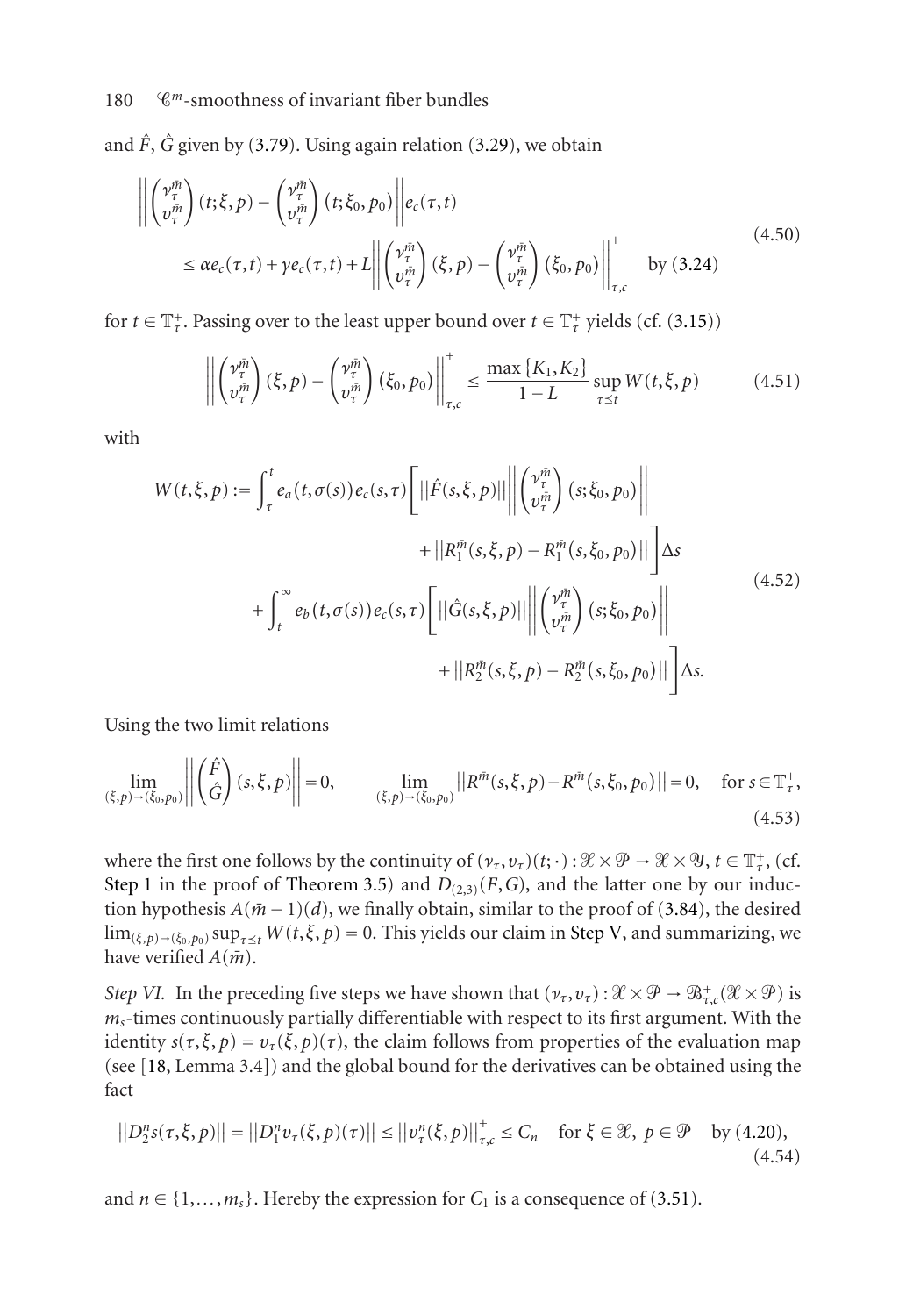(b) The smoothness proof of the mapping  $r : \mathbb{T} \times \mathcal{Y} \times \mathcal{P} \to \mathcal{X}$  is dual to the above considerations for *s*. A formal differentiation of the identity [\(3.90\)](#page-24-1) with respect to  $\eta \in \mathcal{Y}$ gives us a fixed point equation  $(\nu^l_\tau, v^l_\tau)(\eta, p) = \bar{\mathcal{T}}^l_\tau((\nu^l_\tau, v^l_\tau)(\eta, p); \eta, p)$  with the right-hand side

<span id="page-40-9"></span>
$$
\overline{\mathcal{F}}_{\tau}^{l}(\nu^{l},\nu^{l};\eta,p)
$$
\n
$$
:=\n\begin{pmatrix}\n\int_{-\infty}^{\infty} \Phi_{A}(\cdot,\sigma(s)) \left[ D_{(2,3)} F(s,(\nu_{\tau},\nu_{\tau})(s;\eta,p),p) \begin{pmatrix} \nu^{l} \\ \nu^{l} \end{pmatrix} (s) + \overline{R}_{1}^{l}(s,\eta,p) \right] \Delta s \\
\int_{\tau}^{\infty} \Phi_{B}(\cdot,\sigma(s)) \left[ D_{(2,3)} G(s,(\nu_{\tau},\nu_{\tau})(s;\eta,p),p) \begin{pmatrix} \nu^{l} \\ \nu^{l} \end{pmatrix} (s) + \overline{R}_{2}^{l}(s,\eta,p) \right] \Delta s\n\end{pmatrix}
$$
\n(4.55)

for  $t \in \mathbb{T}^-_7$  and parameters  $p \in \mathcal{P}$ , where the remainder  $\bar{R}^l = (\bar{R}^l_1, \bar{R}^l_2)$  allows representations analogous to [\(4.11\)](#page-27-3) and [\(4.12\)](#page-27-1). We omit the further details.

(c) The recursion for the global bounds  $C_n \geq 0$ ,  $n \in \{2,...,m\}$ , of  $||D_2^n s(\tau, \xi, p)||$  in [\(4.8\)](#page-26-2) is an obvious consequence of the estimate [\(4.19\)](#page-30-0) from [Step II](#page-14-1) of part (a) in the present proof. A dual argument shows that the solution of the fixed point equation for  $(4.55)$  is globally bounded by  $C_n$  as well, and an estimate analogous to  $(4.54)$  gives us the global bounds for the partial derivatives of *r*. Hence, we have shown assertion (c) and the proof of [Theorem 4.2](#page-26-0) is finished.  $\Box$ 

#### **Acknowledgment**

This research was supported by the "Graduiertenkolleg: Nichtlineare Probleme in Analysis, Geometrie und Physik" (GRK 283) financed by the Deutsche Forschungsgemeinschaft and the State of Bavaria.

#### <span id="page-40-1"></span>**References**

- <span id="page-40-2"></span>[1] B. Aulbach, *The fundamental existence theorem on invariant fiber bundles*, J. Differ. Equations Appl. **3** (1998), no. 5-6, 501–537.
- [2] B. Aulbach, C. Pötzsche, and S. Siegmund, A *smoothness theorem for invariant fiber bundles*, J. Dynam. Differential Equations **14** (2002), no. 3, 519–547.
- <span id="page-40-3"></span>[3] B. Aulbach and T. Wanner, *Integral manifolds for Carathéodory type differential equations in Banach spaces*, Six Lectures on Dynamical Systems (Augsburg, 1994) (B. Aulbach and F. Colonius, eds.), World Scientific, New Jersey, 1996, pp. 45–119.
- <span id="page-40-7"></span><span id="page-40-0"></span>[4] M. Bohner and A. Peterson, *Dynamic Equations on Time Scales. An Introduction with Applica*tions, Birkhäuser Boston, Massachusetts, 2001.
- [5] N. Castañeda and R. Rosa, *Optimal estimates for the uncoupling of differential equations*, J. Dynam. Differential Equations **8** (1996), no. 1, 103–139.
- <span id="page-40-5"></span>[6] S.-N. Chow and K. Lu, *Ck centre unstable manifolds*, Proc. Roy. Soc. Edinburgh Sect. A **108** (1988), no. 3-4, 303–320.
- <span id="page-40-8"></span><span id="page-40-6"></span>[7] M. S. ElBialy, *On pseudo-stable and pseudo-unstable manifolds for maps*, J. Math. Anal. Appl. **232** (1999), no. 2, 229–258.
- [8] S. Hilger, *Analysis on measure chains—a unified approach to continuous and discrete calculus*, Results Math. **18** (1990), no. 1-2, 18–56.
- <span id="page-40-4"></span>[9] , *Smoothness of invariant manifolds*, J. Funct. Anal. **106** (1992), no. 1, 95–129.